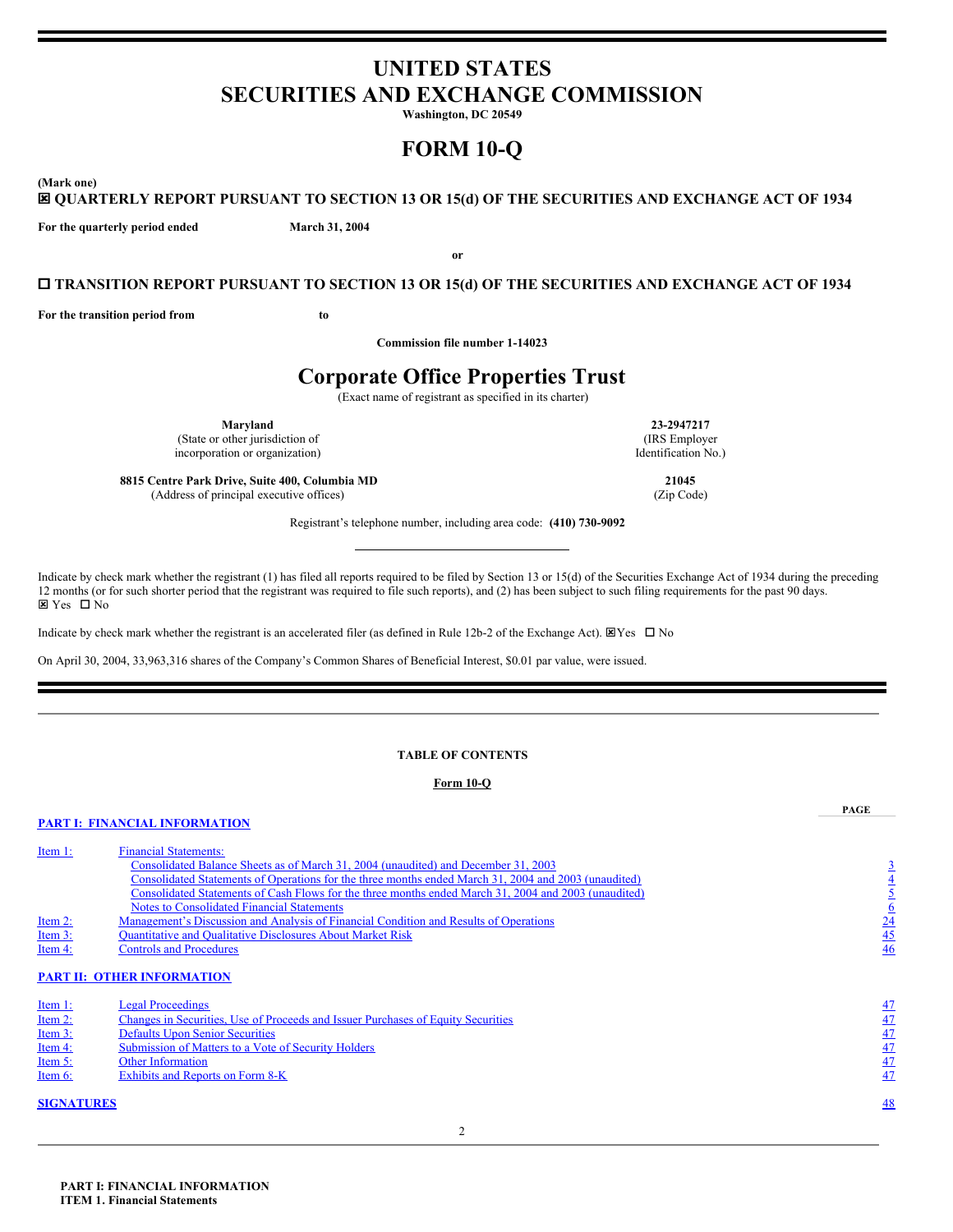## <span id="page-1-0"></span>**Corporate Office Properties Trust and Subsidiaries Consolidated Balance Sheets (Dollars in thousands)**

|                                                                                                                      | March 31,<br>2004 |                   |      | December 31,<br>2003 |  |
|----------------------------------------------------------------------------------------------------------------------|-------------------|-------------------|------|----------------------|--|
| <b>Assets</b>                                                                                                        |                   | (unaudited)       |      |                      |  |
| Investment in real estate:                                                                                           |                   |                   |      |                      |  |
| Operating properties, net                                                                                            | $\mathbb{S}$      | 1,191,104         | \$   | 1,116,847            |  |
| Projects under construction or development                                                                           |                   | 94,618            |      | 67,149               |  |
| Total commercial real estate properties, net                                                                         |                   | 1,285,722         |      | 1,183,996            |  |
| Investments in and advances to unconsolidated real estate joint ventures                                             |                   | 1,059             |      | 5,262                |  |
| Investment in real estate, net                                                                                       |                   | 1,286,781         |      | 1,189,258            |  |
| Cash and cash equivalents                                                                                            |                   | 9,536             |      | 9,481                |  |
| Restricted cash                                                                                                      |                   | 13,528            |      | 11,030               |  |
| Accounts receivable, net                                                                                             |                   | 9,708             |      | 13,047               |  |
| Investments in and advances to other unconsolidated entities                                                         |                   | 1,621             |      | 1,621                |  |
| Deferred rent receivable                                                                                             |                   | 18,673            |      | 17,903               |  |
| Intangible assets on real estate acquisitions, net                                                                   |                   | 55,577            |      | 55,692               |  |
| Deferred charges, net                                                                                                |                   | 19,551            |      | 17,723               |  |
| Prepaid and other assets                                                                                             |                   | 14,719            |      | 14,311               |  |
| Furniture, fixtures and equipment, net                                                                               |                   | 2,316             |      | 2,010                |  |
| <b>Total assets</b>                                                                                                  | \$                | 1,432,010         | $\$$ | 1,332,076            |  |
| Liabilities and shareholders' equity                                                                                 |                   |                   |      |                      |  |
| Liabilities:                                                                                                         |                   |                   |      |                      |  |
| Mortgage and other loans payable                                                                                     | \$                | 829,755           | \$   | 738,698              |  |
| Accounts payable and accrued expenses                                                                                |                   | 29,217            |      | 23,126               |  |
| Rents received in advance and security deposits                                                                      |                   | 11,842            |      | 10,112               |  |
| Dividends and distributions payable                                                                                  |                   | 12,991            |      | 12,098               |  |
| Deferred revenue associated with acquired operating leases                                                           |                   | 8,734             |      | 9,630                |  |
| Fair value of derivatives                                                                                            |                   | 429               |      | 467                  |  |
| Other liabilities                                                                                                    |                   | 3,184             |      | 7,768                |  |
| Total liabilities                                                                                                    |                   | 896,152           |      | 801,899              |  |
| Minority interests:                                                                                                  |                   |                   |      |                      |  |
| Common units in the Operating Partnership                                                                            |                   | 79,245            |      | 79,796               |  |
| Other consolidated real estate joint ventures                                                                        |                   | 5,498             |      |                      |  |
|                                                                                                                      |                   | 84,743            |      | 79,796               |  |
| Total minority interests                                                                                             |                   |                   |      |                      |  |
| Commitments and contingencies (Note 16)                                                                              |                   |                   |      |                      |  |
| Shareholders' equity:                                                                                                |                   |                   |      |                      |  |
| Preferred Shares of beneficial interest (\$0.01 par value; 10,000,000 shares authorized)                             |                   |                   |      |                      |  |
| 1,725,000 designated as Series B Cumulative Redeemable Preferred Shares of beneficial interest (1,250,000 shares     |                   |                   |      |                      |  |
| issued with an aggregate liquidation preference of \$31,250 at March 31, 2004 and December 31, 2003)                 |                   | 13                |      | 13                   |  |
| 544,000 designated as Series D Cumulative Convertible Redeemable Preferred Shares of beneficial interest (544,000    |                   |                   |      |                      |  |
| shares issued at December 31, 2003 with an aggregate liquidation preference of \$13,600 at December 31, 2003)        |                   |                   |      | 5                    |  |
| 1,265,000 designated as Series E Cumulative Redeemable Preferred Shares of beneficial interest (1,150,000 shares     |                   |                   |      |                      |  |
| issued with an aggregate liquidation preference of \$28,750 at March 31, 2004 and December 31, 2003)                 |                   | 11                |      | 11                   |  |
| 1,425,000 designated as Series F Cumulative Redeemable Preferred Shares of beneficial interest (1,425,000 shares     |                   |                   |      |                      |  |
| issued with an aggregate liquidation preference of \$35,625 at March 31, 2004 and December 31, 2003)                 |                   | 14                |      | 14                   |  |
| 2,200,000 designated as Series G Cumulative Redeemable Preferred Shares of beneficial interest (2,200,000 shares     |                   |                   |      |                      |  |
| issued with an aggregate liquidation preference of \$55,000 at March 31, 2004 and December 31, 2003)                 |                   | 22                |      | 22                   |  |
| 2,000,000 designated as Series H Cumulative Redeemable Preferred Shares of beneficial interest (2,000,000 shares     |                   |                   |      |                      |  |
| issued with an aggregate liquidation preference of \$50,000 at March 31, 2004 and December 31, 2003)                 |                   | 20                |      | 20                   |  |
| Common Shares of beneficial interest (\$0.01 par value; 45,000,000 shares authorized, shares issued of 31,142,779 at |                   |                   |      |                      |  |
| March 31, 2004 and 29,563,867 at December 31, 2003)                                                                  |                   | 312               |      | 296                  |  |
| Additional paid-in capital                                                                                           |                   | 499,132           |      | 494,299              |  |
| Cumulative distributions in excess of net income                                                                     |                   | (41, 123)         |      | (38, 483)            |  |
| Value of unearned restricted common share grants                                                                     |                   | (5,543)           |      | (4,107)              |  |
| Treasury shares, at cost (166,600 shares)                                                                            |                   |                   |      |                      |  |
| Accumulated other comprehensive loss                                                                                 |                   | (1, 415)<br>(328) |      | (1, 415)<br>(294)    |  |
| Total shareholders' equity                                                                                           |                   | 451,115           |      | 450,381              |  |
|                                                                                                                      |                   |                   |      |                      |  |
| Total liabilities and shareholders' equity                                                                           | \$                | 1,432,010         | \$   | 1,332,076            |  |

See accompanying notes to consolidated financial statements.

# 3

## <span id="page-1-1"></span>**Corporate Office Properties Trust and Subsidiaries Consolidated Statements of Operations (Dollars in thousands, except per share data) (unaudited)**

|                                     | For the three months ended<br>March 31, |    |        |
|-------------------------------------|-----------------------------------------|----|--------|
|                                     | 2004                                    |    | 2003   |
| <b>Real Estate Operations:</b>      |                                         |    |        |
| Revenues                            |                                         |    |        |
| Rental revenue                      | 43,194                                  | -S | 35,989 |
| Tenant recoveries and other revenue | 5,777                                   |    | 5,529  |
| Revenue from real estate operations | 48.971                                  |    | 41,518 |
| Expenses                            |                                         |    |        |
| Property operating                  | 15.039                                  |    | 13.654 |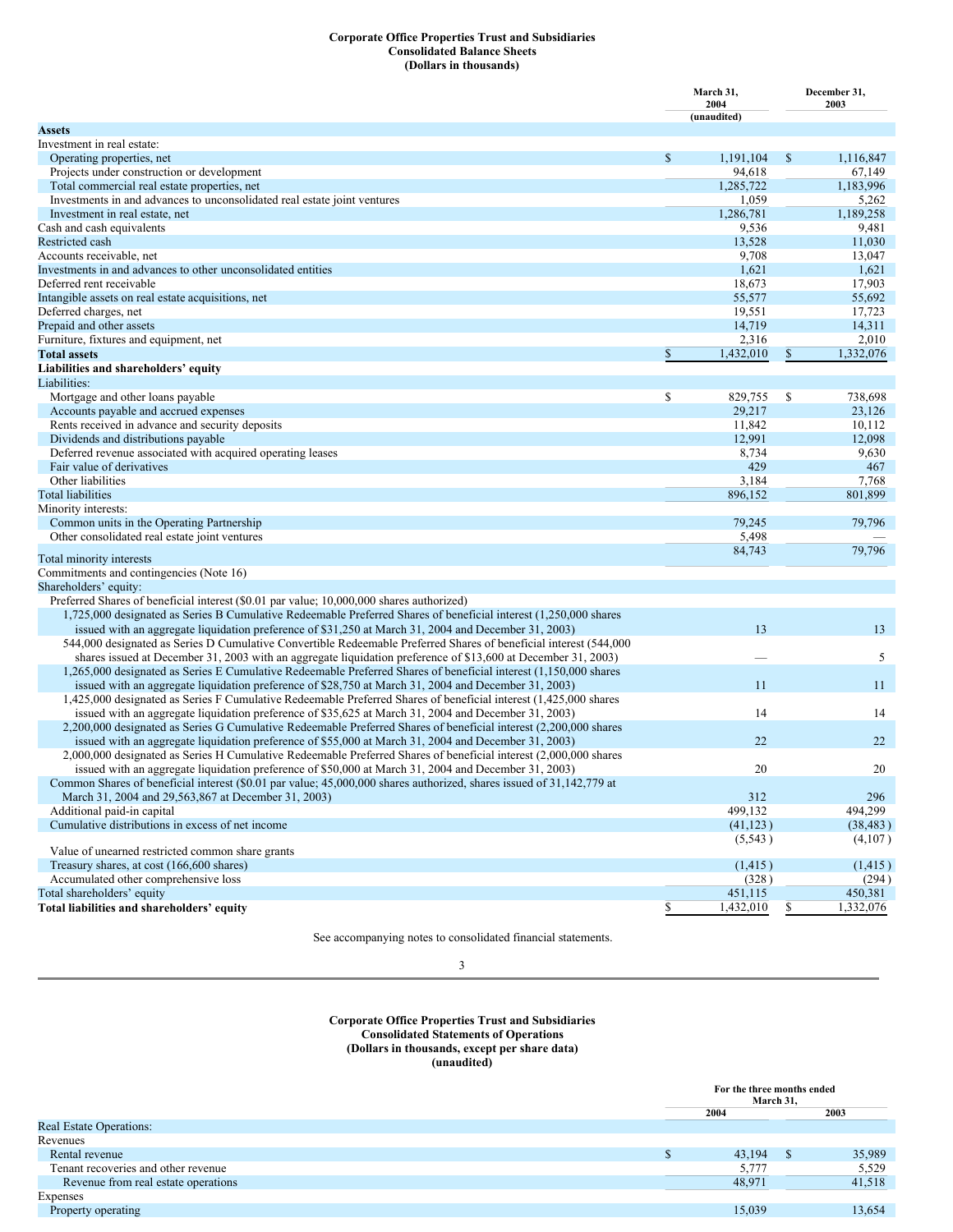| Interest                                                                                                 |   | 10.262   |    | 10,135   |
|----------------------------------------------------------------------------------------------------------|---|----------|----|----------|
| Amortization of deferred financing costs                                                                 |   | 859      |    | 589      |
| Depreciation and other amortization                                                                      |   | 10,359   |    | 8,044    |
| Expenses from real estate operations                                                                     |   | 36,519   |    | 32,422   |
| Earnings from real estate operations before equity in loss of unconsolidated real estate joint ventures  |   | 12,452   |    | 9,096    |
| Equity in loss of unconsolidated real estate joint ventures                                              |   | (88)     |    | (153)    |
| Earnings from real estate operations                                                                     |   | 12,364   |    | 8.943    |
| Service operations:                                                                                      |   |          |    |          |
| Construction contract revenues                                                                           |   | 6.137    |    | 3,931    |
| Other service revenues                                                                                   |   | 1,721    |    | 538      |
| Construction contract expenses                                                                           |   | (5,818)  |    | (3,788)  |
| Other expenses                                                                                           |   | (1,298)  |    | (762)    |
| Income (loss) from service operations                                                                    |   | 742      |    | (81)     |
| General and administrative expenses                                                                      |   | (2,286)  |    | (1,948)  |
| Income before gain on sales of real estate, minority interests, income taxes and discontinued operations |   | 10,820   |    | 6,914    |
| (Loss) gain on sales of real estate                                                                      |   | (222)    |    | 404      |
| Income before minority interests, income taxes and discontinued operations                               |   | 10,598   |    | 7,318    |
| Minority interests                                                                                       |   |          |    |          |
| Common units in the Operating Partnership                                                                |   | (1, 452) |    | (1,215)  |
| Preferred units in the Operating Partnership                                                             |   |          |    | (572)    |
| Income before income taxes and discontinued operations                                                   |   | 9,146    |    | 5,531    |
| Income tax (expense) benefit, net of minority interests                                                  |   | (153)    |    | 21       |
| Income before discontinued operations                                                                    |   | 8,993    |    | 5,552    |
| Income from discontinued operations, net of minority interests                                           |   |          |    | 2,435    |
| Net income                                                                                               |   | 8,993    |    | 7,987    |
| Preferred share dividends                                                                                |   | (4, 456) |    | (2, 533) |
| Net income available to common shareholders                                                              | S | 4,537    | \$ | 5,454    |
| Basic earnings per common share                                                                          |   |          |    |          |
| Income before discontinued operations                                                                    | S | 0.15     | S  | 0.13     |
| Discontinued operations                                                                                  |   |          |    | 0.10     |
| Net income available to common shareholders                                                              | S | 0.15     | \$ | 0.23     |
| Diluted earnings per common share                                                                        |   |          |    |          |
| Income before discontinued operations                                                                    | S | 0.14     | S  | 0.12     |
| Discontinued operations                                                                                  |   |          |    | 0.10     |
| Net income available to common shareholders                                                              | S | 0.14     | \$ | 0.22     |
|                                                                                                          |   |          |    |          |

See accompanying notes to consolidated financial statements.

4

# <span id="page-2-0"></span>**Corporate Office Properties Trust and Subsidiaries Consolidated Statements of Cash Flows (Dollars in thousands) (unaudited)**

|                                                                                                            | For the three months ended<br>March 31, |            |   |           |
|------------------------------------------------------------------------------------------------------------|-----------------------------------------|------------|---|-----------|
|                                                                                                            |                                         | 2004       |   | 2003      |
| <b>Cash flows from operating activities</b>                                                                |                                         |            |   |           |
| Net income                                                                                                 | S                                       | 8,993      | S | 7,987     |
| Adjustments to reconcile net income to net cash provided by operating activities:                          |                                         |            |   |           |
| Minority interests                                                                                         |                                         | 1,405      |   | 2,805     |
| Depreciation and other amortization                                                                        |                                         | 10,359     |   | 8,063     |
| Amortization of deferred financing costs                                                                   |                                         | 859        |   | 589       |
| Amortization of value of acquired operating leases to rental revenue                                       |                                         | (309)      |   | (549)     |
| Equity in loss of unconsolidated entities                                                                  |                                         | 88         |   | 153       |
| Loss (gain) on sales of real estate, including amounts in discontinued operations                          |                                         | 222        |   | (3, 415)  |
| Changes in operating assets and liabilities:                                                               |                                         |            |   |           |
| Increase in deferred rent receivable                                                                       |                                         | (763)      |   | (1,179)   |
| Decrease (increase) in accounts receivable, restricted cash and prepaid and other assets                   |                                         | 685        |   | (2,607)   |
| (Decrease) increase in accounts payable, accrued expenses, rents received in advance and security deposits |                                         | (5,408)    |   | 2,743     |
| Other                                                                                                      |                                         | 1,317      |   | 564       |
| Net cash provided by operating activities                                                                  |                                         | 17,448     |   | 15,154    |
| Cash flows from investing activities                                                                       |                                         |            |   |           |
| Purchases of and additions to commercial real estate properties                                            |                                         | (60, 024)  |   | (26, 427) |
| Proceeds from sales of properties                                                                          |                                         |            |   | 36,965    |
| Investments in and advances to unconsolidated real estate joint ventures                                   |                                         | (4)        |   | (944)     |
| Leasing costs paid                                                                                         |                                         | (552)      |   | (463)     |
| Advances to certain real estate joint ventures                                                             |                                         | (515)      |   |           |
| Other                                                                                                      |                                         | (3,298)    |   | (5,358)   |
| Net cash (used in) provided by investing activities                                                        |                                         | (64, 393)  |   | 3,773     |
| Cash flows from financing activities                                                                       |                                         |            |   |           |
| Proceeds from mortgage and other loans payable                                                             |                                         | 189,125    |   | 27,540    |
| Repayments of mortgage and other loans payable                                                             |                                         | (129, 549) |   | (41,608)  |
| Deferred financing costs paid                                                                              |                                         | (1,948)    |   | (206)     |
| Increase in other liabilities associated with financing activities                                         |                                         |            |   | 4,000     |
| Net proceeds from issuance of common shares                                                                |                                         | 2.189      |   | 566       |
| Dividends paid                                                                                             |                                         | (10, 732)  |   | (8,066)   |
| Distributions paid                                                                                         |                                         | (2,085)    |   | (2,131)   |
| Other                                                                                                      |                                         |            |   | 1,269     |
| Net cash provided by (used in) financing activities                                                        |                                         | 47,000     |   | (18, 636) |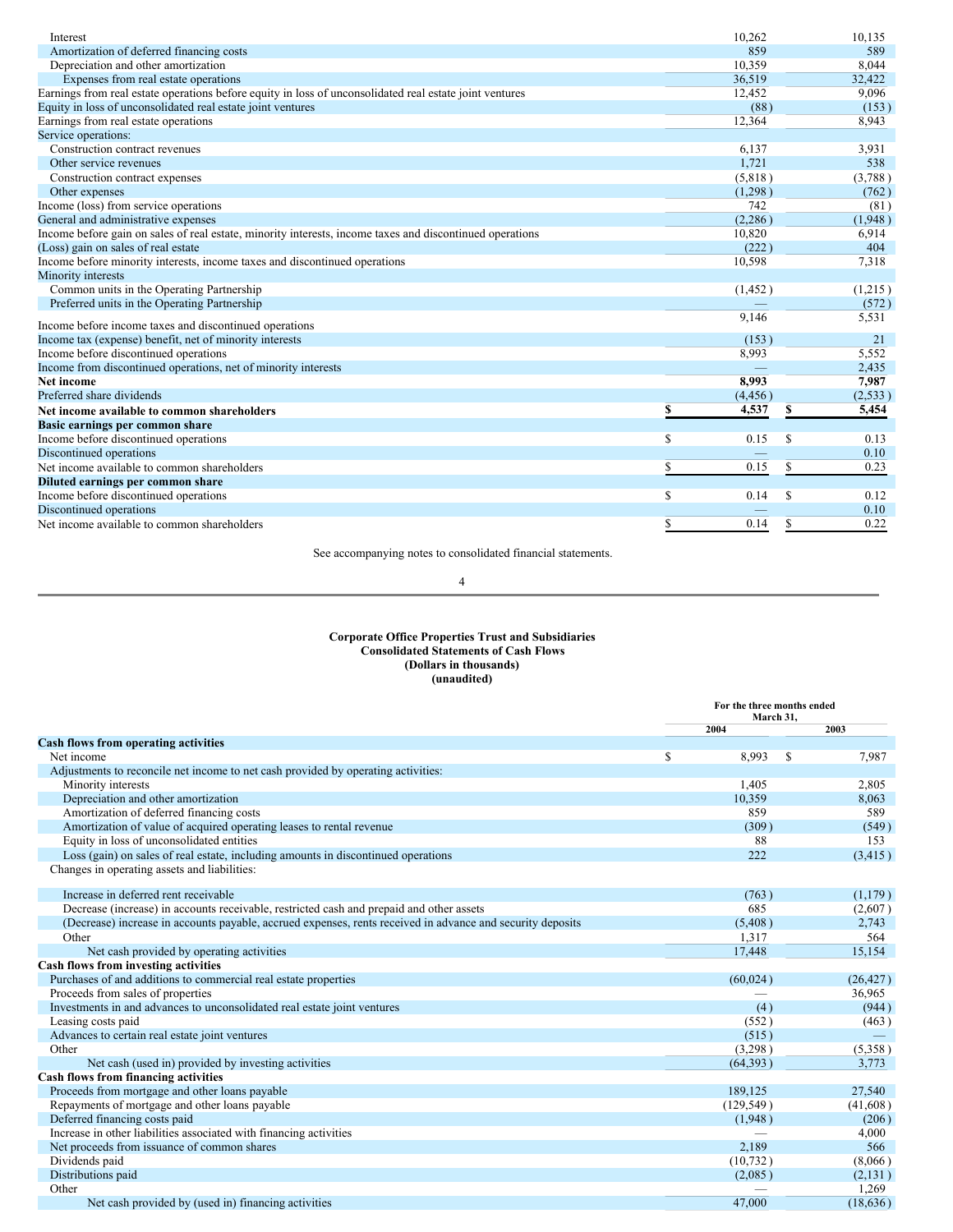| Net increase in cash and cash equivalents |       | 291   |
|-------------------------------------------|-------|-------|
| Cash and cash equivalents                 |       |       |
| Beginning of period                       | 9.481 | 5.991 |
| End of period                             | 9.536 | 6.282 |
|                                           |       |       |

See accompanying notes to consolidated financial statements.

5

#### **Corporate Office Properties Trust and Subsidiaries**

<span id="page-3-0"></span>**Notes to Consolidated Financial Statements (Dollars in thousands, except per share data)**

## **1. Organization**

Corporate Office Properties Trust ("COPT") and subsidiaries (collectively, the "Company") is a fully-integrated and self-managed real estate investment trust ("REIT"). We focus principally on the ownership, management, leasing, acquisition and development of suburban office properties located in select submarkets in the Mid-Atlantic region of the United States. COPT is qualified as a REIT as defined in the Internal Revenue Code of 1986 and is the successor to a corporation organized in 1988. As of March 31, 2004, our portfolio included 129 office properties, including one property owned through a joint venture.

We conduct almost all of our operations through our operating partnership, Corporate Office Properties, L.P. (the "Operating Partnership"), for which we are the managing general partner. The Operating Partnership owns real estate both directly and through subsidiary partnerships and limited liability companies ("LLCs"). A summary of our Operating Partnership's forms of ownership and the percentage of those ownership forms owned by COPT as of March 31, 2004 follows:

|                          | % Owned<br>by COPT |
|--------------------------|--------------------|
| Common Units             | $77\%$             |
| Series B Preferred Units | $100\%$            |
| Series E Preferred Units | 100 %              |
| Series F Preferred Units | $100\%$            |
| Series G Preferred Units | 100 %              |
| Series H Preferred Units | $100\%$            |

The Operating Partnership also owns 100% of Corporate Office Management, Inc. ("COMI") (together with its subsidiaries defined as the "Service Companies"). COMI's consolidated subsidiaries are set forth below:

| <b>Entity Name</b>                           | <b>Type of Service Business</b> |
|----------------------------------------------|---------------------------------|
| Corporate Realty Management, LLC ("CRM")     | Real Estate Management          |
| Corporate Development Services, LLC ("CDS")  | Construction and Development    |
| Corporate Cooling and Controls, LLC ("CC&C") | Heating and Air Conditioning    |

COMI owns 100% of these entities.

## **2. Basis of Presentation**

The accompanying unaudited interim Consolidated Financial Statements have been prepared in accordance with the rules and regulations for reporting on Form 10-Q. Accordingly, certain information and disclosures required by accounting principles generally accepted in the United States for complete Consolidated Financial Statements are not included herein. These interim financial statements should be read together with the financial statements and notes thereto included in our 2003 Annual Report on Form 10-K. The interim financial statements on the previous pages reflect all adjustments which we believe are necessary for the fair presentation of our financial position and results of operations for the interim periods presented. These adjustments are of a normal recurring nature. The results of operations for such interim periods are not necessarily indicative of the results for a full year.

We use four different accounting methods to report our investments in entities: the consolidation method, the equity method, the cost method and the financing method.

| ż,<br>٦<br>۰, |
|---------------|
|               |

#### **Consolidation Method**

We use the consolidation method when we own most of the outstanding voting interests in an entity and can control its operations. This means the accounts of the entity are combined with our accounts. We eliminate balances and transactions between companies when we consolidate these accounts. Our Consolidated Financial Statements include the accounts of:

- COPT;
- the Operating Partnership and its subsidiary partnerships and LLCs;
- the Service Companies; and
- Corporate Office Properties Holdings, Inc. (of which we own 100%).

See the section in Note 3 entitled "Recent Accounting Pronouncements" for a description of Financial Accounting Standards Board ("FASB") Interpretation No. 46R, "Consolidation of Variable Interest Entities" ("FIN 46R"). FIN 46R affects our determination of when to use the consolidation method of accounting.

#### **Equity Method**

We use the equity method of accounting when we own an interest in an entity and can exert significant influence over the entity's operations but cannot control the entity's operations. Under the equity method, we report:

- our ownership interest in the entity's capital as an investment on our Consolidated Balance Sheets; and
- our percentage share of the earnings or losses from the entity in our Consolidated Statements of Operations.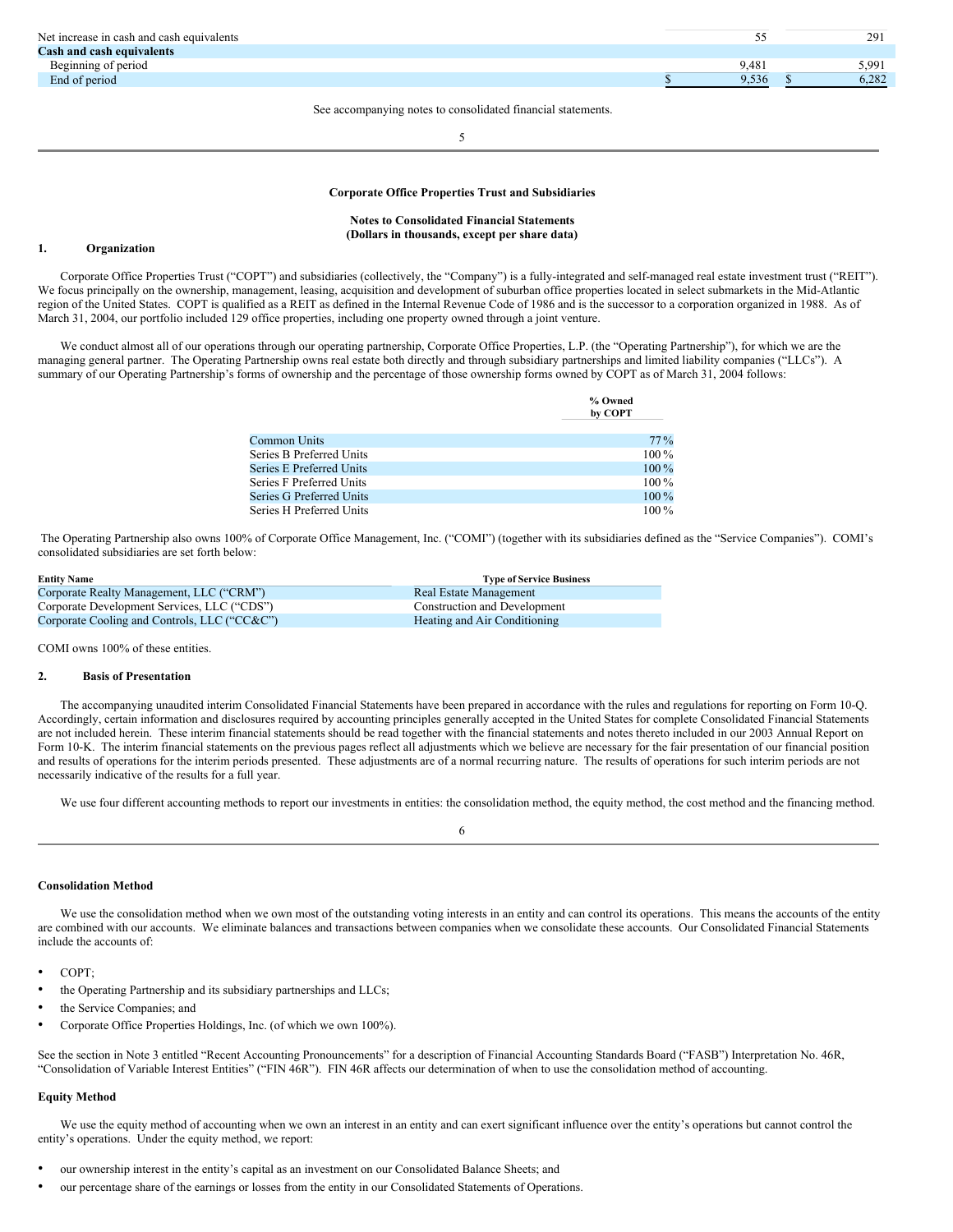See the section in Note 3 entitled "Recent Accounting Pronouncements" for a description of FIN 46R. FIN 46R affects our determination of when to use the equity method of accounting.

#### **Cost Method**

We use the cost method of accounting when we own an interest in an entity and cannot exert significant influence over the entity's operations. Under the cost method, we report:

- the cost of our investment in the entity as an investment on our Consolidated Balance Sheets; and
- distributions to us of the entity's earnings in our Consolidated Statements of Operations.

## **Financing Method**

We use the financing method of accounting for certain real estate joint ventures. We use this method when we contribute a parcel of land into a real estate joint venture and have an option to acquire our partner's joint venture interest for a pre-determined purchase price. Details of the financing method of accounting are described below:

- the costs associated with a land parcel at the time of its contribution into a joint venture are reported as commercial real estate properties on our Consolidated Balance Sheets;
- the cash received from a joint venture in connection with our land contribution is reported as other liabilities on our Consolidated Balance Sheets. The liability is accreted towards the pre-determined purchase price over the life of our option to acquire our partner's interest in the joint venture. We also report interest expense in connection with the accretion of the liability;
- as construction of a building on the land parcel is completed and operations of the building commence, we report 100% of the revenues and expenses associated with the property on our Consolidated Statements of Operations; and
- construction costs and debt activity for the real estate project relating to periods after the land contribution are not reported by us.

At the time we exercise the option to acquire our partner's joint venture interest, we begin consolidating the accounts of the entity with our accounts. See the section in Note 3 entitled "Recent Accounting Pronouncements" for a description of FIN 46R. FIN 46R affects our determination of when to use the financing method of accounting.

7

# **3. Summary of Significant Accounting Policies**

#### **Use of Estimates in the Preparation of Financial Statements**

We make estimates and assumptions when preparing financial statements under generally accepted accounting principles ("GAAP"). These estimates and assumptions affect various matters, including:

- the reported amounts of assets and liabilities in our Consolidated Balance Sheets at the dates of the financial statements;
- the disclosure of contingent assets and liabilities at the dates of the financial statements; and
- the reported amounts of revenues and expenses in our Consolidated Statements of Operations during the reporting periods.

These estimates involve judgments with respect to, among other things, future economic factors that are difficult to predict and are often beyond management's control. As a result, actual amounts could differ from these estimates.

#### **Accounts Receivable**

Our accounts receivable are reported net of an allowance for bad debts of \$538 at March 31, 2004 and \$548 at December 31, 2003.

## **Minority Interests**

As discussed previously, we consolidate the accounts of our Operating Partnership and its subsidiaries into our financial statements. However, we do not own 100% of the Operating Partnership. We also do not own 100% of four consolidated real estate joint ventures. The amounts reported for minority interests on our Consolidated Balance Sheets represent the portion of these consolidated entities' equity that we do not own. The amounts reported for minority interests on our Consolidated Statements of Operations represent the portion of these consolidated entities' net income not allocated to us.

Common units of the Operating Partnership ("common units") are substantially similar to our common shares of beneficial interest ("common shares"). Common units are also exchangeable into our common shares, subject to certain conditions.

The only preferred units in the Operating Partnership not owned by us during the reporting periods were 1,016,662 Series C Preferred Units. These units were convertible, subject to certain conditions, into common units on the basis of 2.381 common units for each Series C Preferred Unit. These units were repurchased by the Operating Partnership on June 16, 2003.

#### **Earnings Per Share ("EPS")**

We present both basic and diluted EPS. We compute basic EPS by dividing net income available to common shareholders by the weighted average number of common shares outstanding during the year. Our computation of diluted EPS is similar except that:

- the denominator is increased to include the weighted average number of potential additional common shares that would have been outstanding if securities that are convertible into our common shares were converted; and
- the numerator is adjusted to add back any convertible preferred dividends and any other changes in income or loss that would result from the assumed conversion into common shares.

Our computation of diluted EPS does not assume conversion of securities into our common shares if conversion of those securities would increase our diluted EPS in a given year. A summary of the numerator and denominator for purposes of basic and diluted EPS calculations is set forth below (dollars and shares in thousands, except per share data):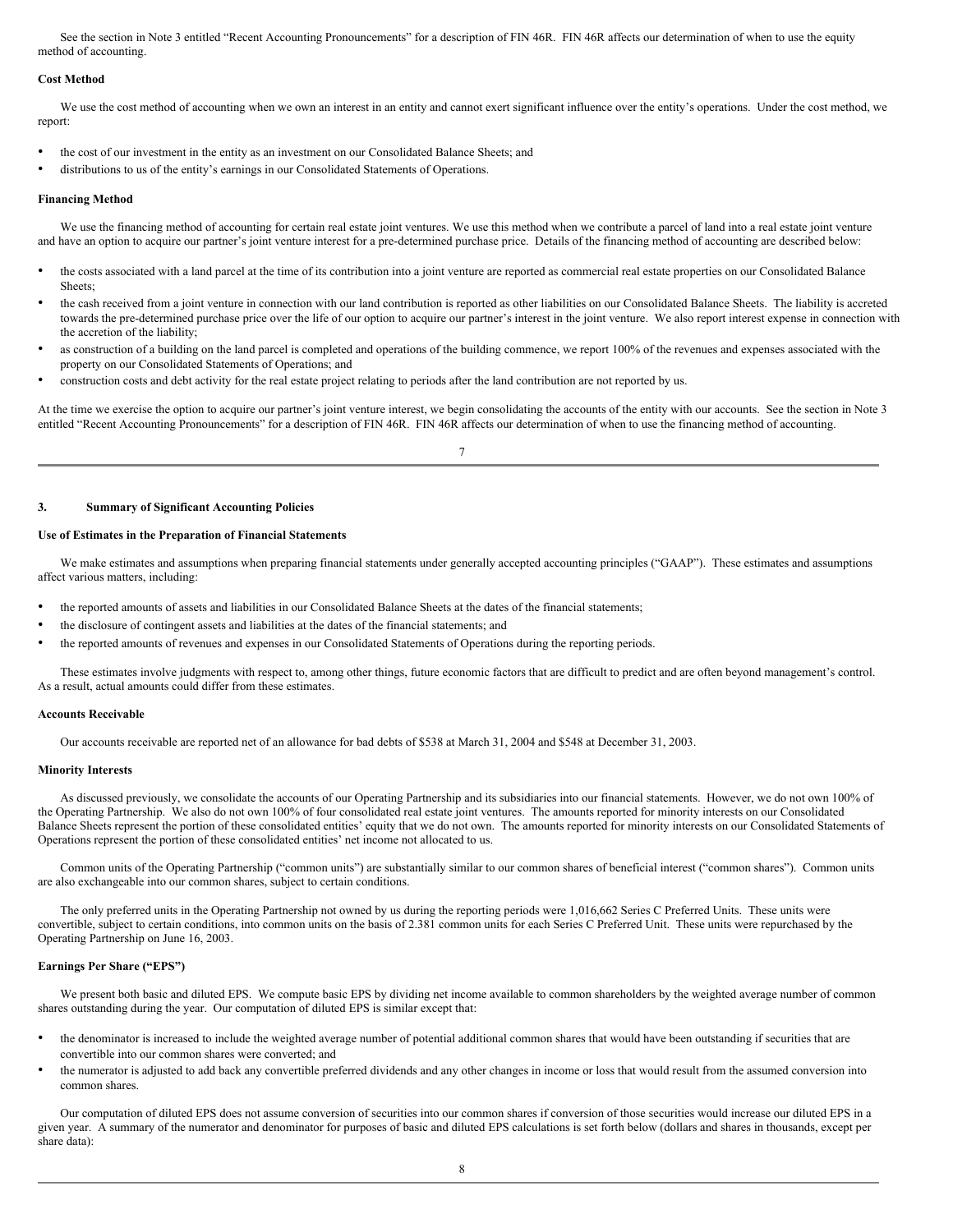|                                                                          |    | For the three months<br>ended March 31, |          |  |
|--------------------------------------------------------------------------|----|-----------------------------------------|----------|--|
|                                                                          |    | 2004                                    | 2003     |  |
| Numerator:                                                               |    |                                         |          |  |
| Numerator for basic EPS on net income available to common shareholders   | \$ | 4,537<br>S                              | 5,454    |  |
| Less: Income from discontinued operations, net                           |    |                                         | (2, 435) |  |
| Numerator for basic EPS before discontinued operations                   |    | 4,537                                   | 3,019    |  |
| Add: Convertible preferred share dividends                               |    | 21                                      | 136      |  |
| Numerator for diluted EPS before discontinued operations                 |    | 4,558                                   | 3,155    |  |
| Add: Income from discontinued operations, net                            |    |                                         | 2,435    |  |
| Numerator for diluted EPS on net income available to common shareholders |    | 4,558                                   | 5,590    |  |
| Denominator (all weighted averages):                                     |    |                                         |          |  |
| Denominator for basic EPS (common shares)                                |    | 29,814                                  | 23,323   |  |
| Assumed conversion of share options                                      |    | 1,749                                   | 972      |  |
| Assumed conversion of convertible preferred shares                       |    | 539                                     | 1,197    |  |
| Denominator for diluted EPS                                              |    | 32,102                                  | 25,492   |  |
|                                                                          |    |                                         |          |  |
| <b>Basic EPS:</b>                                                        |    |                                         |          |  |
| Income before discontinued operations                                    | \$ | \$.<br>0.15                             | 0.13     |  |
| Income from discontinued operations                                      |    |                                         | 0.10     |  |
| Net income available to common shareholders                              |    | 0.15<br>S                               | 0.23     |  |
| Diluted EPS:                                                             |    |                                         |          |  |
| Income before discontinued operations                                    | S  | 0.14<br>S                               | 0.12     |  |
| Income from discontinued operations                                      |    |                                         | 0.10     |  |
| Net income available to common shareholders                              | \$ | 0.14<br>S                               | 0.22     |  |

Our diluted EPS computations do not include the effects of the following securities since the conversions of such securities would increase diluted EPS for the respective periods:

|                                                            | Weighted average shares in denominator<br>For the three months ended March 31. |       |  |
|------------------------------------------------------------|--------------------------------------------------------------------------------|-------|--|
|                                                            | 2003<br>2004                                                                   |       |  |
| Conversion of weighted average common units                | 8,863                                                                          | 8,990 |  |
| Conversion of weighted average convertible preferred units | _                                                                              | 2,421 |  |
| Restricted common shares                                   | 149                                                                            | 330   |  |
| Conversion of share options                                |                                                                                | 48    |  |

# **Stock-Based Compensation**

We and the Service Companies recognize expense from share options issued to employees using the intrinsic value method. As a result, we do not record compensation expense for share option grants except as set forth below:

- When the exercise price of a share option grant is less than the market price of our common shares on the option grant date, we recognize compensation expense equal to the difference between the exercise price and the grant-date market price; this compensation expense is recognized over the service period to which the options relate.
- In 1999, we reduced the exercise price of 360,500 share options from \$9.25 to \$8.00. We recognize compensation expense on the share price appreciation and future vesting associated with the re-priced share options. As of March 31, 2004, 4,400 of these shares options were outstanding.
- We recognize compensation expense on share options granted to employees of CRM and CC&C prior to January 1, 2001 equal to the difference between the exercise price of such share options and the market price of our common shares on January 1, 2001, to the extent such amount relates to service periods remaining after January 1, 2001.

We grant common shares subject to forfeiture restrictions to certain employees. We recognize compensation expense for such grants over the service periods to which the grants relate. We compute compensation expense for common share grants based on the value of such grants, as determined by the value of our common shares on the applicable measurement date, as defined below:

9

- When forfeiture restrictions on grants only require the recipient to remain employed by us over defined periods of time for such restrictions to lapse, the measurement date is the date the shares are granted.
- When forfeiture restrictions on grants require (1) that the recipient remain employed by us over defined periods of time and (2) that the Company meet certain performance criteria for such restrictions to lapse, the measurement date is the date that the performance criteria are deemed to be met.

Expenses from stock-based compensation are reflected in our Consolidated Statements of Operations as follows:

|                                                 | For the three months<br>ended March 31. |      |
|-------------------------------------------------|-----------------------------------------|------|
|                                                 | 2004                                    | 2003 |
| Increase in general and administrative expenses | 359                                     | 230  |
| Decrease in income from service operations      | 139                                     |      |

The following table summarizes our operating results as if we elected to account for our stock-based compensation under the fair value provisions of Statement of Financial Accounting Standards No. 123, "Accounting for Stock-Based Compensation:"

|                                                                                                                 | For the three months |                 |  |       |
|-----------------------------------------------------------------------------------------------------------------|----------------------|-----------------|--|-------|
|                                                                                                                 |                      | ended March 31. |  |       |
|                                                                                                                 |                      | 2004            |  | 2003  |
| Net income available to common shareholders, as reported                                                        |                      | 4.537           |  | 5.454 |
| Add: Stock-based compensation expense, net of related tax effects and minority interests, included in the       |                      |                 |  |       |
| determination of net income available to common shareholders                                                    |                      | 337             |  | 202   |
| Less: Stock-based compensation expense determined under the fair value based method, net of related tax effects |                      |                 |  |       |
| and minority interests                                                                                          |                      | (279)           |  | (188) |
| Net income available to common shareholders, pro forma                                                          |                      | 4,595           |  | 5,468 |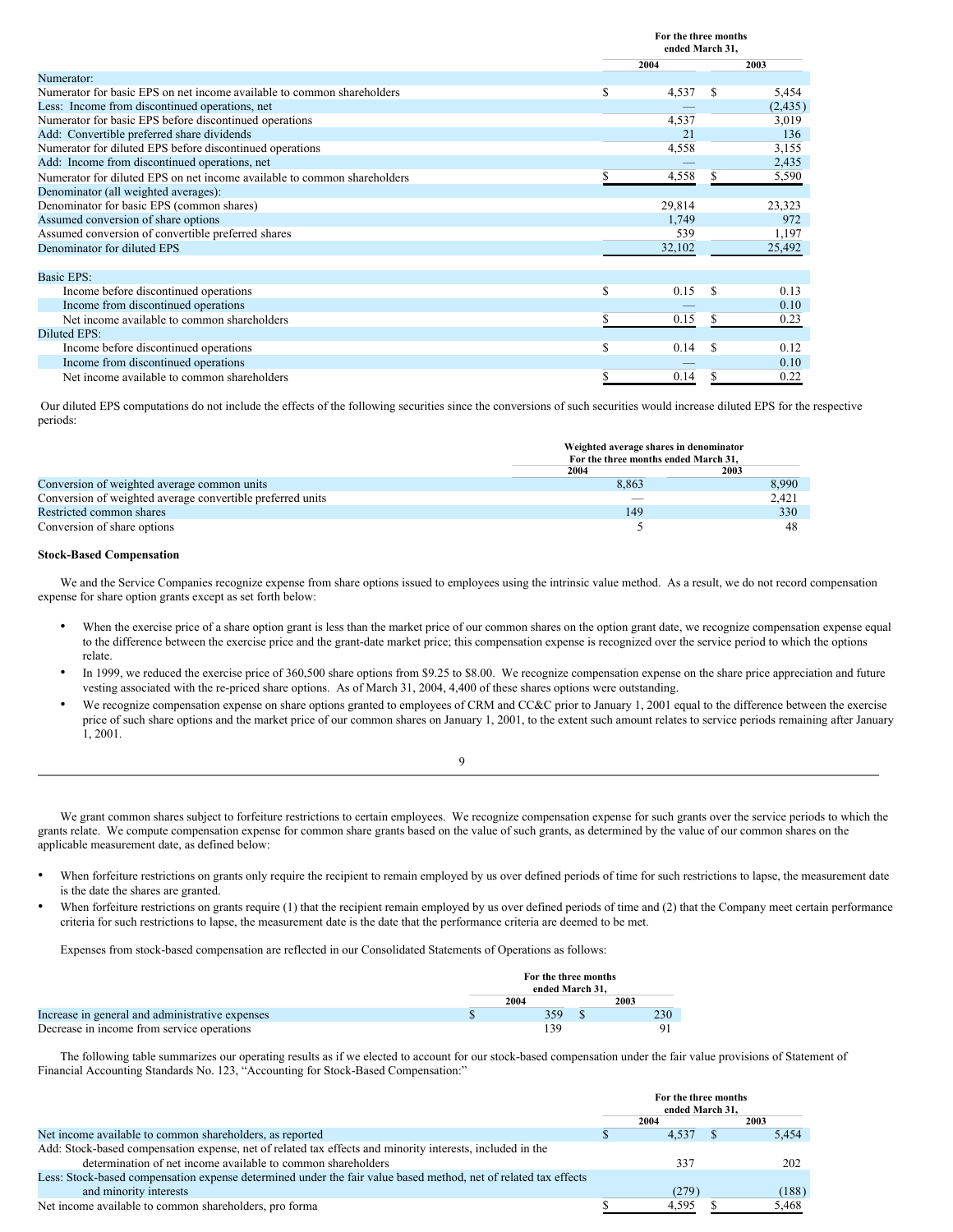| Basic earnings per share on net income available to common shareholders, as reported   | $0.15 -$ | 0.23 |
|----------------------------------------------------------------------------------------|----------|------|
| Basic earnings per share on net income available to common shareholders, pro forma     | 0.15 S   | 0.23 |
| Diluted earnings per share on net income available to common shareholders, as reported | 0.14 S   | 0.22 |
| Diluted earnings per share on net income available to common shareholders, pro forma   | 0.14 S   | 0.22 |

The stock-based compensation expense under the fair value method, as reported in the above table, was computed using the Black-Scholes option-pricing model.

# **Recent Accounting Pronouncements**

In January 2003, the FASB issued Interpretation No. 46, "Consolidation of Variable Interest Entities, an interpretation of ARB 51" ("FIN 46"). In December 2003, FASB issued FIN No. 46R which replaced FIN 46 and clarified Accounting Research Bulletin 51 ("ARB 51"). FIN 46R provides guidance in identifying situations in which an entity is controlled by its owners without such owners owning most of the outstanding voting rights in the entity; it defines the entity in such situations as a variable interest entity ("VIE"). Situations identified by FIN 46R include when the equity owners do not have the characteristics of controlling financial interest or do not have sufficient equity at risk for the entity to finance its activities without additional subordinated financial support from other parties. FIN 46R then provides guidance in determining when an owner of a VIE should use the consolidation

10

method in accounting for its investment in the VIE. It also provides for additional disclosure requirements for certain owners of VIEs. We adopted FIN 46R immediately for all VIEs created subsequent to January 31, 2003 and effective March 31, 2004 for VIEs created prior to February 1, 2003. In connection with our adoption of FIN 46R, we began to use the consolidation method of accounting effective March 31, 2004 for our investments in the following joint ventures: MOR Forbes 2 LLC, Gateway 70 LLC and MOR Montpelier 3 LLC, which were previously accounted for using the equity method of accounting, and NBP 220, LLC, which was previously accounted for using the financing method of accounting (see Note 2). The effect of consolidating these joint ventures on our Consolidated Balance Sheet as of March 31, 2004 is set forth below.

| Operating properties                                                     | 2,176     |
|--------------------------------------------------------------------------|-----------|
| Projects under construction or development                               | 17,959    |
| Investments in and advances to unconsolidated real estate joint ventures | (3,957)   |
| Restricted cash                                                          | 10        |
| Accounts receivable, net                                                 | 145       |
| Deferred rent receivable                                                 |           |
| Deferred charges, net                                                    | 1,026     |
| Prepaid and other assets                                                 | (3,263)   |
| Mortgage and other loans payable                                         | (10, 171) |
| Accounts payable and accrued expenses                                    | (2,737)   |
| Rents received in advance and security deposits                          | (347)     |
| Other liabilities                                                        | 4,650     |
| Minority interests-other consolidated real estate entities               | (5, 498)  |
|                                                                          |           |

The consolidation of these joint ventures had no effect on our Consolidated Statements of Operations for the three months ended March 31, 2004 and 2003. The following table sets forth condensed combined statements of operations for the joint ventures that we began consolidating effective March 31, 2004:

| Revenues                              |      |
|---------------------------------------|------|
| Property operating expenses           | (41) |
| Interest expense                      | (14) |
| Depreciation and amortization expense | (44` |
| Net income                            | 19   |

Additional information regarding our real estate joint ventures is available in Note 5 to the Consolidated Financial Statements.

# **4. Commercial Real Estate Properties**

Operating properties consisted of the following:

|                                | March 31,<br>2004 |   | December 31,<br>2003 |
|--------------------------------|-------------------|---|----------------------|
| Land                           | 229,558           | S | 216,703              |
| Buildings and improvements     | 1,071,701         |   | 1,003,214            |
|                                | 1,301,259         |   | 1,219,917            |
| Less: accumulated depreciation | (110, 155)        |   | (103,070)            |
|                                | 1,191,104         |   | 1,116,847            |
|                                |                   |   |                      |
|                                |                   |   |                      |

Projects we had under construction or development consisted of the following:

|                          | March 31,<br>2004 | December 31,<br>2003 |  |            |
|--------------------------|-------------------|----------------------|--|------------|
| Land                     | ۰D                | 59,231               |  | 53,356     |
| Construction in progress |                   | 35.387               |  | 13.793     |
|                          |                   | 94.618               |  | .149<br>67 |

# **2004 Acquisitions**

We acquired the following office properties during the three months ended March 31, 2004:

|                        |                  |             | Total            |                    |  |                     |
|------------------------|------------------|-------------|------------------|--------------------|--|---------------------|
|                        |                  | Date of     | Number of        | Rentable           |  |                     |
| <b>Project Name</b>    | Location         | Acquisition | <b>Buildings</b> | <b>Square Feet</b> |  | <b>Initial Cost</b> |
|                        | Gaithersburg, MD |             |                  |                    |  |                     |
| 400 Professional Drive |                  | 3/5/2004    |                  | 129.030            |  | 23.182              |
|                        |                  |             |                  |                    |  |                     |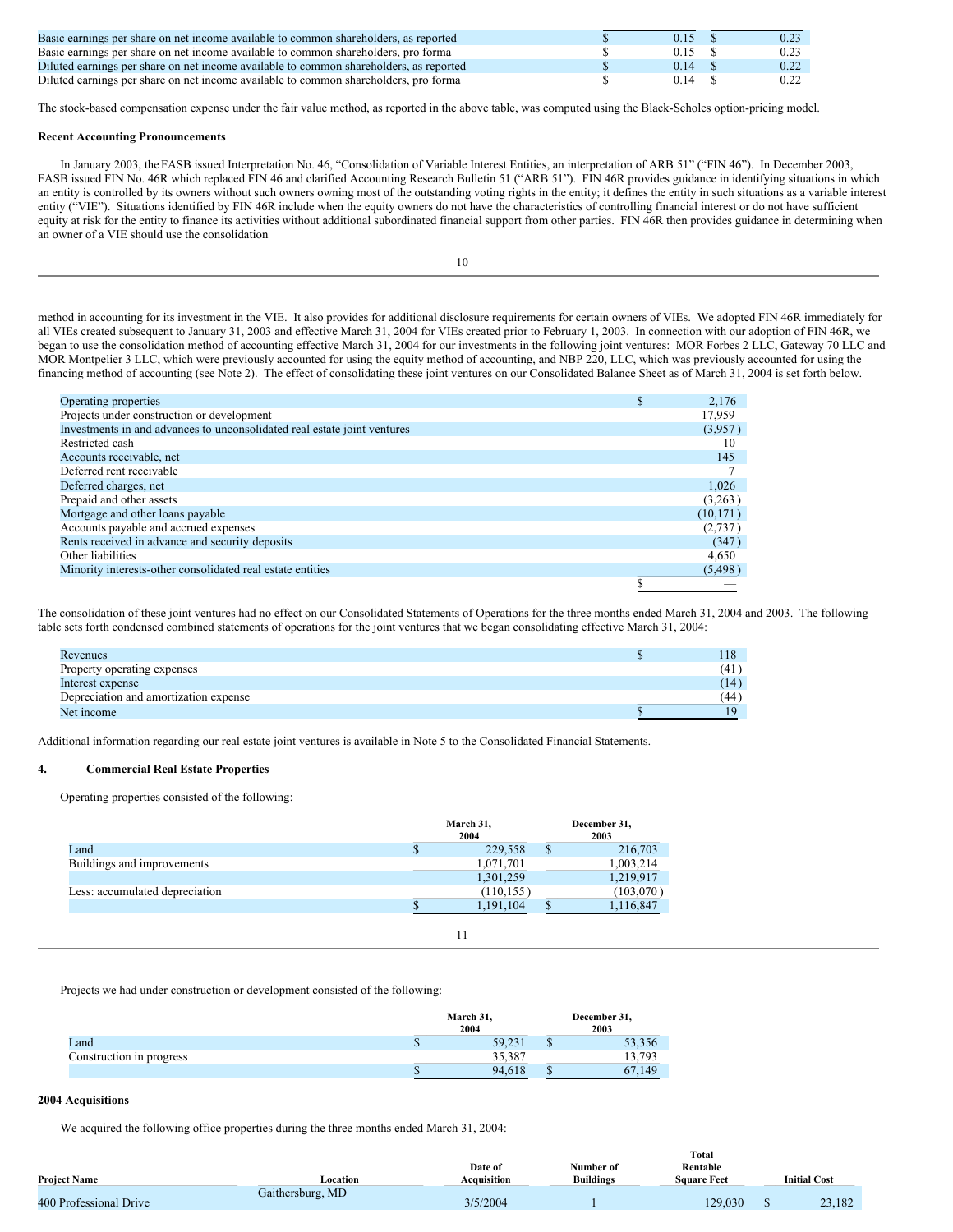| Wildewood and Exploration/Expedition |                       |                     |         |        |
|--------------------------------------|-----------------------|---------------------|---------|--------|
| <b>Office Parks</b>                  | St. Mary's County, MD | $\frac{1}{24/2004}$ | 430.869 | 50.101 |

In connection with the Wildewood and Exploration/Expedition Office Parks transaction, we also acquired a parcel of land for \$1,905.

# **2004 Construction/Development**

As of March 31, 2004, we had construction underway on two new buildings in Annapolis Junction, Maryland, one new building in Chantilly, Virginia, and one new building through a joint venture in Lanham, Maryland. We also had development underway on two new buildings located in Annapolis Junction, Maryland and one new building located in Chantilly, Virginia.

## **5. Real Estate Joint Ventures**

Our investments in and advances to unconsolidated real estate joint ventures accounted for using the equity method of accounting included the following:

|                         |                          | <b>Balance</b> at |                      |                  |           | Total                           |        |                      | <b>Maximum</b> |                           |
|-------------------------|--------------------------|-------------------|----------------------|------------------|-----------|---------------------------------|--------|----------------------|----------------|---------------------------|
|                         | March 31.<br>2004        |                   | December 31.<br>2003 | Date<br>Acquired | Ownership | Nature of<br><b>Activity</b>    |        | Assets at<br>3/31/04 |                | Exposure<br>to Loss $(1)$ |
| Route 46 Partners, LLC  | 1.059                    | -S                | 1.055                | 3/14/03          | 20%       | Operating building<br>(2)       | ጦ<br>D | 23.359               | <sup>\$</sup>  | 1,379                     |
| Gateway 70 LLC          | _                        |                   | 3,017                | 4/5/01           | See Below | Developing land<br>parcel $(3)$ |        | N/A                  |                | N/A                       |
| <b>MOR Forbes 2 LLC</b> |                          |                   | 735                  | 12/24/02         | See Below | Constructing building<br>(4)    |        | N/A                  |                | N/A                       |
| MOR Montpelier 3 LLC    | $\overline{\phantom{a}}$ |                   | 455                  | 2/21/02          | See Below | Developing land<br>parcel $(5)$ |        | N/A                  |                | N/A                       |
|                         | 1,059                    |                   | 5,262                |                  |           |                                 |        | 23,359               |                | 1,379                     |

(1) Derived from the sum of our investment balance, loan guarantees (based on maximum loan balance) and maximum additional unilateral capital contributions required from us. Not reported above are additional amounts that we and our partners are required to fund when needed by these joint ventures; these funding requirements are proportional to our ownership percentage.

(2) This joint venture's property is located in Fairfield, New Jersey.

- (3) This joint venture's property is located in Columbia, Maryland.
- (4) This joint venture's property is located in Lanham, Maryland.
- (5) This joint venture's property is located in Laurel, Maryland.

As discussed in Note 3, we adopted FIN 46R effective March 31, 2004 for VIEs created prior to February 1, 2003. Upon this adoption, we began using the consolidation method of accounting for the following joint ventures that had previously been accounted for using either the equity or financing methods of accounting:

|                      |                  | Ownership         |                             |  | Total                  | Collateralized         |
|----------------------|------------------|-------------------|-----------------------------|--|------------------------|------------------------|
|                      | Date<br>Acquired | $%$ at<br>3/31/04 | Nature of<br>Activity       |  | Assets at<br>3/31/2004 | Assets at<br>3/31/2004 |
| NBP 220, LLC         | 1/31/03          | 20%               | Constructing building $(1)$ |  | 17,103                 | 16,168                 |
| MOR Forbes 2 LLC     | 12/24/02         | 50%               | Constructing building (2)   |  | 4.442                  | 4,188                  |
| Gateway 70 LLC       | 4/5/01           | 80%               | Developing land parcel (3)  |  | 3,722                  | 3,722                  |
| MOR Montpelier 3 LLC | 2/21/02          | 50%               | Developing land parcel (4)  |  | 947                    | 947                    |
|                      |                  |                   |                             |  | 26.214                 | 25,025                 |

<sup>(1)</sup> This joint venture's property is located in Annapolis Junction, Maryland.

(2) This joint venture's property is located in Lanham, Maryland.

(3) This joint venture's property is located in Columbia, Maryland.

(4) This joint venture's property is located in Laurel, Maryland.

Our commitments and contingencies pertaining to our real estate joint ventures are disclosed in Note 16. The following table sets forth a condensed balance sheet for our one unconsolidated real estate joint venture as of March 31, 2004:

| Commercial real estate property      |    | S | 21,745 |
|--------------------------------------|----|---|--------|
| Other assets                         |    |   | 1,614  |
| Total assets                         |    |   | 23,359 |
|                                      |    |   |        |
| Liabilities                          |    | S | 14,716 |
| Owners' equity                       |    |   | 8,643  |
| Total liabilities and owners' equity |    |   | 23,359 |
|                                      |    |   |        |
|                                      | 13 |   |        |

# **6. Investments in and Advances to Other Unconsolidated Entities**

Our investments in and advances to other unconsolidated entities include the following:

|                        |           |              |      |              | Ownership |     | Investment |
|------------------------|-----------|--------------|------|--------------|-----------|-----|------------|
|                        | March 31. | December 31. |      | Date<br>.    | $%$ at    |     | Accounting |
|                        | 2004      | 2003         |      | Acauired     | 3/31/04   |     | Method     |
| TractManager, Inc. (1) | .621      |              | .621 | Various 2000 |           | 5 % | Cost       |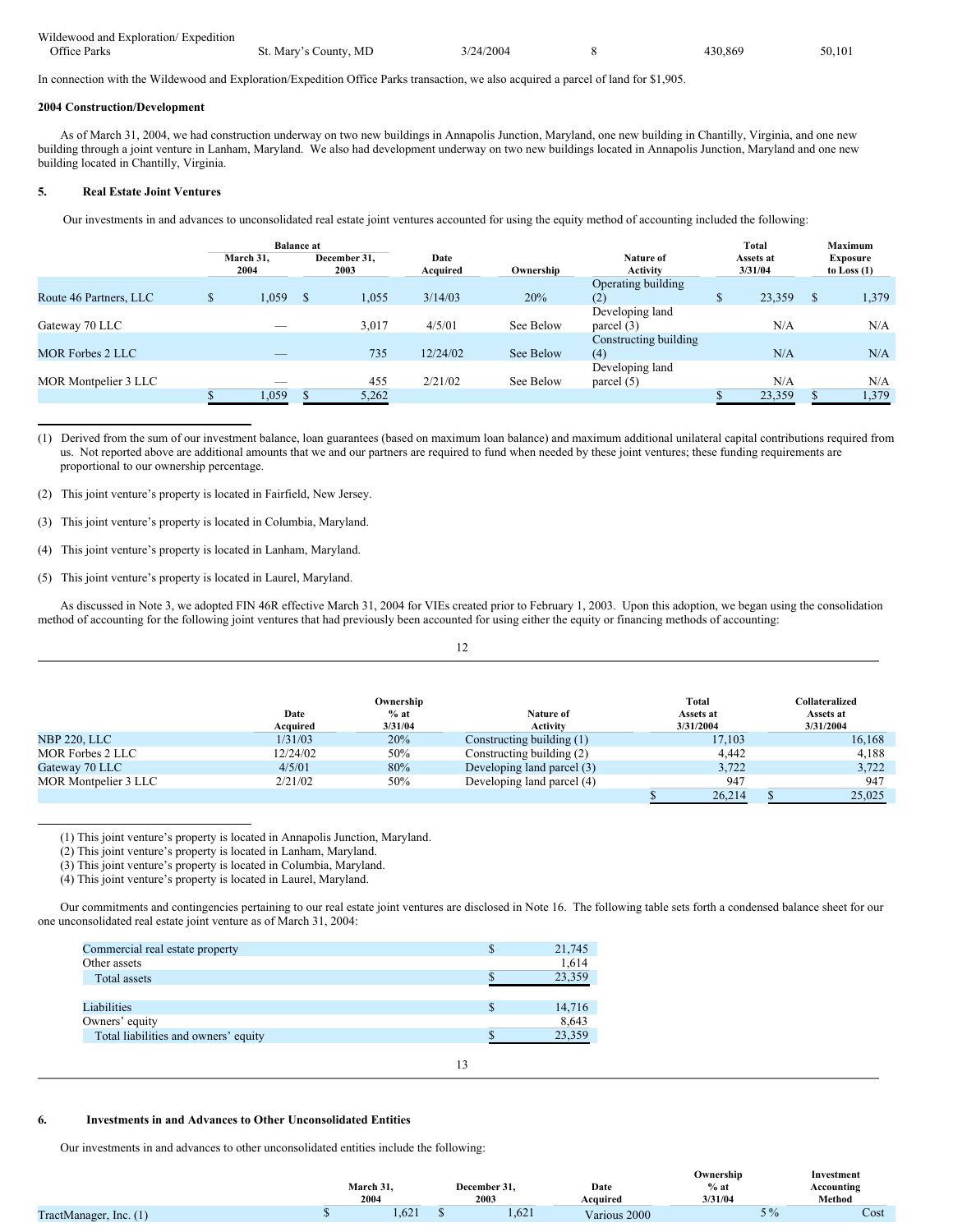# **7. Intangible Assets on Real Estate Acquisitions**

Intangible assets on real estate acquisitions consisted of the following:

|                                             | March 31.<br>2004 | December 31,<br>2003 |
|---------------------------------------------|-------------------|----------------------|
| Tenant value                                | 49,770            | 46.613               |
| Lease to market value                       | 7.985             | 7.819                |
| Lease cost portion of deemed cost avoidance | 5.993             | 5.294                |
| Market concentration premium                | 1,333             | 1,333                |
| Subtotal                                    | 65,081            | 61,059               |
| Accumulated amortization                    | (9.504)           | (5, 367)             |
| Deferred charges, net                       | 55,577            | 55,692               |

# **8. Deferred Charges**

Deferred charges consisted of the following:

|                              | March 31,<br>2004 |          |  |           |  |
|------------------------------|-------------------|----------|--|-----------|--|
| Deferred leasing costs       |                   | 22,135   |  | 20,712    |  |
| Deferred financing costs     |                   | 15.379   |  | 13,263    |  |
| Goodwill                     |                   | 1,880    |  | 1,880     |  |
| Deferred other               |                   | 155      |  | 155       |  |
|                              |                   | 39,549   |  | 36,010    |  |
| Accumulated amortization (1) |                   | (19,998) |  | (18, 287) |  |
| Deferred charges, net        |                   | 19,551   |  | 17,723    |  |

(1) Included accumulated amortization associated with goodwill of \$151.

# **9. Derivatives**

The following table sets forth our derivative contracts and their respective fair values:

| <b>Nature of Derivative</b> | Notional<br>Amount in<br>(millions) | One-Month<br><b>LIBOR</b> base | <b>Effective</b><br>Date | Expiration<br>Date | <b>Fair Value at</b><br>March 31,<br>2004 | <b>Fair Value at</b><br>December 31,<br>2003 |
|-----------------------------|-------------------------------------|--------------------------------|--------------------------|--------------------|-------------------------------------------|----------------------------------------------|
| Interest rate swap          | 50.0                                | 2.308%                         | 1/2/2003                 | 1/3/2005           | (429)                                     | (467)                                        |
| Interest rate swap          | 50.0                                | 1.520%                         | 1/7/2003                 | 1/2/2004           | __                                        |                                              |
| Total                       |                                     |                                |                          |                    | (429)                                     | (467)                                        |
|                             |                                     |                                |                          |                    |                                           |                                              |
|                             |                                     |                                | 14                       |                    |                                           |                                              |

We have designated each of these derivatives as cash flow hedges. These derivatives hedge the risk of changes in interest rates on certain of our one-month LIBORbased variable rate borrowings. At March 31, 2004, our outstanding interest rate swap was considered a highly effective cash flow hedge under Statement of Financial Accounting Standards No. 133, "Accounting for Derivative Instruments and Hedging Activities."

The table below sets forth our accounting application of changes in derivative fair values:

|                                                                      | For the three months ended<br>March 31. |        |
|----------------------------------------------------------------------|-----------------------------------------|--------|
|                                                                      | 2004                                    | 2003   |
| (Decrease) in fair value applied to $AOCL(1)$ and minority interests |                                         | (299 ) |
| Increase in fair value recognized as gain (2)                        |                                         |        |

(1) AOCL is defined below.

(2) Represents hedge ineffectiveness and is included in interest expense on our Consolidated Statements of Operations.

Over time, the unrealized losses associated with interest rate swaps that are held in the accumulated other comprehensive loss component of shareholders' equity ("AOCL") and minority interests will be reclassified to earnings as interest payments occur on our LIBOR-based borrowings.

#### **10. Shareholders' Equity**

# **Preferred Shares**

On February 11, 2004, the holder of the Series D Preferred Shares of beneficial interest converted the shares into common shares on the basis of 2.2 common shares for each Series D Preferred Share, resulting in the issuance of 1,196,800 common shares.

#### **Common Shares**

During the three months ended March 31, 2004, 43,950 common units in our Operating Partnership were converted into common shares on the basis of one common share for each common unit.

During the three months ended March 31, 2004, we issued 99,935 common shares to certain employees. All of these shares are subject to forfeiture restrictions that lapse annually throughout their respective terms provided that the employees remain employed by us. During the same period, forfeiture restrictions lapsed on 100,595 common shares previously issued to employees. We also issued 4,000 unrestricted common shares to employees during this period.

<sup>(1)</sup> TractManager, Inc. has developed an Internet-based contract imaging and management system for sale to real estate owners and healthcare providers.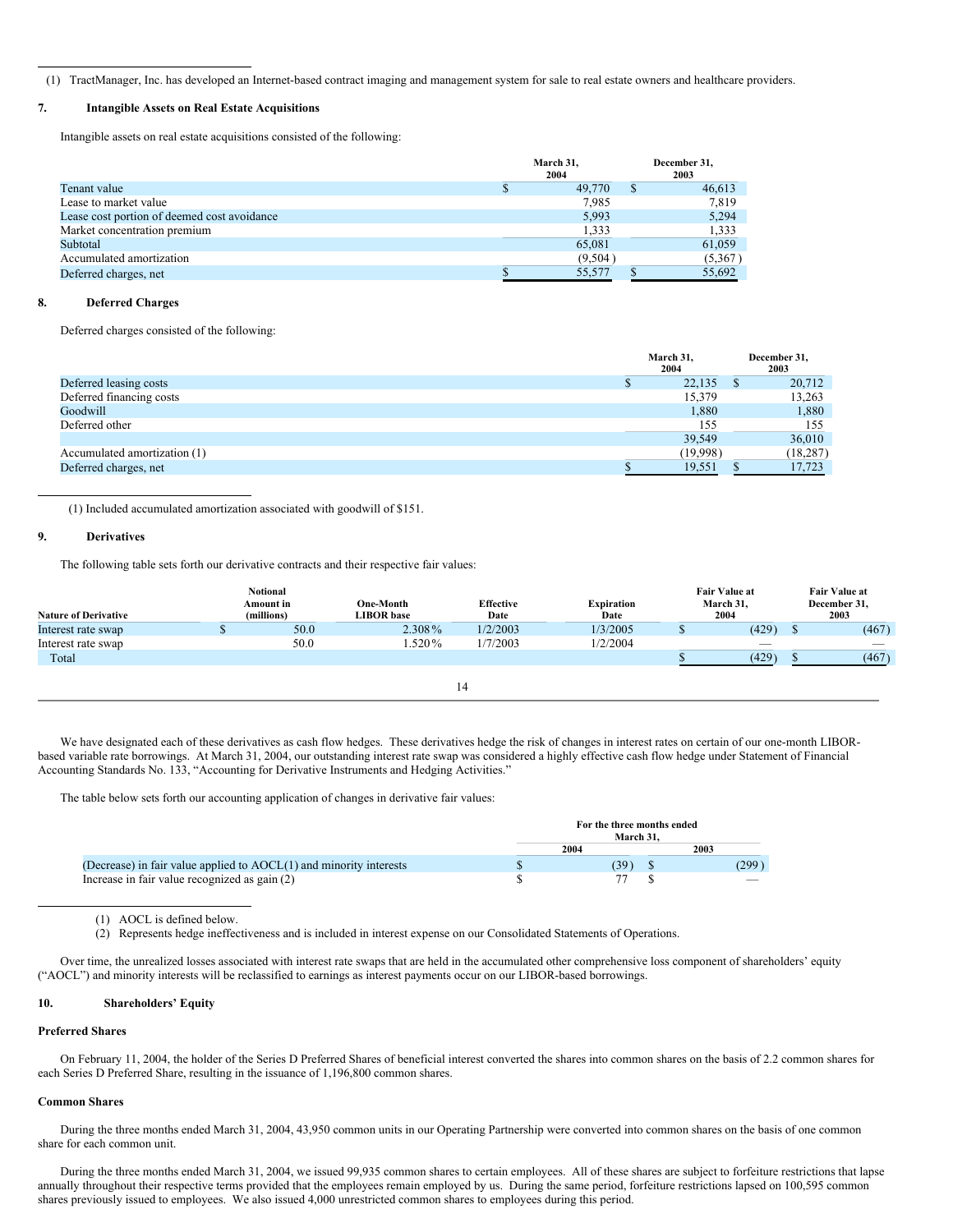We issued 234,227 common shares upon the exercise of share options during the three months ended March 31, 2004.

A summary of the activity in the AOCL component of shareholders' equity for the three months ended March 31, 2004 follows:

| Beginning balance                                                 | (294) |
|-------------------------------------------------------------------|-------|
| Unrealized loss on interest rate swaps, net of minority interests | (34   |
| Ending balance                                                    | 328   |
|                                                                   |       |
|                                                                   |       |

# **11. Dividends and Distributions**

The following table summarizes our dividends and distributions when either the payable dates or record dates occurred during the three months ended March 31, 2004:

|                                           | <b>Record Date</b>                  | <b>Payable Date</b>                |                    | Dividend/<br><b>Distribution Per</b><br>Share/Unit |                              | <b>Total</b><br>Dividend/<br><b>Distribution</b> |  |
|-------------------------------------------|-------------------------------------|------------------------------------|--------------------|----------------------------------------------------|------------------------------|--------------------------------------------------|--|
| Series B Preferred Shares:                |                                     |                                    |                    |                                                    |                              |                                                  |  |
| Fourth Quarter 2003                       | December 31, 2003                   | January 15, 2004                   | \$                 | 0.6250                                             | $\mathbb{S}$                 | 781                                              |  |
| First Ouarter 2004                        | March 31, 2004                      | April 15, 2004                     | $\mathbf{s}$       | 0.6250                                             | $\mathbf S$                  | 781                                              |  |
| Series D Preferred Shares:                |                                     |                                    |                    |                                                    |                              |                                                  |  |
| Fourth Quarter 2003                       | December 31, 2003                   | January 15, 2004                   | $\mathbb{S}$       | 0.2500                                             | $\mathbf{s}$                 | 136                                              |  |
| Series E Preferred Shares:                |                                     |                                    |                    |                                                    |                              |                                                  |  |
| Fourth Quarter 2003                       | December 31, 2003                   | January 15, 2004                   | \$                 | 0.6406                                             | $\mathbb{S}$                 | 737                                              |  |
| First Ouarter 2004                        | March 31, 2004                      | April 15, 2004                     | \$                 | 0.6406                                             | $\mathcal{S}$                | 737                                              |  |
| <b>Series F Preferred Shares:</b>         |                                     |                                    |                    |                                                    |                              |                                                  |  |
| Fourth Quarter 2003                       | December 31, 2003                   | January 15, 2004                   | \$                 | 0.6172                                             | $\mathbb{S}$                 | 880                                              |  |
| First Ouarter 2004                        | March 31, 2004                      | April 15, 2004                     | $\mathbf{s}$       | 0.6172                                             | $\mathbf S$                  | 880                                              |  |
| Series G Preferred Shares:                |                                     |                                    |                    |                                                    |                              |                                                  |  |
| Fourth Quarter 2003                       | December 31, 2003                   | January 15, 2004                   | \$                 | 0.5000                                             | $\mathbb{S}$                 | 1,100                                            |  |
| First Ouarter 2004                        | March 31, 2004                      | April 15, 2004                     | $\mathbf{s}$       | 0.5000                                             | $\mathbf S$                  | 1,100                                            |  |
| Series H Preferred Shares:                |                                     |                                    |                    |                                                    |                              |                                                  |  |
| Fourth Quarter 2003                       | December 31, 2003                   | January 15, 2004                   | \$                 | 0.1458                                             | \$                           | 292                                              |  |
| First Ouarter 2004                        | March 31, 2004                      | April 15, 2004                     | $\mathbf S$        | 0.4688                                             | $\mathbf S$                  | 938                                              |  |
| <b>Common Shares:</b>                     |                                     |                                    |                    |                                                    |                              |                                                  |  |
| Fourth Quarter 2003                       | December 31, 2003                   | January 15, 2004                   | \$                 | 0.2350                                             | $\mathbb{S}$                 | 6,806                                            |  |
| First Ouarter 2004                        | March 31, 2004                      | April 15, 2004                     | $\mathbf{s}$       | 0.2350                                             | $\mathbf{s}$                 | 7,178                                            |  |
|                                           |                                     |                                    |                    |                                                    |                              |                                                  |  |
| Common Units:                             |                                     |                                    |                    |                                                    |                              |                                                  |  |
| Fourth Quarter 2003<br>First Quarter 2004 | December 31, 2003<br>March 31, 2004 | January 15, 2004<br>April 15, 2004 | \$<br>$\mathbf{s}$ | 0.2350<br>0.2350                                   | $\mathbb{S}$<br>$\mathbb{S}$ | 2,085<br>2,074                                   |  |
|                                           |                                     | $\sim$                             |                    |                                                    |                              |                                                  |  |

16

# **12. Supplemental Information to Statements of Cash Flows**

|                                                                                                   |   | For the three months<br>ended March 31, |         |  |  |
|---------------------------------------------------------------------------------------------------|---|-----------------------------------------|---------|--|--|
|                                                                                                   |   | 2004                                    | 2003    |  |  |
| Supplemental schedule of non-cash investing and financing activities:                             |   |                                         |         |  |  |
| Consolidation of real estate joint ventures in connection with adoption of FIN 46R:               |   |                                         |         |  |  |
| Operating properties                                                                              | S | 2.176<br>S.                             |         |  |  |
| Projects under construction or development                                                        |   | 17,959                                  |         |  |  |
| Investments in and advances to unconsolidated real estate joint ventures                          |   | (3,957)                                 |         |  |  |
| Restricted cash                                                                                   |   | 10                                      |         |  |  |
| Accounts receivable, net                                                                          |   | 145                                     |         |  |  |
| Deferred rent receivable                                                                          |   |                                         |         |  |  |
| Deferred charges, net                                                                             |   | 1,026                                   |         |  |  |
| Prepaid and other assets                                                                          |   | (3,263)                                 |         |  |  |
| Mortgage and other loans payable                                                                  |   |                                         |         |  |  |
| Accounts payable and accrued expenses                                                             |   | (10, 171)                               |         |  |  |
| Rents received in advance and security deposits                                                   |   | (2,737)<br>(347)                        |         |  |  |
| Other liabilities                                                                                 |   | 4,650                                   |         |  |  |
| Minority interests-other consolidated real estate entities                                        |   | (5, 498)                                |         |  |  |
| Net adjustment                                                                                    |   |                                         |         |  |  |
| Adjustment to purchase of commercial real estate properties by acquiring joint venture interests: |   |                                         |         |  |  |
| Operating properties                                                                              | S | (83)<br>\$                              |         |  |  |
| Investments in and advances to unconsolidated real estate joint ventures                          |   | 83                                      |         |  |  |
| Net adjustment                                                                                    |   |                                         |         |  |  |
| Debt assumed in connection with acquisitions                                                      |   | 21,218                                  | 16,917  |  |  |
| Notes receivable assumed upon sales of real estate                                                |   |                                         | 3,300   |  |  |
|                                                                                                   |   |                                         |         |  |  |
| Investment in real estate joint venture obtained with disposition of property                     |   |                                         | 2,300   |  |  |
| Increase (decrease) in accrued capital improvements and leasing costs                             |   | 10,087                                  | (1,183) |  |  |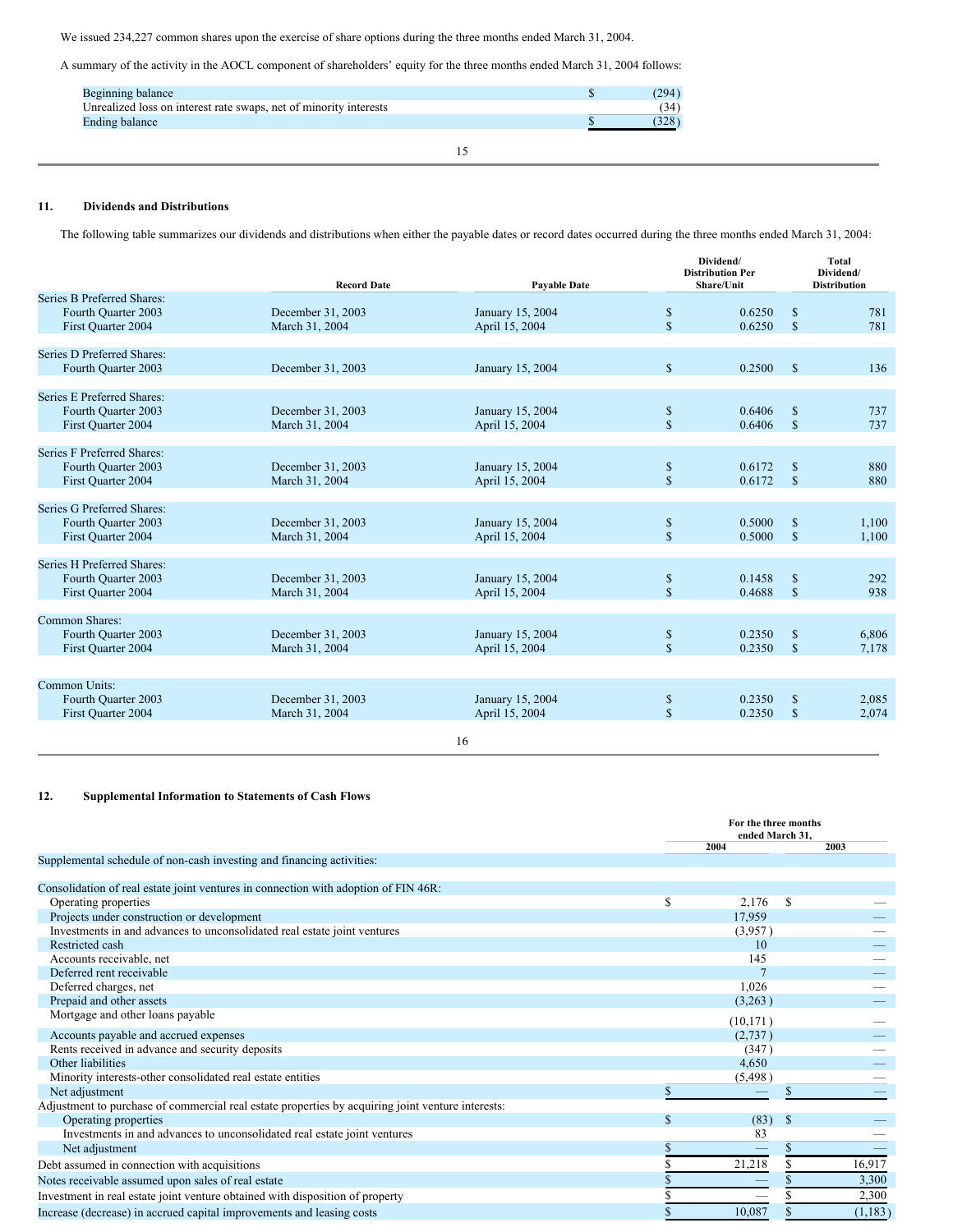| Amortization of discounts and premiums on mortgage loans to commercial real estate properties                              | 92     |       |
|----------------------------------------------------------------------------------------------------------------------------|--------|-------|
| Accretion of other liability to commercial real estate properties                                                          | 147    | 84    |
| Decrease in fair value of derivatives applied to AOCL and minority interests                                               | (39)   | (299) |
| Adjustments to minority interests resulting from changes in ownership of Operating Partnership by COPT                     | 1,129  |       |
| Dividends/distribution payable                                                                                             | 12,991 | 9,819 |
| Decrease in minority interests and increase in shareholders' equity in connection with the conversion of common units into |        |       |
| common shares                                                                                                              | 1,003  |       |
| Conversion of preferred shares adjusted to common shares and paid in capital                                               |        |       |
| Issuance of restricted shares                                                                                              | 2.271  |       |
|                                                                                                                            |        |       |
|                                                                                                                            |        |       |

17

# **13. Information by Business Segment**

We have seven primary office property segments: Baltimore/Washington Corridor, Northern Virginia, Greater Philadelphia, Northern/Central New Jersey, Greater Harrisburg, Suburban Maryland and Southern Maryland.

The table below reports segment financial information. Our segment entitled "Other" includes assets and operations not specifically associated with the other defined segments. We measure the performance of our segments based on total revenues less property operating expenses, a measure we define as net operating income ("NOI"). We believe that NOI is an important supplemental measure of operating performance for a REIT's operating real estate because it provides a measure of the core operations that is unaffected by depreciation, amortization, financing and general and administrative expenses; this measure is particularly useful in our opinion in evaluating the performance of geographic segments, same-office property groupings and individual properties.

|                                              | Baltimore/<br>Washington<br>Corridor |      | Northern<br>Virginia | Greater<br>Philadelphia | Northern/<br><b>Central New</b><br><b>Jersey</b> |      | Greater<br>Harrisburg | Suburban<br>Maryland | Southern<br>Maryland     |     | Other      | Total     |
|----------------------------------------------|--------------------------------------|------|----------------------|-------------------------|--------------------------------------------------|------|-----------------------|----------------------|--------------------------|-----|------------|-----------|
| Three months ended March 31, 2004:           |                                      |      |                      |                         |                                                  |      |                       |                      |                          |     |            |           |
| Revenues                                     | 25,278                               | - S  | 10,886 \$            | 2,506 \$                | $4,679$ \$                                       |      | $2,243$ \$            | $1,555$ \$           | 124                      | - 8 | $1,700$ \$ | 48,971    |
| Property operating expenses                  | 8,125                                |      | 3,312                | 40                      | 1,486                                            |      | 742                   | 598                  | 33                       |     | 703        | 15,039    |
| <b>NOI</b>                                   | 17,153                               |      | 7,574                | 2,466                   | 3,193                                            |      | 1,501                 | 957                  | 91                       |     | 997        | 33,932    |
| Commercial real estate property expenditures | 29,761                               |      | 3,064                | 179                     | 233                                              |      | 195                   | 26,489               | 48,531                   |     | 359        | 108,811   |
| Segment assets at March 31, 2004             | 700,417                              |      | 265,400              | 101,835                 | 83,757                                           |      | 68,922                | 70,388               | 52,092                   |     | 89,199     | 1,432,010 |
|                                              |                                      |      |                      |                         |                                                  |      |                       |                      |                          |     |            |           |
| Three months ended March 31, 2003:           |                                      |      |                      |                         |                                                  |      |                       |                      |                          |     |            |           |
| Revenues                                     | 22,848                               | - \$ | 5,860 S              | $2,506$ \$              | 4,522                                            | - \$ | 2.493 S               | $2,482$ \$           | $\overline{\phantom{a}}$ |     | $1,709$ \$ | 42,420    |
| Property operating expenses                  | 8,027                                |      | 1,883                | 34                      | 1,628                                            |      | 747                   | 1,024                | $\overline{\phantom{a}}$ |     | 659        | 14,002    |
| <b>NOI</b>                                   | 14,821                               |      | 3,977                | 2,472                   | 2,894                                            |      | 1,746                 | 1,458                |                          |     | 1,050      | 28,418    |
| Commercial real estate property expenditures | 38,769                               |      | 264                  | 143                     | 201                                              |      | 127                   | 188                  |                          |     | 134        | 39,826    |
| Segment assets at March 31, 2003             | 640,141                              |      | 114,813              | 103,340                 | 86,211                                           |      | 70,227                | 42,176               | -                        |     | 91,432     | 1,148,340 |
|                                              |                                      |      |                      |                         | 18                                               |      |                       |                      |                          |     |            |           |

The following table reconciles our NOI for reportable segments to income before income taxes and discontinued operations as reported on our Consolidated Statements of Operations:

|                                                             | ended March 31. | For the three months |
|-------------------------------------------------------------|-----------------|----------------------|
|                                                             | 2004            | 2003                 |
| NOI for reportable segments                                 | 33,932          | 28,418               |
| Equity in loss of unconsolidated real estate joint ventures | (88)            | (153)                |
| Income (loss) from service operations                       | 742             | (81)                 |
| (Loss) gain on sales of real estate                         | (222)           | 404                  |
| Less:                                                       |                 |                      |
| Interest                                                    | (10,262)        | (10, 135)            |
| Depreciation and other amortization                         | (10, 359)       | (8,044)              |
| General and administrative                                  | (2,286)         | (1,948)              |
| Amortization of deferred financing costs                    | (859)           | (589)                |
| Minority interests                                          | (1, 452)        | (1,787)              |
| NOI from discontinued operations                            |                 | (554)                |
| Income before income taxes and discontinued operations      | 9,146           | 5,531                |

We did not allocate (loss) gain on sales of real estate, interest expense, amortization of deferred financing costs and depreciation and other amortization to segments since they are not included in the measure of segment profit reviewed by management. We also did not allocate equity in loss of unconsolidated real estate joint ventures, income (loss) from service operations, general and administrative expense and minority interests because these items represent general corporate items not attributable to segments.

# **14. Income Taxes**

COMI's provision for income tax consists of the following:

|                                                         |      | For the three months<br>ended March 31, |      |  |
|---------------------------------------------------------|------|-----------------------------------------|------|--|
|                                                         | 2004 |                                         | 2003 |  |
| Current                                                 |      |                                         |      |  |
| Federal                                                 | \$   | S                                       |      |  |
| <b>State</b>                                            |      |                                         |      |  |
|                                                         |      |                                         |      |  |
| Deferred                                                |      |                                         |      |  |
| Federal                                                 |      | (165)                                   | 24   |  |
| <b>State</b>                                            |      | (35)                                    | 5    |  |
|                                                         |      | (200)                                   | 29   |  |
| Total                                                   |      | (200)                                   | 29   |  |
| Minority interests                                      |      | 47                                      | (8)  |  |
| Income tax (expense) benefit, net of minority interests |      | (153)                                   | 21   |  |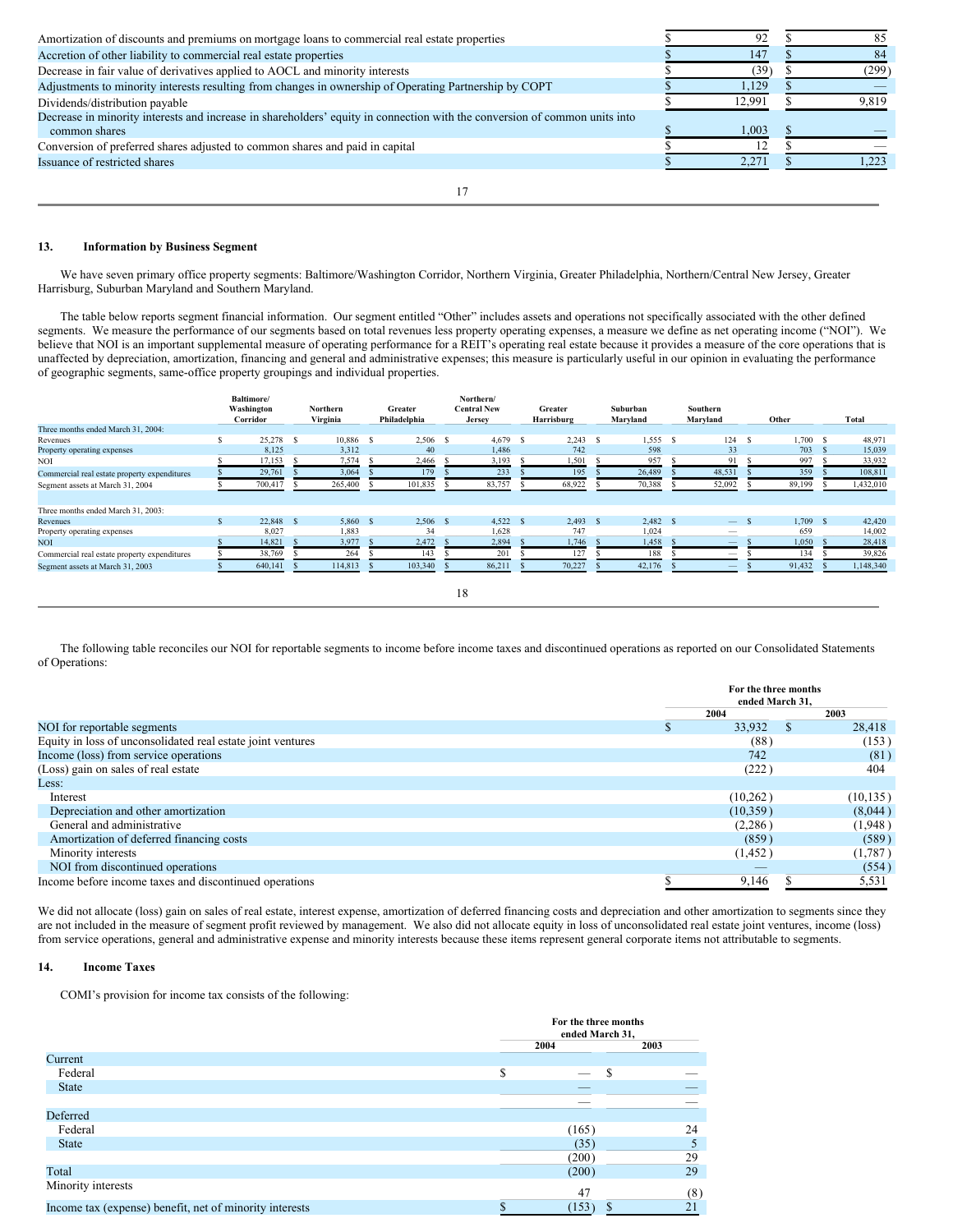Items contributing to temporary differences that lead to deferred taxes include depreciation and amortization, certain accrued compensation, compensation made in the form of contributions to a deferred nonqualified compensation plan and expenses associated with stock-based compensation.

COMI's combined Federal and state effective tax rate for the three months ended March 31, 2004 and 2003 was approximately 40%.

19

# **15. Discontinued Operations**

Income from discontinued operations includes revenues and expenses associated with an operating property located in Oxon Hill, Maryland that was sold on March 31, 2003. The table below sets forth the components of income from discontinued operations:

|                                                                                                | For the three                  |
|------------------------------------------------------------------------------------------------|--------------------------------|
|                                                                                                | months ended<br>March 31, 2003 |
| Revenue from real estate operations                                                            | 902                            |
| Expenses from real estate operations:                                                          |                                |
| Property operating expenses                                                                    | 348                            |
| Depreciation and amortization                                                                  | 19                             |
| Interest expense                                                                               | 100                            |
| Expenses from real estate operations                                                           | 467                            |
| Earnings from real estate operations before gain on sale of real estate and minority interests | 435                            |
| Gain on sale of real estate                                                                    | 3,011                          |
| Income from discontinued operations before minority interests                                  | 3,446                          |
| Minority interests in discontinued operations                                                  | (1,011)                        |
| Income from discontinued operations, net of minority interests                                 | 2,435                          |

# **16. Commitments and Contingencies**

In the normal course of business, we are involved in legal actions arising from our ownership and administration of properties. Management does not anticipate that any liabilities that may result will have a materially adverse effect on our financial position, operations or liquidity. We are subject to various Federal, state and local environmental regulations related to our property ownership and operation. We have performed environmental assessments of our properties, the results of which have not revealed any environmental liability that we believe would have a materially adverse effect on our financial position, operations or liquidity.

# **Acquisition**

As of March 31, 2004, we were under contract to acquire two office properties in St. Mary's County, Maryland for \$13,650. One of these buildings was acquired on May 5, 2004 and we expect to acquire the other by July 2004.

#### **Joint Ventures**

In the event that the costs to complete construction of a building owned by NBP 220, LLC exceed amounts funded by existing credit facilities and member investments previously made, we will be responsible for making additional investments in this joint venture of up to \$4,500. We do not expect that such contributions will be necessary.

We may be required to make additional unilateral capital contributions to Route 46 Partners, LLC of up to \$320 to fund our partners' preferred return; we do not expect that such contributions will be necessary. We may also be required to fund leasing commissions associated with leasing space in this joint venture's building to the extent such commissions exceed a defined amount; we do not expect that any such funding, if required, will be material to us.

20

We may need to make our share of additional investments in our real estate joint ventures (generally based on our percentage ownership) in the event that additional funds are needed. In the event that the other members of these joint ventures do not pay their share of investments when additional funds are needed, we may then need to make even larger investments in these joint ventures.

In three of our four real estate joint ventures owned as of March 31, 2004, we would be obligated to acquire the other members' interest in each of the joint ventures (20%) in the case of one and 50% each in the case of two) if defined events were to occur. The amount we would need to pay for those membership interests is computed based on the amount that the owners of those interests would receive under the joint venture agreements in the event that office properties owned by the respective joint ventures were sold for a capitalized fair value (as defined in the agreements) on a defined date. We estimate the aggregate amount we would need to pay for our partners' membership interests in these joint ventures to be \$1,300; however, since the determination of this amount is dependent on the operations of the office properties and none of the properties are both completed and occupied, this estimate is preliminary and could be materially different from the actual obligation.

We would be required to acquire the other member's interest in NBP 220, LLC in the event that the joint venture defaults on its obligations as landlord or does not meet established construction completion timeframes. The minimum amount we would need to acquire this membership interest is \$4,911 at March 31, 2004.

# **Operating Leases**

We are obligated as lessee under five operating leases for office space. Future minimum rental payments due under the terms of these leases as of March 31, 2004 were as follows:

|                              | Φ  | 447 |
|------------------------------|----|-----|
|                              |    | 585 |
|                              |    | 324 |
| 2004<br>2005<br>2006<br>2007 |    | 39  |
| 2008                         |    | 29  |
|                              | ٠Г | 424 |

# **Land Leases**

At March 31, 2004, we were obligated as lessee under leases for two parcels of land; we have a building located on one of these parcels and the other parcel is being developed. These leases provide for monthly rent on one parcel through March 2098 and the other through September 2099. Future minimum annual rental payments due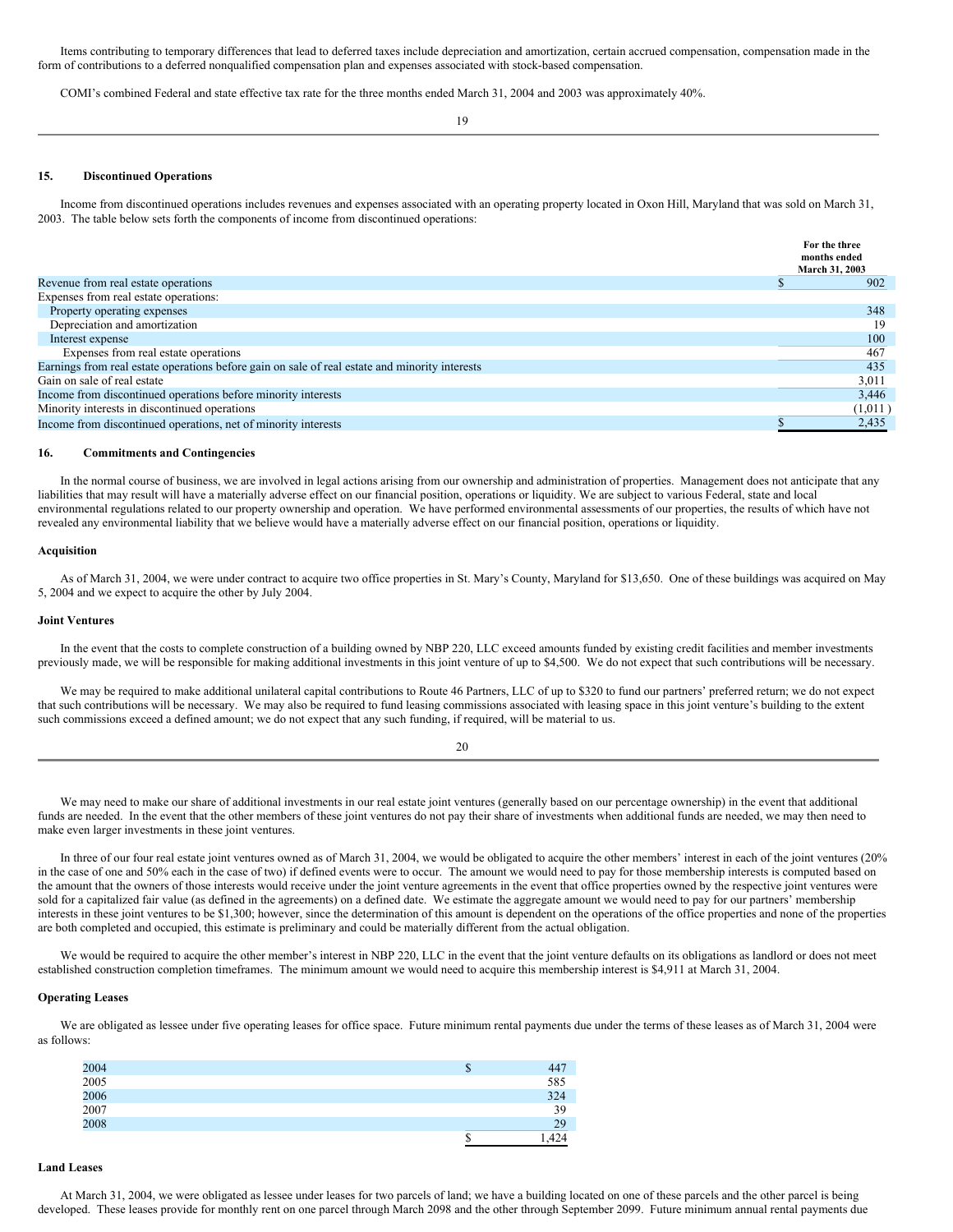under the terms of these leases as of March 31, 2004 were as follows:

| 2004       | D | 265    |
|------------|---|--------|
| 2005       |   | 353    |
| 2006       |   | 353    |
| 2007       |   | 353    |
| 2008       |   | 353    |
| Thereafter |   | 31,711 |
|            | Φ | 33,388 |

We acquired title to these two parcels of land for an aggregate purchase price of \$4,000 on April 14, 2004, at which time the leases were terminated.

### **Other Operating Leases**

We are obligated under various leases for vehicles and office equipment. Future minimum annual rental payments due under the terms of these leases as of March 31, 2004 were as follows:

21

| 2004         | P | 203 |
|--------------|---|-----|
| 2005         |   | 183 |
| 2006<br>2007 |   | 105 |
|              |   | 17  |
|              | P | 508 |

# **17. Pro Forma Financial Information**

We accounted for our 2003 and 2004 acquisitions using the purchase method of accounting. We included the results of operations for the acquisitions in our Consolidated Statements of Operations from their respective purchase dates through March 31, 2004.

We prepared our pro forma condensed consolidated financial information presented below as if all of our 2003 and 2004 acquisitions and dispositions of operating properties had occurred on January 1, 2003. The pro forma financial information is not necessarily indicative of the results that actually would have occurred if these acquisitions and dispositions had occurred on January 1, 2003, nor does it intend to indicate our results of operations for future periods.

|                                                                                    | For the three months<br>ended March 31, |        |      |        |
|------------------------------------------------------------------------------------|-----------------------------------------|--------|------|--------|
|                                                                                    | 2004                                    |        | 2003 |        |
| Pro forma total revenues                                                           |                                         | 58.663 |      | 51,554 |
| Pro forma net income available to common shareholders                              |                                         | 4.801  |      | 4.138  |
| Pro forma earnings per common share on net income available to common shareholders |                                         |        |      |        |
| Basic                                                                              |                                         | 0.16   |      | 0.14   |
| Diluted                                                                            |                                         | 0.15   |      | 0.14   |

#### **18. Subsequent Events**

On April 15, 2004, we acquired a 178,764 square foot office property located in Northern Baltimore County, Maryland for a purchase price of approximately \$16,500 primarily using borrowings under our Revolving Credit Facility.

On April 23, 2004, we sold 2,750,000 common shares in an underwritten public offering at a net price of \$21.243 per share. We contributed the net proceeds totaling approximately \$58,400 to our Operating Partnership in exchange for 2,750,000 common units.

On April 26, 2004, we sold for approximately \$9,600 a land parcel in Columbia, Maryland and a land parcel in Linthicum, Maryland. We issued to the buyer a \$5,600 mortgage loan bearing interest at 5.5% and a maturity date of July 2005; the balance of the acquisition was in the form of cash from the buyer. Upon completion of the sale, we entered into an agreement with the buyer to lease the land parcels for an aggregate monthly payment of \$10 beginning July 1, 2004 until April 30, 2005, at which time the rent reduces to \$1 per month until 2079. The buyer in this transaction has an option to contribute the two land parcels into our Operating Partnership between January 1, 2005 and February 28, 2005 in exchange for extinguishment of the \$5,600 mortgage loan with us and \$4,000 in common units in our Operating Partnership; a unit price ranging from \$24.45 to \$25.90 will be used to determine the number of units in the Operating Partnership that the buyer would receive if the option were exercised. If the buyer in this transaction does not exercise its option to contribute the two land parcels into our Operating Partnership, we have the option to re-acquire the properties anytime after March 15, 2005 for the same consideration described in the previous sentence.

|  | $\mathcal{L}$<br><u>_</u> |  |  |
|--|---------------------------|--|--|
|  |                           |  |  |
|  |                           |  |  |

On April 29, 2004, we acquired a parcel of land adjacent to an office property that we own in Herndon, Virginia for approximately \$9,700.

23

# <span id="page-12-0"></span>**Item 2. Management's Discussion and Analysis ofFinancial Condition and Results of Operations**

# **Management's Discussion and Analysis of Financial Condition and Results of Operations**

#### **Overview**

Corporate Office Properties Trust ("COPT") and subsidiaries (collectively, the "Company") is a real estate investment trust, or REIT, that focuses on the ownership, management, leasing, acquisition and development of suburban office properties located in select submarkets in the Mid-Atlantic region of the United States. We conduct our real estate ownership activity through our operating partnership, Corporate Office Properties, L.P. (the "Operating Partnership"), for which we are the sole general partner. The Operating Partnership owns real estate both directly and through subsidiary partnerships and limited liability companies. The Operating Partnership also owns an entity through which we provide real estate-related services that include (1) property management, (2) construction and development management and (3) heating and air conditioning services and controls. The number of operating properties in our portfolio totaled 129 as of March 31, 2004 and 119 as of December 31, 2003. Our growth in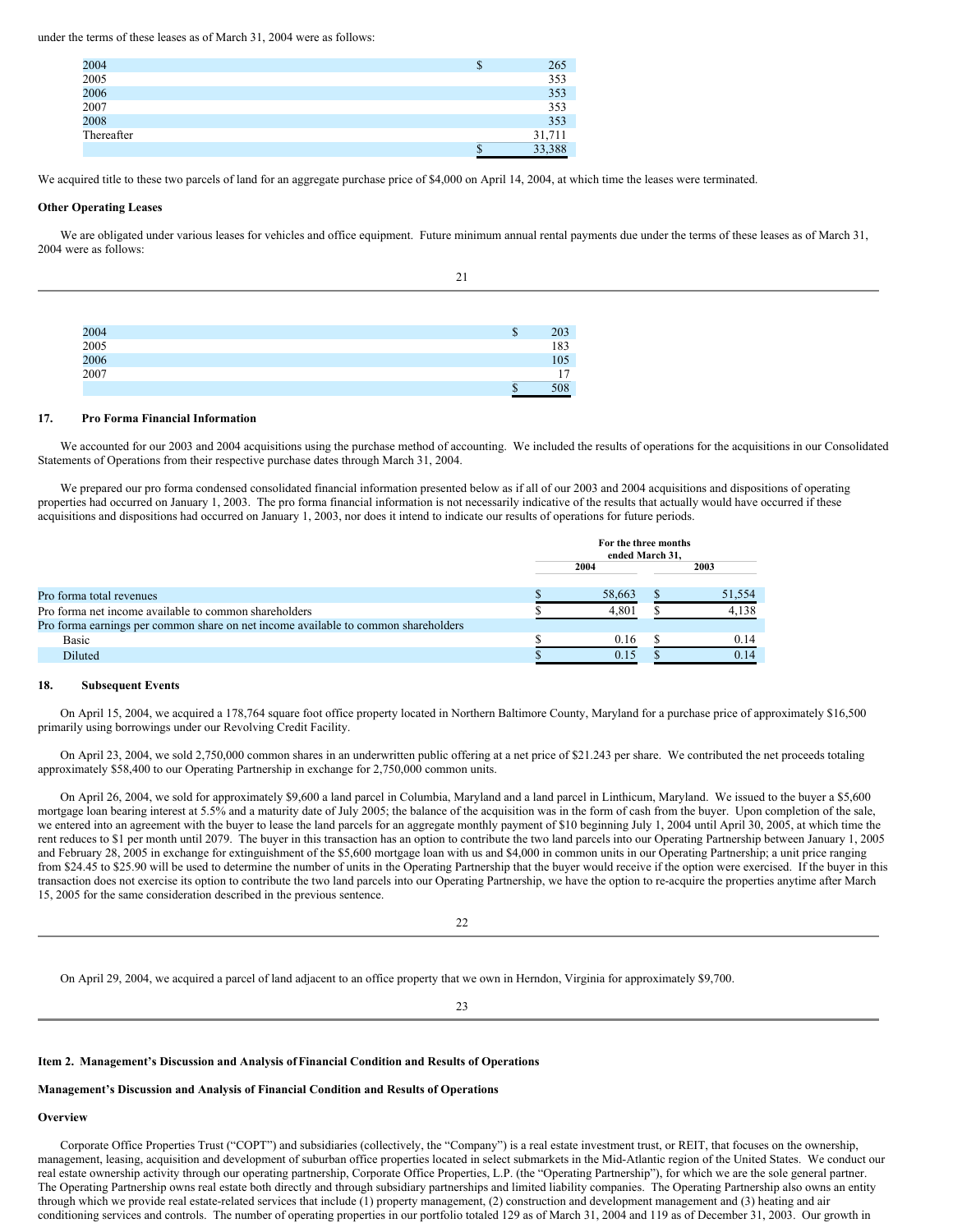number of operating properties over that timeframe was achieved primarily through our acquisition and development of properties.

Most of our revenues come from rents and property operating expense reimbursements earned from tenants leasing space in our properties. Most of our expenses take the form of (1) property operating costs, such as real estate taxes, utilities and repairs and maintenance, (2) financing costs, such as interest and loan costs and (3) depreciation and amortization of our operating properties and tenant lease costs.

Cash provided from operations is our primary source of cash for funding dividends and distributions, debt service on our loans and other working capital requirements. A good place to start in evaluating our cash flow provided by operations is the line entitled "net cash provided by operating activities" on our Statements of Cash Flows. We also believe that the amount that we incur on our operating properties for tenant and capital improvements and leasing costs are particularly useful in evaluating our cash flow from operations since these costs are required to operate our properties; we provide this information in the section entitled "Funds from Operations." Since we are a REIT and therefore distribute 100% of our REIT taxable income in order to avoid paying income taxes, our dividends and distributions paid are also useful in determining how much cash we have available for other uses; however, it is noteworthy that we have historically paid dividends in excess of our REIT taxable income.

We historically have financed our long-term capital needs, including property acquisition and development activities, through a combination of the following:

- borrowings under our primary revolving credit facility (the "Revolving Credit Facility");
- borrowings from new loans;
- issuances of common shares of beneficial interest ("common shares"), preferred shares of beneficial interest ("preferred shares") and common units and/or preferred units in our Operating Partnership;
- contributions from outside investors into real estate joint ventures;
- proceeds from sales of real estate; and
- any available residual cash flow from operations after application to the items described in the previous paragraph.

During the three months ended March 31, 2004, we:

- experienced increased revenues, operating expenses and earnings from real estate operations due primarily to the addition of properties through acquisition and construction activities;
- experienced increased revenue from Same-Office Properties of \$493,000 or 1% and increased operating expenses from those properties of \$56,000 or 6%;
- finished the period with occupancy for our portfolio of properties at 91.9%;
- renewed 84.2% of the square footage under leases expiring during the period;
- acquired nine office properties and two land parcels for \$75.2 million; eight of these properties represented our initial entry into the Southern Maryland region; and

24

• obtained a new \$300.0 million revolving credit facility which replaces our previous facility.

In this section, we discuss our financial condition and results of operations as of and for the three months ended March 31, 2004. This section includes discussions on, among other things:

- our results of operations and why various components of our Consolidated Statements of Operations changed for the three months ended March 31, 2004 compared to the same period in 2003;
- how we raised cash for acquisitions and other capital expenditures during the three months ended March 31, 2004;
- our cash flows:
- how we expect to generate cash for short and long-term capital needs;
- our off-balance sheet arrangements in place that are reasonably likely to affect our financial condition, results of operations and liquidity;
- our commitments and contingencies; and
- the computation of our Funds from Operations for the three months ended March 31, 2004 and 2003.

You should refer to our Consolidated Financial Statements and Selected Financial Data table as you read this section.

This section contains "forward-looking" statements, as defined in the Private Securities Litigation Reform Act of 1995, that are based on our current expectations, estimates and projections about future events and financial trends affecting the financial condition and operations of our business. Forward-looking statements can be identified by the use of words such as "may," "will," "should," "expect," "estimate" or other comparable terminology. Forward-looking statements are inherently subject to risks and uncertainties, many of which we cannot predict with accuracy and some of which we might not even anticipate. Although we believe that the expectations, estimates and projections reflected in such forward-looking statements are based on reasonable assumptions at the time made, we can give no assurance that these expectations, estimates and projections will be achieved. Future events and actual results may differ materially from those discussed in the forward-looking statements. Important factors that may affect these expectations, estimates and projections include, but are not limited to:

- our ability to borrow on favorable terms;
- general economic and business conditions, which will, among other things, affect office property demand and rents, tenant creditworthiness, interest rates and financing availability;
- adverse changes in the real estate markets, including, among other things, increased competition with other companies;
- risks of real estate acquisition and development activities;
- risks of investing through joint venture structures, including risks that our joint venture partners may not fulfill their financial obligations as investors or may take actions that are inconsistent with our objectives;
- governmental actions and initiatives; and
- environmental requirements.

We undertake no obligation to update or supplement forward-looking statements.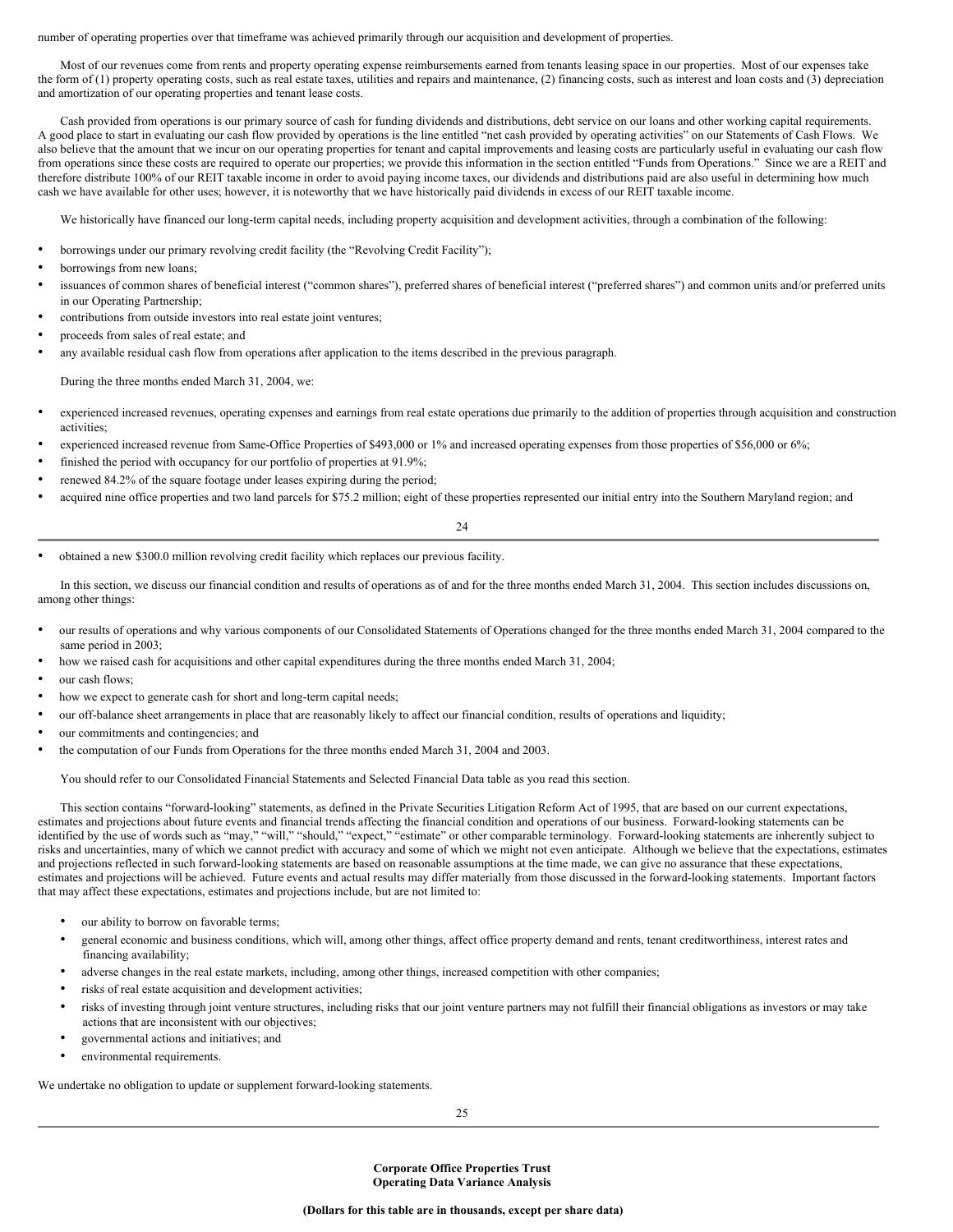|                                                                              | For the three months ended March 31, |          |               |         |              |          |          |
|------------------------------------------------------------------------------|--------------------------------------|----------|---------------|---------|--------------|----------|----------|
|                                                                              |                                      | 2004     |               | 2003    |              | Variance | % Change |
| Real Estate Operations:                                                      |                                      |          |               |         |              |          |          |
| Revenues                                                                     |                                      |          |               |         |              |          |          |
| Rental revenue                                                               | $\mathbb{S}$                         | 43,194   | $\mathbb{S}$  | 35,989  | $\mathbb{S}$ | 7,205    | 20%      |
| Tenant recoveries and other revenue                                          |                                      | 5,777    |               | 5,529   |              | 248      | $4\%$    |
| Revenues from real estate operations                                         |                                      | 48,971   |               | 41,518  |              | 7,453    | 18%      |
| Expenses                                                                     |                                      |          |               |         |              |          |          |
| Property operating                                                           |                                      | 15,039   |               | 13,654  |              | 1,385    | 10%      |
| Interest                                                                     |                                      | 10,262   |               | 10,135  |              | 127      | $1\%$    |
| Amortization of deferred financing costs                                     |                                      | 859      |               | 589     |              | 270      | 46%      |
| Depreciation and other amortization                                          |                                      | 10,359   |               | 8,044   |              | 2,315    | 29%      |
| Expenses from real estate operations                                         |                                      | 36,519   |               | 32,422  |              | 4,097    | 13%      |
| Earnings from real estate operations before equity in loss of unconsolidated |                                      |          |               |         |              |          |          |
| real estate joint ventures                                                   |                                      | 12,452   |               | 9,096   |              | 3,356    | 37%      |
| Equity in loss of unconsolidated real estate joint ventures                  |                                      | (88)     |               | (153)   |              | 65       | (42)%    |
| Earnings from real estate operations                                         |                                      | 12,364   |               | 8,943   |              | 3,421    | 38%      |
| Income (loss) from service operations                                        |                                      | 742      |               | (81)    |              | 823      | N/A      |
| General and administrative expense                                           |                                      | (2,286)  |               | (1,948) |              | (338)    | 17%      |
| (Loss) gain on sales of real estate                                          |                                      | (222)    |               | 404     |              | (626)    | N/A      |
| Income before minority interests, income taxes and discontinued operations   |                                      | 10,598   |               | 7,318   |              | 3,280    | 45%      |
| Minority interests                                                           |                                      | (1, 452) |               | (1,787) |              | 335      | (19)%    |
| Income tax (expense) benefit, net                                            |                                      | (153)    |               | 21      |              | (174)    | N/A      |
| Income from discontinued operations, net                                     |                                      |          |               | 2,435   |              | (2, 435) | (100)%   |
| Net income                                                                   |                                      | 8,993    |               | 7,987   |              | 1,006    | 13%      |
| Preferred share dividends                                                    |                                      | (4, 456) |               | (2,533) |              | (1,923)  | 76%      |
| Net income available to common shareholders                                  | \$                                   | 4,537    | S             | 5,454   | $\mathbb{S}$ | (917)    | (17)%    |
| Basic earnings per common share                                              |                                      |          |               |         |              |          |          |
| Income before discontinued operations                                        | \$                                   | 0.15     | <sup>\$</sup> | 0.13    | $\mathbb{S}$ | 0.02     | 15%      |
| Net income available to common shareholders                                  | $\mathbb{S}$                         | 0.15     | <sup>\$</sup> | 0.23    | $\mathbf S$  | (0.08)   | $(35)\%$ |
| Diluted earnings per common share                                            |                                      |          |               |         |              |          |          |
| Income before discontinued operations                                        | \$                                   | 0.14     | $\mathbb{S}$  | 0.12    | $\mathbb{S}$ | 0.02     | 17%      |
| Net income available to common shareholders                                  | \$                                   | 0.14     | <sup>\$</sup> | 0.22    | $\mathbb{S}$ | (0.08)   | $(36)\%$ |
|                                                                              |                                      | 26       |               |         |              |          |          |

# **Results of Operations**

While reviewing this section, you should refer to the "Operating Data Variance Analysis" table set forth on the preceding page, as it reflects the computation of the variances described in this section.

# Occupancy and leasing

Over the last three years, the United States economy suffered from an economic slowdown that we believe had an adverse effect on the office real estate leasing market. Occupancy rates declined in most parts of the country, placing downward pressure on rental rates and increasing the competitive environment for attracting tenants. We believe that the national trend was felt in each of our geographic regions, contributing towards decreased occupancy in our portfolio of properties. We also experienced downward pressure on rental rates and increased competition for tenants in our properties. During the latter portion of 2003 and in the first quarter of 2004, we believe that there was an increase in leasing activity in our regions. We expect the increased leasing activity trend in our regions to continue in 2004, which we expect would improve occupancy levels in those regions and in our properties.

The table below sets forth certain occupancy and leasing information:

|                                        | March 31.<br>2004 | December 31.<br>2003 |
|----------------------------------------|-------------------|----------------------|
| Occupancy for portfolio of properties  | 91.9%             | 91.2%                |
| Average contractual rental rate $(1)$  | 19.81             | 20.06                |
| Weighted average lease term (in years) | 47                | 4.9                  |

(1) Includes estimated expense reimbursements.

We were able to renew 84.2% of the square footage under leases expiring in the three months ended March 31, 2004; these renewals took place at an average contractual rental rate per square foot of \$19.35. The occupancy and leasing information reflected in the table above includes the effects of properties acquired during the three months ended March 31, 2004; these properties were 94.0% occupied, had an average contractual rental rate per square foot of \$16.84 and a weighted average lease term of 4.6 years as of March 31, 2004.

As we discussed above, we are beginning to see signs of improvement in leasing trends in many of our submarkets. However, since rental conditions in many of our regions continue to be affected by the economic downturn, we expect that the operating performance of our properties may be adversely affected as we attempt to lease vacant space and renew leases that are scheduled to expire. Our exposure over the remainder of 2004 and 2005 is reduced somewhat by the fact that only 16.8% of our annualized rental revenues from leases in place as of March 31, 2004 were from leases scheduled to expire by the end of 2005.

Annualized rental revenue is a measure that we use to evaluate the source of our rental revenue as of a point in time. It is computed by multiplying by 12 the sum of monthly contractual base rents and estimated monthly expense reimbursements under active leases in our portfolio of properties as of a point in time. Portfolio annualized rental revenue is annualized rental revenue for our entire portfolio of properties as of a point in time, including both consolidated properties and properties owned through unconsolidated real estate joint ventures. We consider annualized rental revenue to be a useful measure for analyzing revenue sources because, since it is point-in-time based, it does not contain increases and decreases in revenue associated with periods in which lease terms were not in effect; historical revenue under generally accepted accounting principles ("GAAP") does contain such fluctuations. We find the measure particularly useful for leasing, tenant, segment and industry analysis.

Most of the leases with our largest tenant, the United States Government, provide for consecutive one-year terms or provide for early termination rights; all of the leasing statistics set forth above assume that the United States Government will remain in the space that they lease through the end of the respective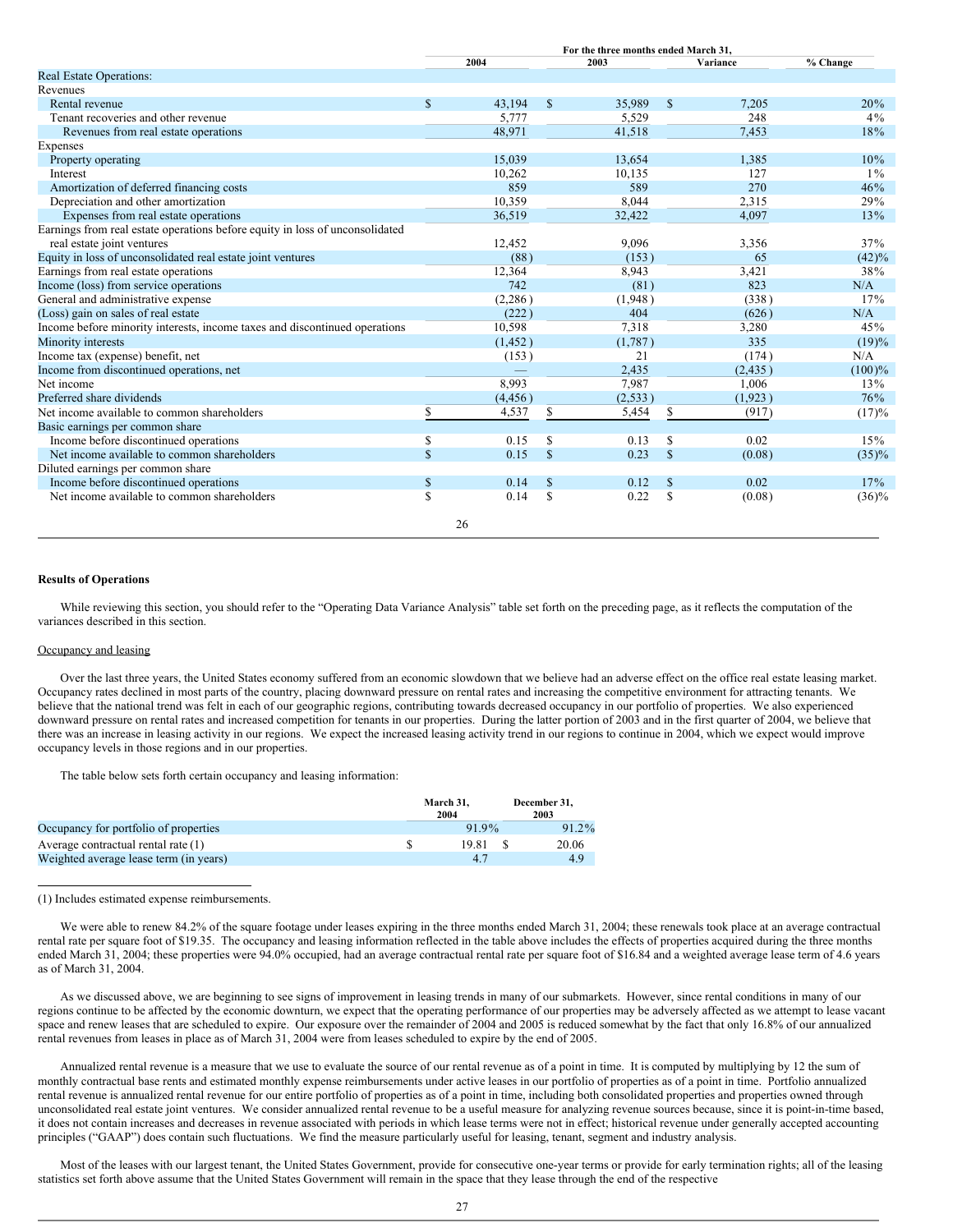arrangements, without ending consecutive one-year leases prematurely or exercising early termination rights. We reported the statistics in this manner since we manage our leasing activities using these same assumptions and believe these assumptions to be probable.

# Geographic concentration of property operations

During the three months ended March 31, 2004, we acquired eight properties in St. Mary's County, Maryland, which is located in Southern Maryland; this acquisition marked our entry into that submarket of the Greater Washington, D.C. area. We also acquired one property in Suburban Maryland. The table below sets forth the regional allocation of our portfolio annualized rental revenue:

|                               |                   | % of Portfolio Annualized<br><b>Rental Revenue as of</b> |  |  |
|-------------------------------|-------------------|----------------------------------------------------------|--|--|
| Region                        | March 31,<br>2004 | December 31,<br>2003                                     |  |  |
| Baltimore/Washington Corridor | 51.8%             | 53.6%                                                    |  |  |
| Northern Virginia             | 18.3%             | 19.8%                                                    |  |  |
| Northern/Central New Jersey   | $9.1\%$           | $9.5\%$                                                  |  |  |
| Greater Philadelphia          | $5.4\%$           | $5.7\%$                                                  |  |  |
| Harrisburg, Pennsylvania      | $4.6\%$           | $5.1\%$                                                  |  |  |
| Suburban Maryland             | $4.3\%$           | $2.9\%$                                                  |  |  |
| Southern Maryland             | $3.1\%$           | N/A                                                      |  |  |
| Other                         | $3.4\%$           | $3.4\%$                                                  |  |  |
|                               | 100.0%            | 100.0%                                                   |  |  |

The changes in the percentages between the two points in time are attributable primarily to the property acquisitions. We expect that we will focus most of our acquisition and development activities in the Northern Virginia, Baltimore/Washington Corridor and Suburban Maryland regions in 2004. In addition, we are contractually obligated to acquire two additional office properties in the Southern Maryland region.

#### Concentration of leases with certain tenants

The following schedule lists our 20 largest tenants based on percentage of portfolio annualized rental revenue:

|                                      |                   | <b>Percentage of Portfolio</b><br><b>Annualized Rental Revenue</b><br>for 20 Largest Tenants as of |  |  |  |
|--------------------------------------|-------------------|----------------------------------------------------------------------------------------------------|--|--|--|
| Tenant<br>United States of America   | March 31,<br>2004 | December 31,<br>2003                                                                               |  |  |  |
|                                      | $14.2\%$          | 14.8%                                                                                              |  |  |  |
| Computer Sciences Corporation (1)    | $6.3\%$           | $6.3\%$                                                                                            |  |  |  |
| AT&T Corporation (1)                 | $5.1\%$           | $5.2\%$                                                                                            |  |  |  |
| VeriSign, Inc.                       | $4.7\%$           | $5.1\%$                                                                                            |  |  |  |
| General Dynamics Corporation         | $4.2\%$           | $3.3\%$                                                                                            |  |  |  |
| Unisys $(2)$                         | $4.1\%$           | $4.4\%$                                                                                            |  |  |  |
| Booz Allen Hamilton, Inc.            | $2.6\%$           | $2.6\%$                                                                                            |  |  |  |
| Northrop Grumman Corporation         | $2.4\%$           | $2.5\%$                                                                                            |  |  |  |
| Ciena Corporation                    | $2.1\%$           | $2.2\%$                                                                                            |  |  |  |
| The Boeing Company (1)               | $2.0\%$           | $2.1\%$                                                                                            |  |  |  |
| The Aerospace Corporation            | 1.8%              | $1.9\%$                                                                                            |  |  |  |
| Magellan Health Services, Inc.       | $1.6\%$           | $1.8\%$                                                                                            |  |  |  |
| Commonwealth of Pennsylvania (1)     | $1.5\%$           | $1.5\%$                                                                                            |  |  |  |
| Johns Hopkins University (1)         | $1.3\%$           | $1.3\%$                                                                                            |  |  |  |
| Titan Corporation (1)                | $1.3\%$           | $1.3\%$                                                                                            |  |  |  |
| Merck & Co., Inc. $(2)$              | $1.2\%$           | $1.3\%$                                                                                            |  |  |  |
| Carefirst, Inc. and Subsidiaries (1) | $1.2\%$           | $1.2\%$                                                                                            |  |  |  |
| USinternetworking, Inc.              | $1.0\%$           | $1.1\%$                                                                                            |  |  |  |
| <b>Comcast Corporation</b>           | $0.9\%$           | $1.0\%$                                                                                            |  |  |  |
| <b>Omniplex World Services</b>       | $0.9\%$           | $0.9\%$                                                                                            |  |  |  |
| Subtotal of 20 largest tenants       | $60.4\%$          | 61.8%                                                                                              |  |  |  |
| All remaining tenants                | 39.6%             | 38.2%                                                                                              |  |  |  |
| Total                                | $100.0\%$         | $100.0\%$                                                                                          |  |  |  |

(1) Includes affiliated organizations and agencies.

(2) Unisys subleases space to Merck and Co., Inc.; revenue from this subleased space is classified as Merck & Co., Inc. revenue.

As noted above, most of the leases with the United States Government provide for a series of one-year terms or provide for early termination rights. The government may terminate its leases if, among other reasons, the United States Congress fails to provide funding.

### Industry concentration of tenants

The percentage of our portfolio annualized rental revenue derived from the United States defense industry increased during the three months ended March 31, 2004 due primarily to our property acquisitions. The table below sets forth the percentage of our annualized rental revenue derived from that industry:

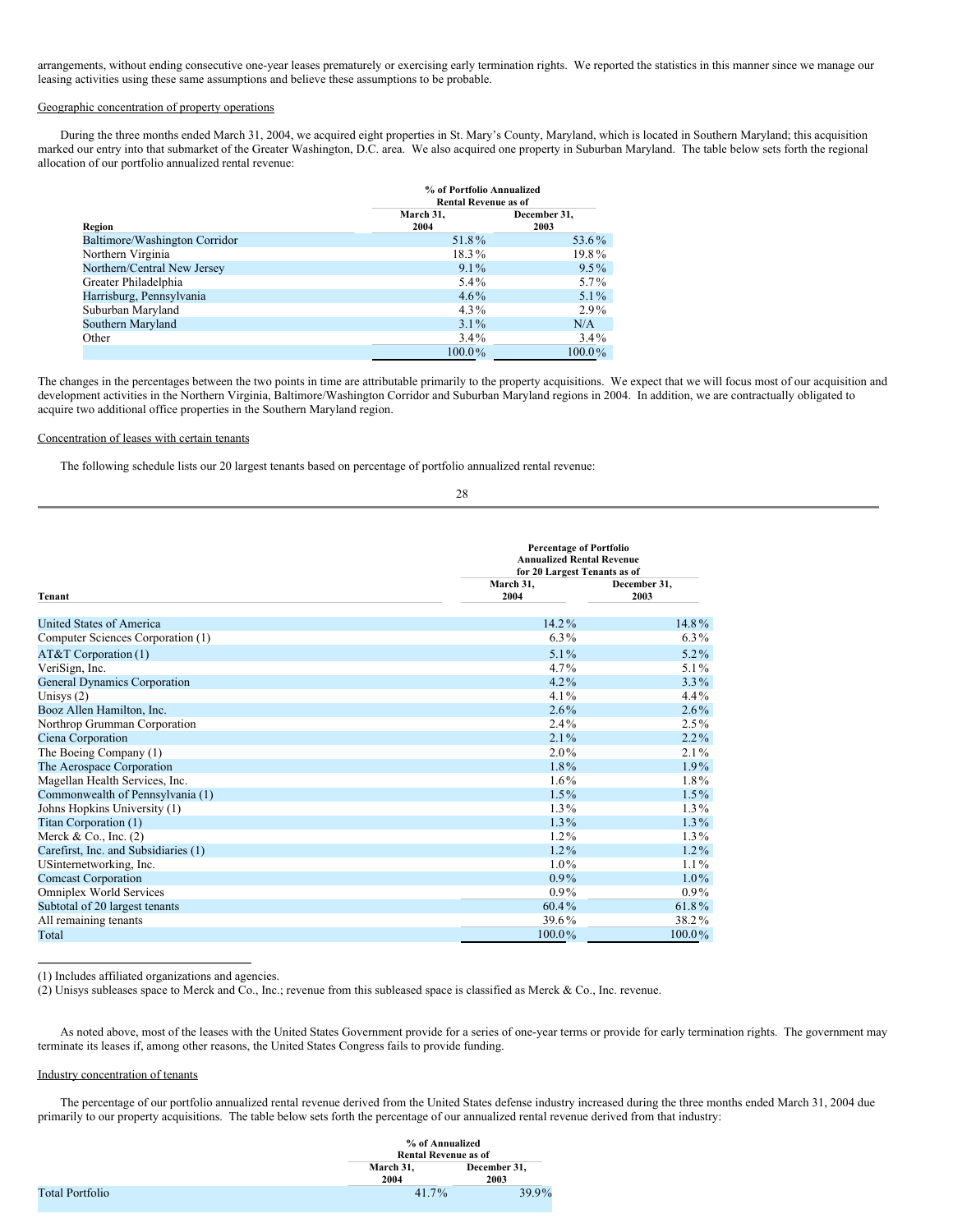| Baltimore/Washington Corridor | 57.3%    | 57.4%    |
|-------------------------------|----------|----------|
| Northern Virginia             | $49.1\%$ | $45.5\%$ |
| Southern Maryland             | 92.9%    | N/A      |
|                               | 29       |          |

We expect the percentage of our portfolio annualized rental revenue derived from the United States defense industry will continue to increase during the remainder of 2004.

# Revenues from real estate operations and property operating expenses

We typically view our changes in revenues from real estate operations and property operating expenses as comprising three main components:

- Changes attributable to the operations of properties owned and 100% operational throughout the two periods being compared. We define these as changes from "Same-Office Properties." For example, when comparing the first quarters of 2003 and 2004, Same-Office Properties would be properties owned and 100% operational from January 1, 2003 through March 31, 2004.
- Changes attributable to operating properties acquired during or in between the two periods being compared and newly-constructed properties that were placed into service and not 100% operational throughout the two periods being compared. We define these as changes from "Property Additions."
- Changes attributable to properties sold during or in between the two periods being compared that are not reported as discontinued operations. We define these as changes from "Sold Properties."

The table below sets forth the components of our changes in revenues from real estate operations and property operating expenses (dollars in thousands):

|                                                      |   | <b>Property</b><br><b>Additions</b> |    | <b>Same-Office Properties</b> |                      |     | Sold<br><b>Properties</b>   |     | Other            | Total                   |
|------------------------------------------------------|---|-------------------------------------|----|-------------------------------|----------------------|-----|-----------------------------|-----|------------------|-------------------------|
|                                                      |   | Dollar<br>Change (1)                |    | Dollar<br>Change              | Percentage<br>Change |     | <b>Dollar</b><br>Change (2) |     | Dollar<br>Change | <b>Dollar</b><br>Change |
| Revenues from real estate operations                 |   |                                     |    |                               |                      |     |                             |     |                  |                         |
| Rental revenue                                       | ъ | 7,039                               | S. | 789                           | $2\%$                | \$. | (623)                       | - S |                  | 7,205                   |
| Tenant recoveries and other revenue                  |   | 669                                 |    | (296)                         | $(6)\%$              |     | (71)                        |     | (54)             | 248                     |
| Total                                                |   | 7,708                               |    | 493                           | $1\%$                |     | (694)                       |     | (54)             | 7,453                   |
|                                                      |   |                                     |    |                               |                      |     |                             |     |                  |                         |
| Property operating expenses                          |   | 1,686                               |    | 56                            | $0\%$                |     | (297)                       |     | (60)             | 1,385                   |
|                                                      |   |                                     |    |                               |                      |     |                             |     |                  |                         |
| Straight-line rental revenue adjustments included in |   |                                     |    |                               |                      |     |                             |     |                  |                         |
| rental revenue                                       |   | 486                                 |    | (852)                         | N/A                  |     | (12)                        |     |                  | (378)                   |
| Amortization of origination value of leases on       |   |                                     |    |                               |                      |     |                             |     |                  |                         |
| acquired properties included in rental revenue       |   | (379)                               |    | 139                           | N/A                  |     |                             |     |                  | (240)                   |
|                                                      |   |                                     |    |                               |                      |     |                             |     |                  |                         |
| Number of operating properties included in           |   |                                     |    |                               |                      |     |                             |     |                  |                         |
| component category                                   |   | 19                                  |    | 109                           | N/A                  |     |                             |     | N/A              | 129                     |
|                                                      |   |                                     |    |                               |                      |     |                             |     |                  |                         |

<sup>(1)</sup> Includes 16 acquired properties and three newly-constructed properties.

As the table above indicates, our total increase in revenues from real estate operations and property operating expenses was attributable primarily to the Property Additions. Included in the increase in rental revenue of the Property Additions is \$1.5 million in net revenue from the early termination of leases. To explain further, when tenants terminate their lease obligations prior to the end of the agreed lease terms, they typically pay fees to break these obligations. We recognize such fees as revenue and write off against such revenue any (1) deferred rents receivable and (2) deferred revenue and deferred assets that are amortizable into rental revenue associated with the leases; the resulting net amount is the net revenue from the early termination of the leases.

30

The increase in rental revenue from the Same-Office Properties includes the following:

- increase of \$1.2 million in connection with four properties that experienced significant increases in occupancy between the two periods; and
- decrease of \$286,000 in net revenue from the early termination of leases.

The increase in the Same-Office Properties' property operating expenses included the following:

- increase of \$462,000, or 43%, in property labor costs due mostly to (1) higher than normal hours billed to properties due in part to projects underway during the current period and (2) an increase in billable rates of repairs and maintenance employees. We expect that this increasing trend in property labor costs may diminish later in 2004 due to a normalization of billable hours and a potential downward adjustment in the billable rates of repairs and maintenance salaries;
- increase of \$231,000, or 9.9%, in real estate taxes due primarily to an increase in the assessed value of many of our properties. This increasing trend was present across all of our regions. While we continue to monitor the reasonableness of the increase in the assessed value of our properties in determining whether appeals are necessary, we expect that this increasing trend will continue. We also expect that the rates used by state and local municipalities to assess real estate taxes on our properties may increase in the future in response to budgetary shortfalls in those municipalities;
- increase of \$228,000, or 15.5%, in cleaning expenses; much of this increase is due to cleaning costs required in the current period at properties that were not occupied during the prior period;
- decrease of \$730,000, or 38.5%, in snow removal due to higher snowfall in the prior period; and
- decrease of \$460,000, or 100%, in expense associated with doubtful or uncollectible receivables. Most of this decrease was attributable to a large expense associated with a particular tenant in the prior period coupled with virtually no expense in the current period.

We expect that the cost of utility services for our properties may increase within the next year as a result of energy de-regulation expected to take place in Maryland during mid-2004. Should these increases in expenses occur, we expect that we will be able to recover a significant portion of the expense increases through increased tenant recovery revenue in the short term and increased rental revenue in the long term.

<sup>(2)</sup> Includes sold operating properties that are not reported as discontinued operations.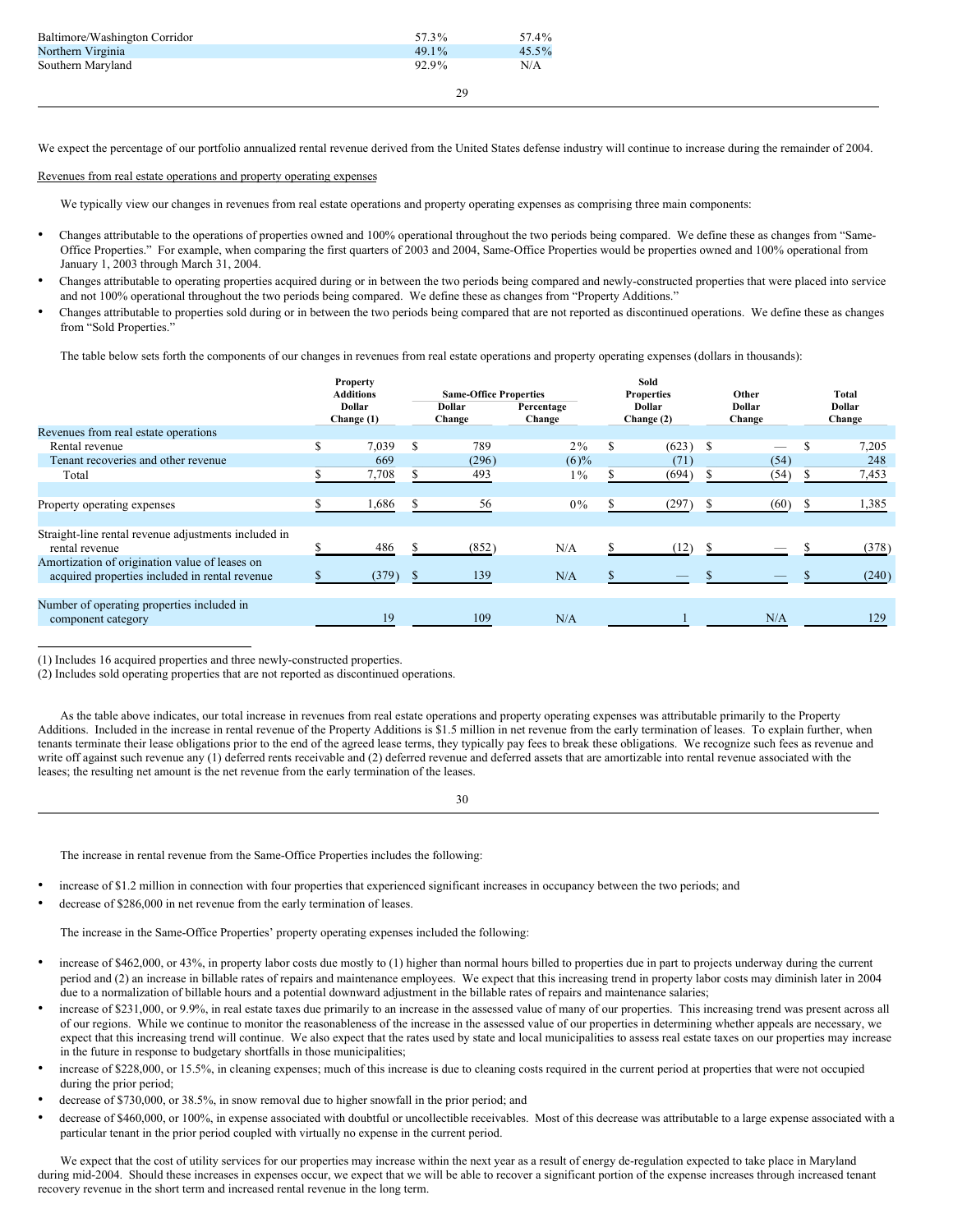# Interest expense and amortization of deferred financing costs

Our interest expense and amortization of deferred financing costs increased \$397,000, or 3.7%, which included a \$270,000 increase in amortization of deferred financing costs attributable in part to the early extinguishment of debt in connection with the initial borrowing under a new Revolving Credit Facility (see section entitled "Investing and financing activities during the three months ended March 31, 2004"). Our average outstanding debt balance increased by 6% resulting from our 2003 and 2004 acquisition and development activities, offset by repayments of debt using proceeds from offerings that took place during 2003. Our weighted average interest rates decreased from 6.0% to 5.8%. For additional information regarding our mortgage and other loans payable, please refer to the sections entitled "Analysis of indebtedness" and "Quantitative and Qualitative Disclosures About Market Risk."

## Depreciation and amortization

Of the \$2.3 million increase in our depreciation and other amortization expense, \$1.8 million was attributable to the Property Additions.

#### Income (loss) from service operations

After incurring a loss of \$81,000 in the three months ended March 31, 2003, our service operations generated income of \$742,000 in the three months ended March 31, 2004. This improvement can be attributed primarily to (1) a \$404,000 increase in income from the heating and air conditioning services and controls division and (2) a \$305,000 increase in income from the property management division. The improvement in income from the heating and air conditioning services and controls division is attributable

31

primarily to increased time and materials billing activity from its service contract and controls product lines. Much of this activity is attributable to several large contracts; once these contracts are complete, additional contracts will need to be obtained to continue to maintain the activity level. As a result, there is a high level of uncertainty over whether the improvement in income from the division is a trend that will continue.

The increase in income from the property management division is attributable mostly to (1) higher than normal hours billed per employee and (2) an increase in billable rates of repairs and maintenance employees. We expect that this trend may diminish later in 2004 due to a normalization of billable hours per employee and a potential downward adjustment in the billable rates of repairs and maintenance employees.

# General and administrative expenses

General and administrative expenses increased \$338,000, or 17%. This increase includes increases of (1) \$104,000 in expenses associated with employee restricted shares and (2) \$82,000 in professional fees due primarily to legal and other consulting services.

## (Loss) gain on sales of real estate, excluding sales classified as discontinued operations

During the three months ended March 31, 2004, we recognized a \$245,000 decrease to a gain recognized on a prior year disposition of an investment in a real estate joint venture as a result of a change in the settlement negotiated between our joint venture partner and us. During the three months ended March 31, 2003, we recognized a \$376,000 gain on the sale of two land parcels. Gain on sales of real estate for both periods also includes amortized gain from a building sale that occurred in 2002. Since our real estate sales activity is driven by transactions unrelated to our core operations, our gain on sales of real estate is subject to material fluctuation from period to period.

#### Minority interests

Interests in our Operating Partnership are in the form of preferred and common units. The line entitled "minority interests" on our Consolidated Statements of Operations includes primarily income before minority interests, income taxes, discontinued operations and cumulative effect of accounting change allocated to preferred and common units not owned by us; for the amount of this line attributable to preferred units versus common units, you should refer to our Consolidated Statements of Operations. Income is allocated to minority interest preferred unitholders equal to the priority return from the Operating Partnership to which they are entitled. Income is allocated to minority interest common unitholders based on the income earned by the Operating Partnership after allocation to preferred unitholders multiplied by the percentage of the common units in the Operating Partnership owned by those common unitholders.

As of March 31, 2004, we owned 100% of the outstanding preferred units and approximately 77% of the outstanding common units. The percentage of the Operating Partnership owned by minority interests decreased from the three months ended March 31, 2003 to the three months ended March 31, 2004 due primarily to the following:

- since we receive preferred units and common units in the Operating Partnership each time we issue preferred shares and common shares, additional units were issued to us as we issued new shares during the last nine months of 2003 and the first three months of 2004;
- certain minority interest holders of common units exchanged their common units for our common shares; and
- we owned all of the preferred units in the Operating Partnership during the last three years except for the Series C Preferred Units, which were owned by third parties until the Operating Partnership repurchased the units in June 2003.

32

Our income allocated to minority interest holders of preferred units decreased due to our repurchase of the Series C Preferred Units. Our changes in income allocated to minority interest holders of common units included the following:

- decrease attributable to our increasing ownership of common units and preferred units; and
- increase due to an increase in the Operating Partnership's income before minority interests, income taxes and discontinued operations.

# Income from discontinued operations

Income from discontinued operations is composed entirely of one operating office property that we sold in March 2003. See Note 15 to the Consolidated Financial Statements for a summary of income from discontinued operations.

#### Adjustments to net income to arrive at net income available to common shareholders

We completed the sale of two series of preferred shares in 2003. On February 11, 2004, the holder of our Series D Preferred Shares of beneficial interest converted the shares into 1,196,800 common shares. Preferred share dividends increased due to the dividend requirements of the two new series of preferred shares issued in 2003. This increase was offset somewhat by the decrease caused by the absence of the dividend requirements of the Series D Preferred Shares for most of the three months ended March 31, 2004.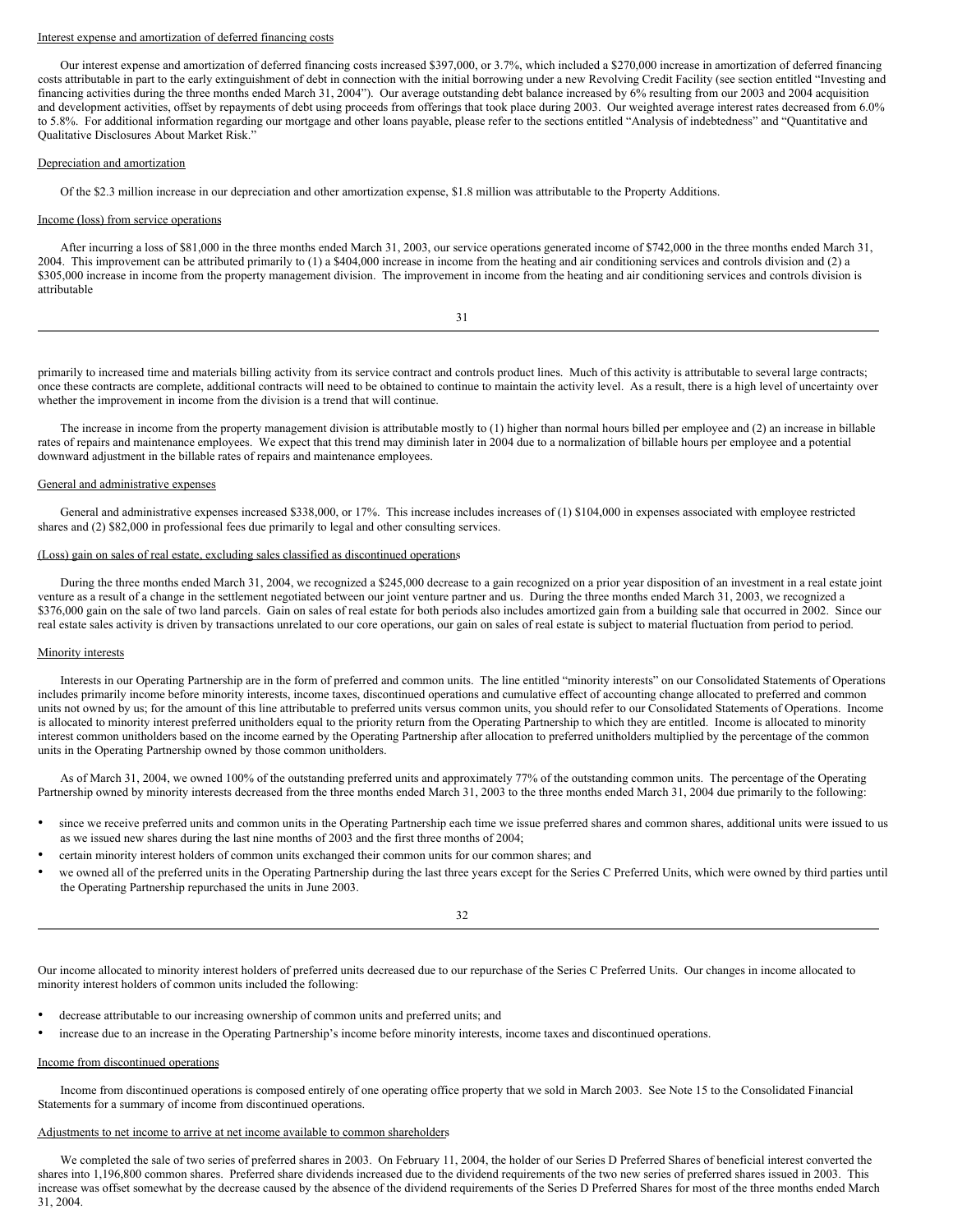We expect to redeem our Series B Preferred Shares of beneficial interest as early as July 15, 2004. When these shares are redeemed, we will recognize a \$1.8 million decrease to net income available to common shareholders pertaining to the original issuance costs we incurred on the shares.

## Diluted earnings per common share

Diluted earnings per common share on net income available to common shareholders decreased due primarily to income derived from discontinued operations in the prior period, which is discussed above. Diluted earnings per common share on income before discontinued operations increased due to the effect of our growth in income before discontinued operations exceeding the effect of our growth in additional common shares and common share equivalents outstanding.

# **Liquidity and Capital Resources**

## Cash and cash equivalents

Our cash and cash equivalents balance totaled \$9.5 million as of March 31, 2004 and December 31, 2003. While the balance of our cash and cash equivalents did not change significantly, the balances that we carry as of a point in time can vary significantly; this is due in part to the inherent variability of the cash needs of our development activities. We maintain sufficient cash and cash equivalents to meet our operating cash requirements and short term investing and financing cash requirements. When we determine that the amount of cash and cash equivalents on hand is more than we need to meet such requirements, we may pay down our Revolving Credit Facility or forgo borrowing under construction loan credit facilities to fund development activities.

#### Operating activities

We generated most of our cash from the operations of our properties. Most of the amount by which our revenues from real estate operations exceeded property operating expenses was cash flow; we applied most of this cash flow towards interest expense, scheduled principal amortization on mortgage loans, dividends to our shareholders, distributions to minority interest holders of preferred and common units in the Operating Partnership, capital improvements and leasing costs for our operating properties and general and administrative expenses.

33

Our cash flow from operations determined in accordance with GAAP increased \$2.3 million or 15.1% when comparing the three months ended March 31, 2004 and 2003; this increase is attributable primarily to the additional cash flow from operations generated by our newly-acquired and newly-constructed properties. The change in our cash flow from operations included a \$3.5 million decrease in accounts receivable from December 31, 2003 to March 31, 2004 due primarily to significant billings to tenants in December 2003 for leasehold improvements that were repaid in the current period; we consider this increase to be associated primarily with the significance of the improvements for which we billed and the timing of such billings and collections and not a change in trend for the amount of receivables we expect to carry in the future. Our cash flow from operations for the three months ended March 31, 2004 included a \$6.7 million decrease in accounts payable and accrued expenses from December 31, 2003 to March 31, 2004 which included the following: (1) decreased payables associated with construction services performed for third parties brought about by an increase in construction services activity and the timing of our payments; and (2) decreased accrual associated with common shares issued to employees that vest in January 2004 due to the vesting of such shares. We expect to continue to use cash flow provided by operations to meet our short-term capital needs, including all property operating expenses, general and administrative expenses, debt service, dividend and distributions and capital improvements and leasing costs. We do not anticipate borrowing to meet these requirements.

#### Investing and financing activities during the three months ended March 31, 2004

We acquired nine office properties totaling 559,899 square feet and two parcels of land for \$75.2 million. These acquisitions were financed using the following:

- \$53.0 million in borrowings from our Revolving Credit Facility;
- \$21.2 million from borrowings of assumed mortgage loans; and
- cash reserves for the balance.

We had construction activities underway on four office properties totaling 426,538 square feet that were 64% pre-leased; one of these properties was owned by a real estate joint venture that was unconsolidated until March 31, 2004 (see Note 5 to the Consolidated Financial Statements) and was 48% operational as of the end of the period. Costs incurred on these properties through March 31, 2004 totaled approximately \$34.0 million, of which \$8.1 million was incurred in 2004 (excluding costs incurred by the one real estate joint venture prior to becoming a consolidated real estate joint venture). We have a construction loan facility in place totaling \$24.7 million to finance the construction of two of these properties; borrowings under these facilities totaled \$10.2 million at March 31, 2004. The remaining costs were funded using approximately \$4.4 million in contributions from real estate joint venture partners and the balance using primarily borrowings from our Revolving Credit Facility and cash reserves.

| I<br>٧<br>۰,<br>I<br>$\sim$ |  |
|-----------------------------|--|
|                             |  |

The table below sets forth the major components of our real estate property additions, excluding additions related to the consolidation of real estate joint ventures in connection with our adoption of FIN 46R, which is described below (in thousands):

|                                              | For the three months<br>ended<br>March 31, 2004 |
|----------------------------------------------|-------------------------------------------------|
| Acquisitions                                 | 71.202                                          |
| Construction and development                 | 14.395                                          |
| Tenant improvements on operating properties  | 2,268(1)                                        |
| Capital improvements on operating properties | 836                                             |
|                                              | 88.701                                          |

(1) Tenant improvement costs incurred on newly-constructed properties are classified in this table as construction and development.

Our investments in unconsolidated real estate joint ventures decreased \$4.2 million due to our consolidation as of March 31, 2004 of Gateway 70 LLC, MOR Forbes 2 LLC and MOR Montpelier 3 LLC in conjunction with our adoption of FIN 46R for those joint venture investments. For additional information regarding our investments in unconsolidated real estate joint ventures, you may refer to the section below entitled "Off-Balance Sheet Arrangements" and Note 5 to our Consolidated Financial Statements.

On March 10, 2004, we obtained a new Revolving Credit Facility with a number of lenders led by Wachovia Bank, National Association. The terms of the new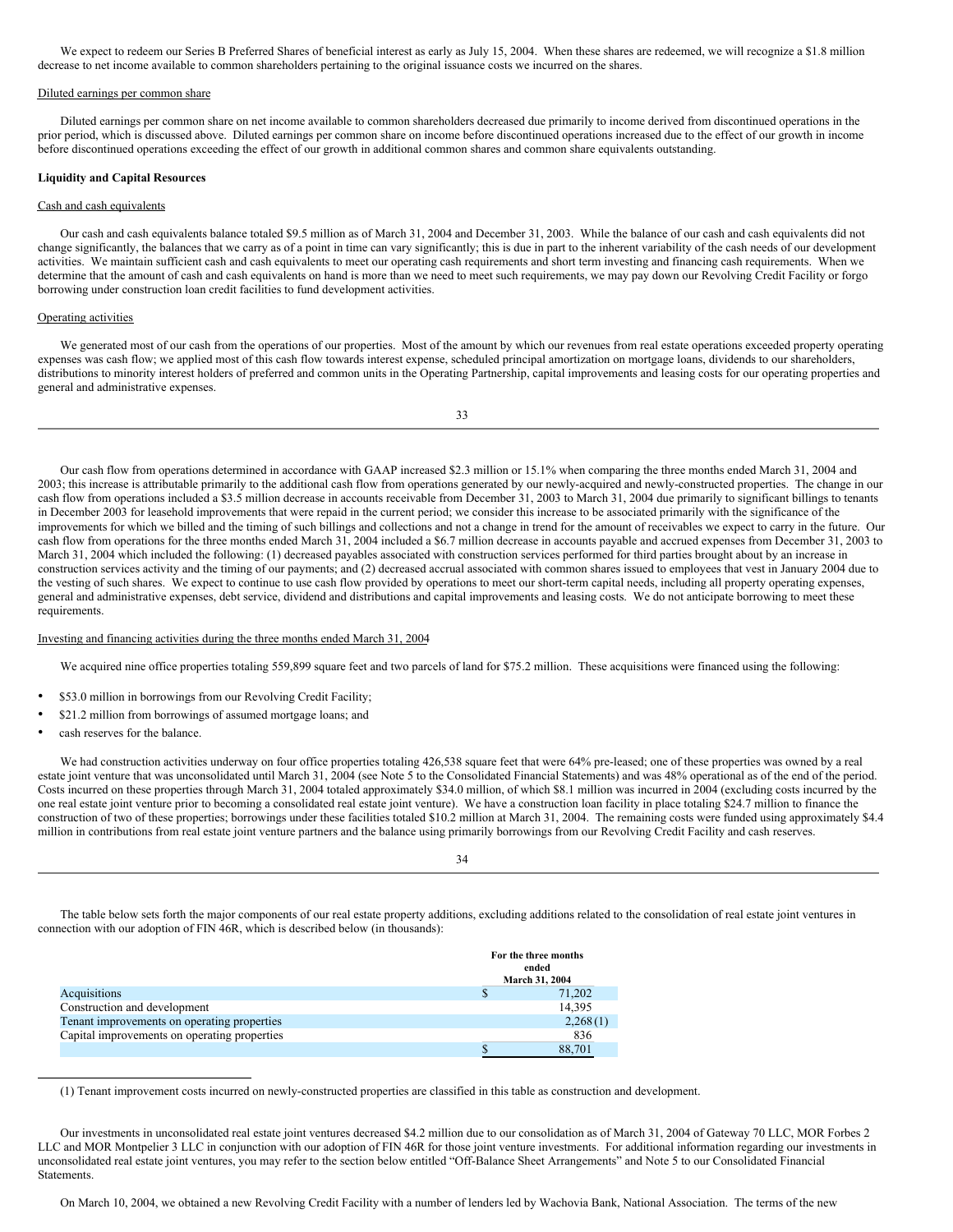Revolving Credit Facility are discussed in the section below entitled "Analysis of indebtedness." We used proceeds from our initial borrowing under this facility to (1) repay the \$27.8 million balance that was outstanding under our Revolving Credit Facility with Bankers Trust Company and (2) refinance \$95.2 million in other mortgage loans.

During the three months ended March 31, 2004, we borrowed \$21.3 million under mortgage and other loans payable, excluding our Revolving Credit Facility; the proceeds from these borrowings were used primarily to fund acquisitions.

## Analysis of cash flow associated with investing and financing activities

Our net cash flow used in investing activities increased \$68.2 million when comparing the three months ended March 31, 2004 and 2003. This increase was due primarily to the following:

- \$33.6 million increase in purchases of and additions to commercial real estate; this increase is due primarily to an increase in property acquisitions. Our ability to locate and complete acquisitions is dependent on numerous variables and, as a result, is inherently subject to significant fluctuation from period to period; while we expect to continue to acquire properties in the future, we are unable to predict whether the increasing acquisition volume is a trend that will continue; and
- \$37.0 million decrease in proceeds from sales of properties. We generally do not acquire properties with the intent of selling them. We generally sell properties when we believe that most of the earnings growth potential in such properties has been realized or determine that a property no longer fits within our strategic plans due to its type and/or location. Since our real estate sales activity is driven by transactions unrelated to our core operations, our proceeds from sales of properties is subject to material fluctuation from period to period and, therefore, we do not believe that the change described above is necessarily indicative of a trend.

Our cash flow provided by financing activities increased \$65.6 million when comparing the three months ended March 31, 2004 and 2003. This increase included the following:

35

- \$161.6 million increase in proceeds from mortgage and other loans payable; this increase is due primarily to borrowings under our new Revolving Credit Facility that were used to fund our (1) loan refinancings and repayment of the Revolving Credit Facility with Bankers Trust Company and (2) property acquisitions; and
- \$87.9 million increase in repayments of mortgage and other loans payable; this increase is attributable primarily to the additional repayments of existing loans using borrowings under our new Revolving Credit Facility.

## **Off-Balance Sheet Arrangements**

We had no significant changes in our off-balance sheet arrangements from those described in the section entitled "Off-Balance Sheet Arrangements" in our 2003 Annual Report on Form 10-K. However, we did change our accounting for our real estate joint ventures, as described below.

All of our real estate joint venture investments as of March 31, 2004 can be classified into one of the following three categories:

- Externally-managed construction joint ventures (the "Externally-Managed JVs"). These joint ventures construct buildings to either be sold to third-parties or purchased by us.
- Construction joint ventures managed by us (the "Internally-Managed JVs").
- Operating joint ventures to which we contribute an office property to partially dispose of our interest (the "Disposition JV").

These categories are described in further detail in our 2003 Annual Report on Form 10-K. In January 2003, the Financial Accounting Standards Board ("FASB") issued Interpretation No. 46, "Consolidation of Variable Interest Entities, an interpretation of ARB 51" ("FIN 46"). In December 2003, the FASB issued FIN 46R, which replaced FIN 46 and clarified ARB 51. Effective March 31, 2004, we adopted FIN 46R for our joint ventures created prior to February 1, 2003. As a result of this adoption, we began using the consolidation method of accounting for all of our Externally-Managed JVs and Internally-Managed JVs. See Note 3 and Note 5 to our Consolidated Financial Statements for additional information regarding FIN 46, FIN 46R and the effect on our accounting for these joint ventures.

36

## Analysis of indebtedness

Mortgage and other loans payable at March 31, 2004 consisted of the following (dollars in thousands):

| Revolving Credit Facility, LIBOR+1.25 to 1.55%, maturing March 2007 (1)              | $\mathbb{S}$ | 174,000 |
|--------------------------------------------------------------------------------------|--------------|---------|
| Teachers Insurance and Annuity Association of America, 6.89%, maturing November 2008 |              | 76,791  |
| Teachers Insurance and Annuity Association of America, 7.72%, maturing October 2006  |              | 55,846  |
| Transamerica Occidental Life Insurance Company, 5.36%, maturing December 2010        |              | 51,751  |
| Metropolitan Life Insurance Company, 6.91%, maturing June 2007                       |              | 33,100  |
| Teachers Insurance and Annuity Association of America, 7.0%, maturing March 2009     |              | 33,034  |
| Allstate Life Insurance Company, 5.6%, maturing January 2013                         |              | 28,749  |
| State Farm Life Insurance Company, 6.51%, maturing August 2012                       |              | 27,012  |
| Mutual of New York Life Insurance Company, 7.79%, maturing August 2004 (1)           |              | 25,974  |
| Transamerica Life Insurance and Annuity Company, 7.18%, maturing August 2009         |              | 25,478  |
| State Farm Life Insurance Company, 7.9%, maturing April 2008                         |              | 24,910  |
| Transamerica Occidental Life Insurance Company, 7.3%, maturing May 2008              |              | 20,261  |
| Manufacturers and Traders Trust Company, LIBOR + 1.85%, maturing January 2005 (2)(3) |              | 20,198  |
| Allstate Life Insurance Company, 6.93%, maturing July 2008                           |              | 20,082  |
| Allstate Life Insurance Company, 5.6%, maturing January 2013                         |              | 19,166  |
| LaSalle Bank National Association, 6.25%, maturing December 2012 (4)                 |              | 17,489  |
| Transamerica Life Insurance and Annuity Company, 8.3%, maturing October 2005         |              | 16,816  |
| Northwestern Mutual Life Insurance Company, 7.0%, maturing February 2010             |              | 15,417  |
| Allstate Life Insurance Company, 7.14%, maturing September 2007                      |              | 15,368  |
| Manufacturers and Traders Trust Company, LIBOR $+$ 1.75%, maturing January 2005 (2)  |              | 14,660  |
| Jolly Knolls, LLC, 3%, maturing December 2007 (5)                                    |              | 13,774  |
| IDS Life Insurance Company, 7.9%, maturing March 2008                                |              | 13,030  |
| Citizens Bank, LIBOR + $1.85\%$ , maturing January 2005 (2)(3)                       |              | 11,881  |
| Manufacturers and Traders Trust Company, LIBOR +1.75%, maturing April 2005 (6)       |              | 10,750  |
| Manufacturers and Traders Trust Company, LIBOR + 1.85%, maturing April 2005 (6)(7)   |              | 8,353   |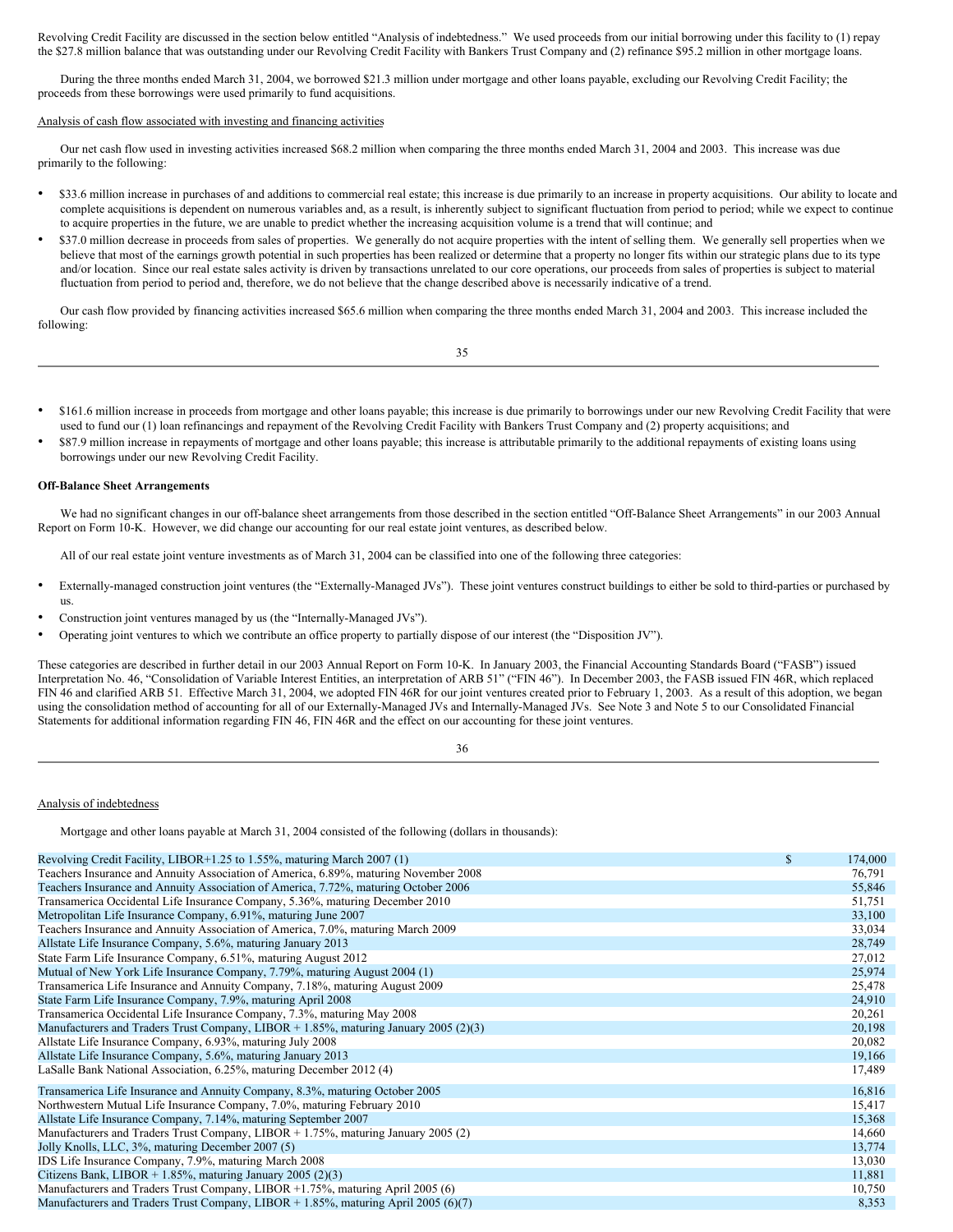| Branch Banking and Trust, LIBOR $+ 1.75\%$ , maturing November 2004 (1)(8)                 | 8,197   |
|--------------------------------------------------------------------------------------------|---------|
| Provident Bank, LIBOR + $1.85\%$ , maturing January 2005 (2)(3)                            | 7.921   |
| Teachers Insurance and Annuity Association of America, 8.35%, maturing October 2006        | 7,575   |
| Manufacturers and Traders Trust Company, LIBOR $+ 1.75\%$ , maturing September 2005 (2)(9) |         |
|                                                                                            | 6,760   |
| Jolly Knolls, LLC, 3%, maturing December 2007 (10)                                         | 6,745   |
| Aegon USA Realty Advisors, Inc., 8.29%, maturing May 2007                                  | 5,413   |
| Citibank Federal Savings Bank, 6.93%, maturing July 2008                                   | 4,781   |
| Riggs Bank National Association, 8.625%, maturing June 2009 (11)                           | 3,722   |
| Branch Banking and Trust, LIBOR $+ 2.2\%$ , maturing May 2004 (12)                         | 3,410   |
| Seller loan, 5.95%, maturing May 2007                                                      | 1,341   |
|                                                                                            | 829.755 |

<sup>(1)</sup> May be extended for a one-year period, subject to certain conditions.

- (5) Note with a face value of \$14,746, discounted using a rate of 6.0%. The lender is an affiliate of Constellation Real Estate, Inc.
- (6) May be extended for a six-month period, subject to certain conditions.
- (7) Construction loan with a commitment of \$10,125.
- (8) Construction loan with a commitment of \$14,100.
- (9) Construction loan with a commitment of \$20,000.
- (10) Note with a face value of \$7,235, discounted using a rate of 5.92%. The lender is an affiliate of Constellation Real Estate, Inc.
- (11) Note with a face value of \$3,362 valued using a rate of 4.71%.
- (12) Construction loan with a commitment of \$4,707.

37

We have guaranteed the repayment of \$303.9 million of the mortgage and other loans set forth above.

Two non-GAAP measures that we use in managing our financing policy are debt service coverage ratio (defined as various measures of results of operations divided by the sum of (1) interest expense on continuing and discontinued operations and (2) scheduled principal amortization on mortgage loans for continuing and discontinued operations) and fixed charge coverage ratio (defined as various measures of results of operations divided by the sum of (a) interest expense on continuing and discontinued operations, (b) dividends on preferred shares and (c) distributions on preferred units in our Operating Partnership not owned by us). We believe that debt service coverage ratio is a useful measure in evaluating the relationship of our earnings to the total cash flow requirements of our loans associated with operating properties. We believe that fixed charge coverage ratio is a useful measure in evaluating the relationship of our earnings to the cash flow requirements of (1) interest expense on loans associated with our operating properties and (2) dividends to our preferred equity holders. The table below reconciles the denominators for debt service coverage ratio and fixed charge coverage ratio to interest expense, the most directly comparable GAAP measure, for the three months ended March 31, 2004 (in thousands):

| Interest expense from continuing operations                        | S | 10,262  |
|--------------------------------------------------------------------|---|---------|
| Scheduled principal amortization on mortgage and other loans       |   | 6,618   |
| Denominator for debt service coverage ratio                        |   | 16,880  |
| Less: scheduled principal amortization on mortgage and other loans |   | (6,618) |
| Preferred share dividends                                          |   | 4,456   |
| Denominator for fixed charge coverage ratio                        |   | 14.718  |

One non-GAAP measure of earnings that is useful in evaluating our debt service coverage and fixed charge coverage is earnings before interest, income taxes, depreciation and amortization ("EBITDA"). EBITDA is net income adjusted for the effects of interest expense, depreciation and amortization, income taxes, gain on sales of real estate (excluding sales of non-operating properties and development services provided on operating properties) and minority interests. We believe that EBITDA is an important measure of performance for a REIT because it provides a further tool to evaluate our ability to incur and service debt and to fund dividends and other cash needs. We believe that net income is the most directly comparable GAAP measure to EBITDA. The table below sets forth our computation of EBITDA for the three months ended March 31, 2004 (in thousands):

| S | 8,993  |
|---|--------|
|   | 10.262 |
|   | 859    |
|   | 200    |
|   | 98     |
|   | 10.261 |
|   | (23)   |
|   | 1,405  |
|   | 32,055 |
|   |        |

The timing and nature (fixed-rate versus variable-rate) of the scheduled maturities on our debt are discussed in the section entitled "Quantitative and Qualitative Disclosures about Market Risk."

We often use our Revolving Credit Facility initially to finance much of our investing and financing activities. We then pay down our Revolving Credit Facility using proceeds from long-term borrowings

collateralized by our properties as attractive financing conditions arise and equity issuances as attractive equity market conditions arise.

Our Revolving Credit Facility from the beginning of the periods reported herein until March 10, 2004 was with Bankers Trust Company. However, on March 10, 2004, we obtained a new Revolving Credit Facility with a group of lenders headed by Wachovia Bank, National Association. The new Revolving Credit Facility with Wachovia Bank, National Association has a maximum principal of \$300.0 million, a three-year term (with an additional one-year extension available) and a variable interest rate based on the 30-day LIBOR rate plus 1.25% to 1.55% (as determined by our leverage levels at different points in time). The facility has a fee of 0.125% to 0.25% on the amount of the credit facility that is unused. Amounts available under this Revolving Credit Facility are generally computed based on 60% of the unencumbered asset pool value. As of

<sup>(2)</sup> May be extended for two six-month periods, subject to certain conditions

<sup>(3)</sup> Total additional borrowings of up to \$10,500 under these three loans may be available to fund tenant improvements and leasing commissions at a later date.

<sup>(4)</sup> Note with a face value of \$16,757, valued using a rate of 5.67%.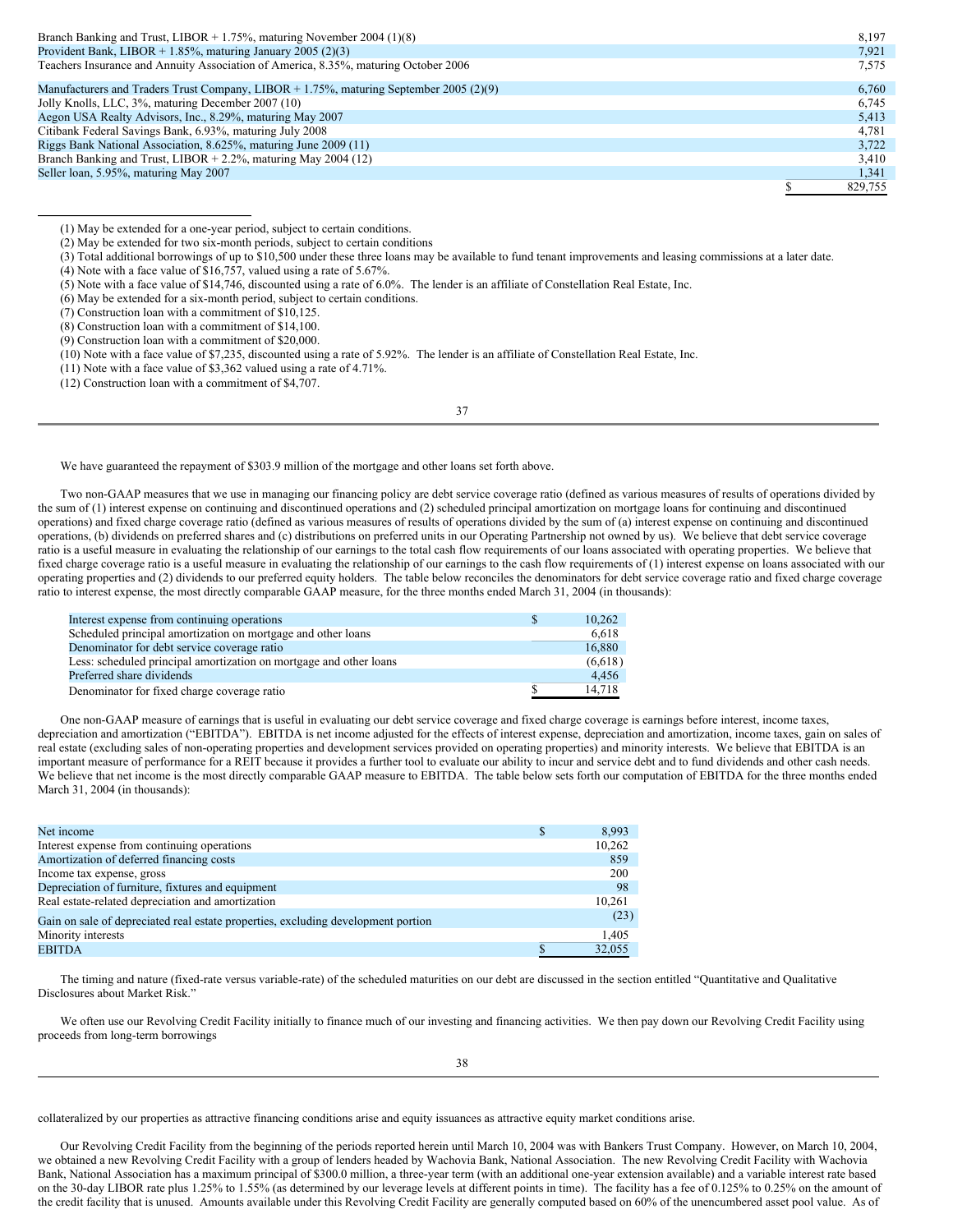#### May 4, 2004, the maximum amount available under our Revolving Credit Facility was \$235.1 million, of which \$77.1 million was unused.

We had a secured revolving credit facility with Wachovia Bank, National Association for a maximum principal amount of \$25.0 million that was repaid using proceeds from the new Revolving Credit Facility.

Certain of our mortgage loans require that we comply with a number of restrictive financial covenants, including leverage ratio, adjusted consolidated net worth, minimum property interest coverage, minimum property hedged interest coverage, minimum consolidated interest coverage, minimum fixed charge coverage, minimum debt service coverage, maximum consolidated unhedged floating rate debt and maximum consolidated total indebtedness. As of March 31, 2004, we were in compliance with these financial covenants.

# Contractual obligations

The following table summarizes our contractual obligations as of March 31, 2004 (in thousands):

|                                                        | For the Periods Ended December 31. |         |              |         |              |         |            |         |         |
|--------------------------------------------------------|------------------------------------|---------|--------------|---------|--------------|---------|------------|---------|---------|
| Contractual obligations (1)(8)                         |                                    | 2004    | 2005 to 2006 |         | 2007 to 2008 |         | Thereafter |         | Total   |
|                                                        |                                    |         |              |         |              |         |            |         |         |
| Mortgage loans payable (2)                             |                                    | 47,439  |              | 189,830 |              | 396,306 |            | 196,180 | 829,755 |
| Acquisitions of properties (3)                         |                                    | 30,100  |              |         |              |         |            |         | 30,100  |
| New construction and development contracts (4)         |                                    | 56,869  |              |         |              |         |            | _       | 56,869  |
| Third-party construction and development contracts (5) |                                    | 20,538  |              |         |              |         |            |         | 20,538  |
| Capital expenditures for operating properties (6)      |                                    | 4,085   |              |         |              |         |            |         | 4,085   |
| Operating leases (7)                                   |                                    | 915     |              | 1.903   |              | 792     |            | 31.711  | 35,321  |
| Capital lease obligations (7)                          |                                    | 19      |              | 18      |              |         |            |         | 37      |
| Other purchase obligations (7)                         |                                    | 496     |              | 1,045   |              | 900     |            | 2,234   | 4,675   |
| Total contractual cash obligations                     |                                    | 160,461 |              | 192.796 |              | 397,998 |            | 230.125 | 981,380 |

<sup>(1)</sup> The contractual obligations set forth in this table generally exclude individual contracts that had a value of less than \$20 thousand. Also excluded are contracts associated with the operations of our properties that may be terminated with notice of one month or less, which is the arrangement that applies to most of our property operations contracts.

| (2) Our loan maturities in 2004 include \$25.9 million in August that we expect to refinance using proceeds from the new Revolving Credit Facility with Wachovia Bank and  |
|----------------------------------------------------------------------------------------------------------------------------------------------------------------------------|
| \$3.4 million in May that we intend to negotiate an extension. The remaining balance represents scheduled principal amortization payments that we expect to pay using cash |
| flow from operations.                                                                                                                                                      |

| (3) Represents contractual obligations at March 31, 2004 to purchase (i) a building in Northern Baltimore County, Maryland, which was acquired on April 15, 2004 primarily |
|----------------------------------------------------------------------------------------------------------------------------------------------------------------------------|
| using borrowings under the Revolving Credit Facility and (ii) two buildings in St. Mary's County, Maryland, one of which was acquired on May 5, 2004 and the other         |
| which we expect to acquire by July 2004. We expect to funds these acquistions through the assumption of mortgage loans and borrowings under the Revolving Credit           |
| Facility for the balance.                                                                                                                                                  |

(4) Represents contractual obligations pertaining to new construction and development activities. We expect to finance these costs primarily using proceeds from our Revolving Credit Facility and construction loans.

(5) Represents contractual obligations pertaining to projects for which we are acting as construction manager on behalf of unrelated parties who are our clients. We expect to be reimbursed in full for these costs by our clients.

(6) Represents contractual obligations pertaining to capital expenditures for our operating properties. We expect to finance all of these costs using cash flow from operations.

(7) We expect to pay these items using cash flow from operations.

(8) Not included in this section are amounts contingently payable by us to acquire the membership interests of certain real estate joint venture partners. See Note 16 to the Consolidated Financial Statements for further discussion of such amounts.

#### Investing and financing activity subsequent to March 31, 2004

On April 14, 2004, we acquired two parcels of land located in Chantilly, Virginia for \$4.0 million using borrowings under our Revolving Credit Facility.

On April 15, 2004, we acquired a 178,764 square foot office property located in Northern Baltimore County, Maryland for a purchase price of \$16,450 primarily using borrowings under our Revolving Credit Facility.

On April 23, 2004, we sold 2,750,000 common shares in an underwritten public offering at a net price of \$21.243 per share. We contributed the net proceeds totaling approximately \$58.4 million to our Operating Partnership in exchange for 2,750,000 common units. We initially used the proceeds to pay down our Revolving Credit Facility. We intend to re-borrow most of the amount by which the Revolving Credit Facility was paid down to (1) repay a \$26.0 million mortgage maturing in August 2004 and (2) redeem for \$31.3 million our Series B Preferred Shares of beneficial interest.

40

On April 26, 2004, we sold for \$9.6 million a land parcel in Columbia Maryland and a land parcel in Linthicum, Maryland. We issued to the buyer a \$5.6 million mortgage loan bearing interest at 5.5% and a maturity date of July 2005; the balance of the acquisition was in the form of cash from the buyer that was applied to cash reserves for use in the real estate acquisition discussed below. Upon completion of the sale, we entered into an agreement with the buyer to lease the land parcels for an aggregate monthly payment of \$10,000 beginning July 1, 2004 until April 30, 2005, at which time the rent reduces to \$1,000 per month until 2079. The buyer in this transaction has an option to contribute the two land parcels into our Operating Partnership between January 1, 2005 and February 28, 2005 in exchange for extinguishment of the \$5.6 million mortgage loan with us and \$4.0 million in common units in our Operating Partnership; a unit price ranging from \$24.45 to \$25.90 will be used to determine the number of units in the Operating Partnership that the buyer would receive if the option were exercised. If the buyer in this transaction does not exercise its option to contribute the two land parcels into our Operating Partnership, we have the option to re-acquire the property anytime after March 15, 2005 for the same consideration described in the previous sentence.

On April 29, 2004, we acquired a parcel of land adjacent to an office property that we own in Herndon, Virginia for a purchase price of \$9.6 million using \$4.0 million in proceeds from the transaction described above and cash reserves for the balance.

#### Other future cash requirements for investing and financing activities

As previously discussed, we had construction activities underway on four office properties totaling 426,538 square feet that were 64% pre-leased as of March 31, 2004. We estimate remaining costs to be incurred will total approximately \$35.0 million upon completion of these properties, much of which we expect to incur in the remainder of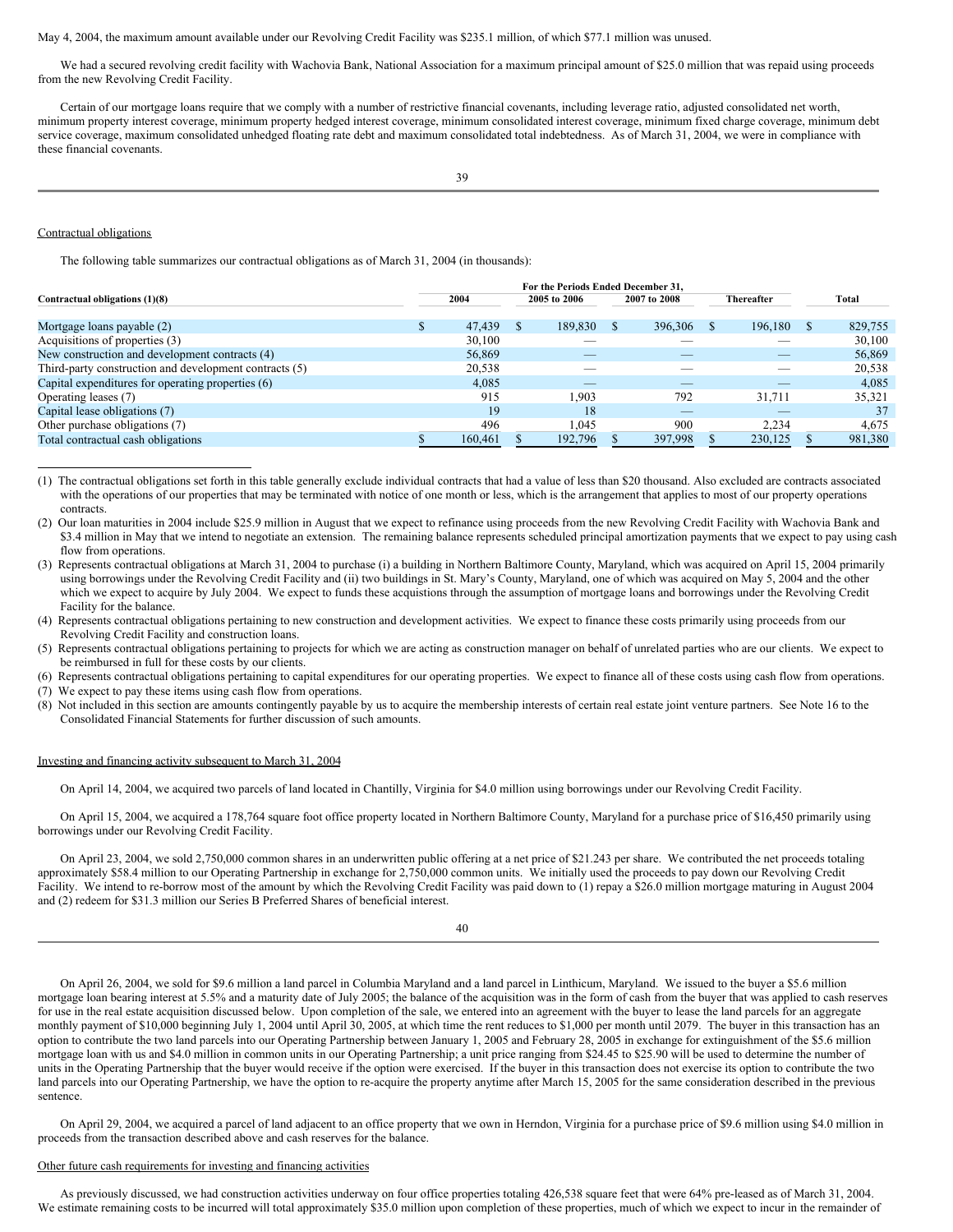2004. We have \$14.5 million remaining to be borrowed under construction loan facilities totaling \$24.7 million for two of these properties; we expect to fund the remaining costs for these activities using primarily borrowings from our Revolving Credit Facility.

We intend to develop two new parcels of land acquired during 2003 and construct multiple office properties on the land. We expect that the land will require approximately \$2.3 million in development-related costs over the next two years prior to commencement of construction activities on the buildings; we expect to fund these costs using a combination of cash flow from operations and proceeds from our Revolving Credit Facility. When construction of the buildings is ready to commence, we expect to obtain construction loans to finance the construction activities. In addition, as construction of the buildings commences, we will need to pay down the portions of the existing loans on the property that are attributable to the land where the construction is taking place (the total loan balance at March 31, 2004 was \$22.0 million, excluding discounts recorded on the loans); in addition to the scheduled amortization of the existing loans during the last nine months of 2004, we expect to repay an additional \$3.4 million during the remainder of 2004 using borrowings under our Revolving Credit Facility.

As of March 31, 2004, we had development activities underway on three new office properties estimated to total 483,000 square feet. We estimate that costs for these properties will total approximately \$86.3 million. As of March 31, 2004, costs incurred on these properties totaled \$7.9 million and the balance is expected to be incurred from April 2004 to 2006. We expect to fund approximately \$60.4 million of these costs using borrowings from new construction loans and the balance using borrowings from our Revolving Credit Facility.

We estimate that we will incur additional tenant improvement, leasing and construction completion costs of \$3.6 million during 2004 for three newly-constructed buildings that are 100% operational. We expect to use remaining balances available under a construction loan facility and borrowings under the Revolving Credit Facility to finance these costs.

We expect to redeem our Series B Preferred Shares for \$31.3 million on or after July 15, 2004 using borrowings under our Revolving Credit Facility.

During the remainder of 2004 and beyond, we expect to complete other acquisitions of properties and commence construction and development activities in addition to the ones previously described. We expect to finance these activities as we have in the past, using mostly a combination of additional equity issuances of common and/or preferred shares, borrowings from new loans and borrowings under our Revolving Credit Facility.

#### **Funds From Operations**

Funds from operations ("FFO") is defined as net income computed using GAAP, excluding gains (or losses) from sales of real estate, plus real estate-related depreciation and amortization and after adjustments for unconsolidated partnerships and joint ventures. Gains from sales of newly-developed properties less accumulated depreciation, if any, required under GAAP are included in FFO on the basis that development services are the primary revenue generating activity; we believe that inclusion of these development gains is in accordance with the National Association of Real Estate Investment Trusts ("NAREIT") definition of FFO, although others may interpret the definition differently.

Accounting for real estate assets using historical cost accounting under GAAP assumes that the value of real estate assets diminishes predictably over time. NAREIT stated in its April 2002 White Paper on Funds from Operations that "since real estate asset values have historically risen or fallen with market conditions, many industry investors have considered presentations of operating results for real estate companies that use historical cost accounting to be insufficient by themselves." As a result, the concept of FFO was created by NAREIT for the REIT industry to "address this problem." We agree with the concept of FFO and believe that FFO is useful to investors as a supplemental measure of operating performance. In addition, since most equity REITs provide FFO information to the investment community, we believe that FFO is useful to investors as a supplemental measure for comparing our results to those of other equity REITs, although the FFO we present may not be comparable to the FFO presented by other REITs since they may interpret the current NAREIT definition of FFO differently or they may not use the current NAREIT definition of FFO. We believe that net income is the most directly comparable GAAP measure to FFO.

Basic funds from operations ("Basic FFO") is FFO adjusted to (1) subtract preferred share dividends and (2) add back GAAP net income allocated to common units in the Operating Partnership not owned by us. With these adjustments, Basic FFO represents FFO available to common shareholders and common unitholders. Common units in the Operating Partnership are substantially similar to our common shares; common units in the Operating Partnership are also exchangeable into common shares, subject to certain conditions. We believe that Basic FFO is useful to investors due to the close correlation of common units to common shares. We believe that net income is the most directly comparable GAAP measure to Basic FFO.

Diluted funds from operations per share ("Diluted FFO per share") is (1) Basic FFO adjusted to add back any convertible preferred share dividends and any other changes in Basic FFO that would result from the assumed conversion of securities that are convertible or exchangeable into common shares divided by (2) the sum of the (a) weighted average common shares outstanding during a period, (b) weighted average common units outstanding during a period and (c) weighted average number of potential additional common shares that would have been outstanding during a period if other securities that are convertible or exchangeable into common shares were converted or exchanged. However, the computation of Diluted FFO per share does not assume conversion of securities that are convertible into common shares if the conversion of those securities would increase Diluted FFO per share in a given period. We believe that Diluted FFO per share is useful to investors because it provides investors with a further context for evaluating our FFO results in the same manner that investors use earnings per share ("EPS") in evaluating net income available to common shareholders. In addition, since most equity REITs provide Diluted FFO per share information to the investment community, we believe Diluted FFO per share is a useful supplemental measure for comparing us to other equity REITs. We believe that diluted EPS is the most directly comparable GAAP measure to Diluted FFO per share.

42

Diluted funds from operations ("Diluted FFO") is Basic FFO adjusted to add back any convertible preferred share dividends and any other changes in Basic FFO that would result from the assumed conversion of securities that are convertible or exchangeable into common shares. However, the computation of Diluted FFO does not assume conversion of securities that are convertible into common shares if the conversion of those securities would increase Diluted FFO per share in a given period. We believe that Diluted FFO is useful to investors because it is the numerator used to compute Diluted FFO per share. In addition, since most equity REITs provide Diluted FFO information to the investment community, we believe Diluted FFO is a useful supplemental measure for comparing us to other equity REITs. We believe that the numerator for diluted earnings per share is the most directly comparable GAAP measure to Diluted FFO.

Our Basic FFO, Diluted FFO per share and Diluted FFO for the three months ended March 31, 2004 and 2003 and reconciliations of (1) net income to FFO, (2) the numerator for diluted earnings per share to diluted FFO and (3) the denominator for diluted earnings per share to the denominator for diluted FFO per share are set forth in the following table (dollars and shares in thousands, except per share data):

**For the three months ended March 31, 2004 2003**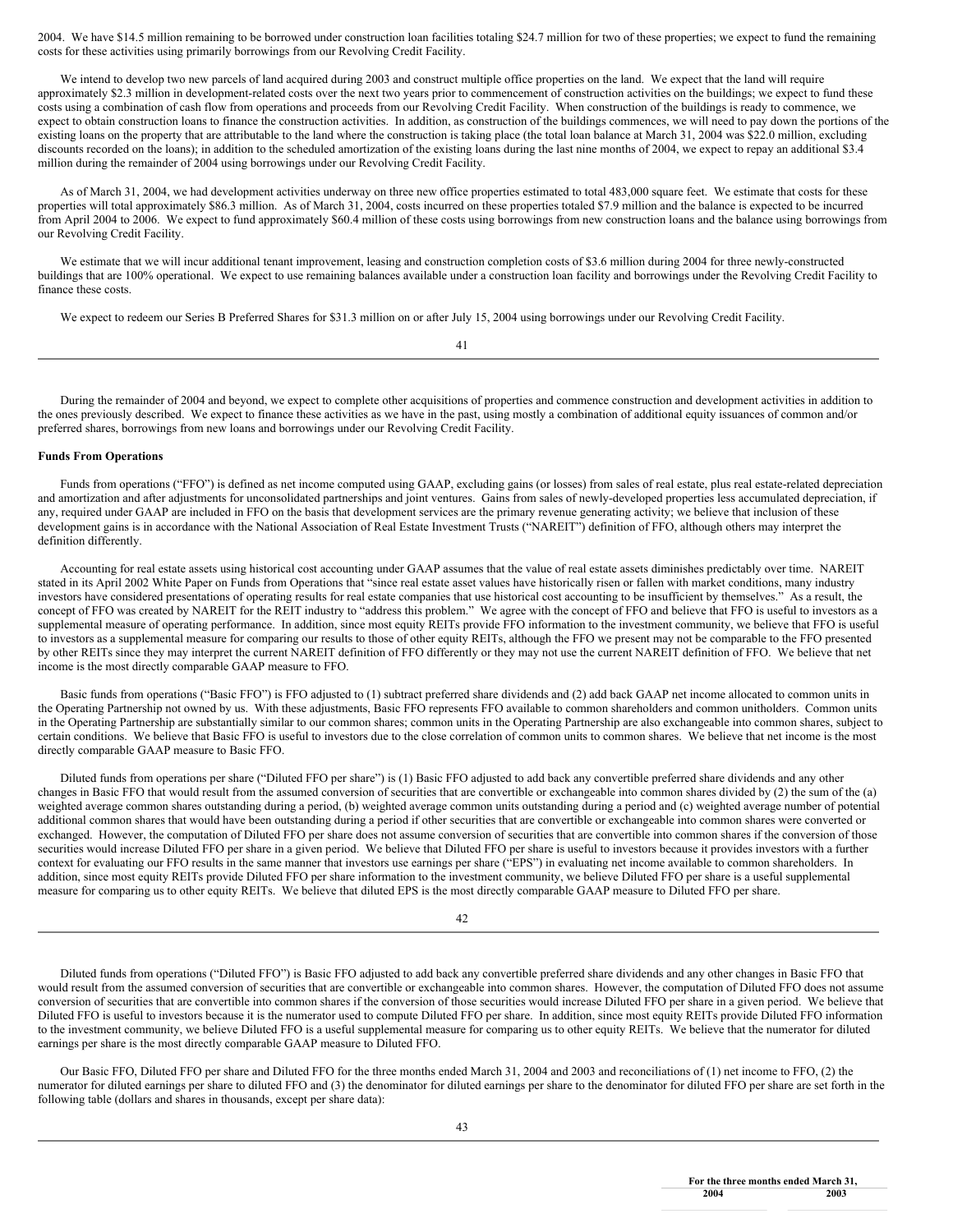| Net income                                                                                       | $\mathbf S$   | 8,993                    | $\mathbf S$   | 7,987   |
|--------------------------------------------------------------------------------------------------|---------------|--------------------------|---------------|---------|
| Add: Real estate-related depreciation and amortization                                           |               | 10,261                   |               | 7,944   |
| Add: Depreciation and amortization on unconsolidated real estate entities                        |               | 106                      |               | 36      |
| Less: Gain on sales of real estate properties, excluding development and development portion (1) |               | (23)                     |               | (2,843) |
| <b>FFO</b>                                                                                       |               | 19.337                   |               | 13.124  |
| Add: Minority interests-common units in the Operating Partnership                                |               | 1,405                    |               | 2,233   |
| Less: Preferred share dividends                                                                  |               | (4, 456)                 |               | (2,533) |
| <b>Basic FFO</b>                                                                                 |               | 16,286                   |               | 12,824  |
| Add: Preferred unit distributions                                                                |               |                          |               | 572     |
| Add: Convertible preferred share dividends                                                       |               | 21                       |               | 136     |
| Add: Restricted common share dividends                                                           |               |                          |               | 83      |
| Expense associated with dilutive options                                                         |               |                          |               | 6       |
| <b>Diluted FFO</b>                                                                               |               | 16,307                   | $\mathbb{S}$  | 13,621  |
|                                                                                                  |               |                          |               |         |
| Weighted average common shares                                                                   |               | 29.814                   |               | 23,323  |
| Conversion of weighted average common units                                                      |               | 8,863                    |               | 8,990   |
| Weighted average common shares/units - basic FFO                                                 |               | 38,677                   |               | 32,313  |
| Assumed conversion of weighted average convertible preferred units                               |               |                          |               | 2,421   |
| Assumed conversion of share options                                                              |               | 1,749                    |               | 1,015   |
| Assumed conversion of weighted average convertible preferred shares                              |               | 539                      |               | 1,197   |
| Restricted common shares                                                                         |               |                          |               | 330     |
| Weighted average common shares/units - diluted FFO                                               |               | 40,965                   |               | 37,276  |
| Diluted FFO per share                                                                            |               | 0.40                     | \$            | 0.37    |
| Other information:                                                                               |               |                          |               |         |
| Straight-line rent adjustments                                                                   | \$            | (766)                    | \$            | (1,177) |
|                                                                                                  |               |                          |               |         |
| Recurring capital improvements                                                                   | \$            | (3,023)                  | \$            | (2,756) |
| Amortization of origination value of leases on acquired properties into rental revenue           | S             | (309)                    | $\mathsf{\$}$ | (549)   |
| Numerator for diluted earnings per share                                                         | $\mathbf S$   | 4,558                    | $\mathsf{\$}$ | 5,590   |
| Add: Minority interests-common units in the Operating Partnership                                |               | 1,405                    |               | 2,233   |
| Add: Real estate-related depreciation and amortization                                           |               | 10,261                   |               | 7,944   |
| Add: Depreciation and amortization on unconsolidated real estate entities                        |               | 106                      |               | 36      |
| Add: Preferred unit distributions                                                                |               |                          |               | 572     |
| Add: Expense on dilutive options                                                                 |               |                          |               | 6       |
| Add: Restricted common share dividends                                                           |               | $\overline{\phantom{0}}$ |               | 83      |
| Less: Gain on sales of real estate properties, excluding redevelopment portion (1)               |               | (23)                     |               | (2,843) |
| <b>Diluted FFO</b>                                                                               | <sup>\$</sup> | 16,307                   | \$            | 13,621  |
|                                                                                                  |               |                          |               |         |
| Denominator for diluted earnings per share                                                       |               | 32,102                   |               | 25,492  |
| Weighted average common units                                                                    |               | 8,863                    |               | 8,990   |
| Conversion of weighted average convertible preferred units                                       |               |                          |               | 2,421   |
| Restricted common shares                                                                         |               |                          |               | 330     |
| Additional dilutive options                                                                      |               |                          |               | 43      |
| Denominator for Diluted FFO per share                                                            |               | 40,965                   |               | 37,276  |
| 44                                                                                               |               |                          |               |         |

<sup>(1)</sup> Gains from the sale of real estate that are attributable to sales of non-operating properties are included in FFO. Gains from newly-developed or re-developed properties less accumulated depreciation, if any, required under GAAP are also included in FFO on the basis that development services are the primary revenue generating activity; we believe that inclusion of these development gains is in compliance with the NAREIT definition of FFO, although others may interpret the definition differently.

Recurring capital improvements are a measure of capitalized costs that in the words of NAREIT "produce a measure of operating performance that is recurring in nature." Recurring capital improvements are defined as capital improvements, tenant improvements and leasing costs associated with our operating properties that are not (1) items contemplated prior to the acquisition of a property, (2) improvements associated with the expansion of a building or its improvements, (3) renovations to a building which change the underlying classification of the building (for example, from industrial to office or Class C office to Class B office) or (4) capital improvements that represent the addition of something new to the property rather than the replacement of something (for example, the addition of a new heating and air conditioning unit that is not replacing one that was previously there). We believe that recurring capital improvements is an important measure of performance for a REIT because it provides a measure of the capital improvements that the Company can expect to incur on an ongoing basis, which is significant to how we manage our business since we fund these improvements using cash flow from operations. As a result, it provides a further indication of the cash flow from operations that were available to fund other uses. We believe that tenant improvements, capital improvements and leasing costs associated with operating properties are the most directly comparable GAAP measures; a reconciliation of recurring capital improvements to these GAAP measures is set forth below (in thousands):

|                                                                   | For the three months ended<br>March 31. |       |
|-------------------------------------------------------------------|-----------------------------------------|-------|
|                                                                   | 2004                                    | 2003  |
| Total tenant improvements on operating properties                 | 2.268                                   | 2.315 |
| Total capital improvements on operating properties                | 836                                     | 296   |
|                                                                   | 566                                     | 472   |
| Total leasing costs incurred for operating properties             |                                         |       |
| Less: Nonrecurring tenant improvements on operating properties    | (112)                                   | (34)  |
| Less: Nonrecurring capital improvements on operating properties   | (505)                                   | (252) |
| Less: Nonrecurring leasing costs incurred on operating properties | (30)                                    | (41)  |
| Recurring capital improvements                                    | 3.023                                   | 2,756 |

# **Inflation**

We were not significantly affected by inflation during the periods presented in this report due primarily to the relatively low inflation rates in our markets. Most of our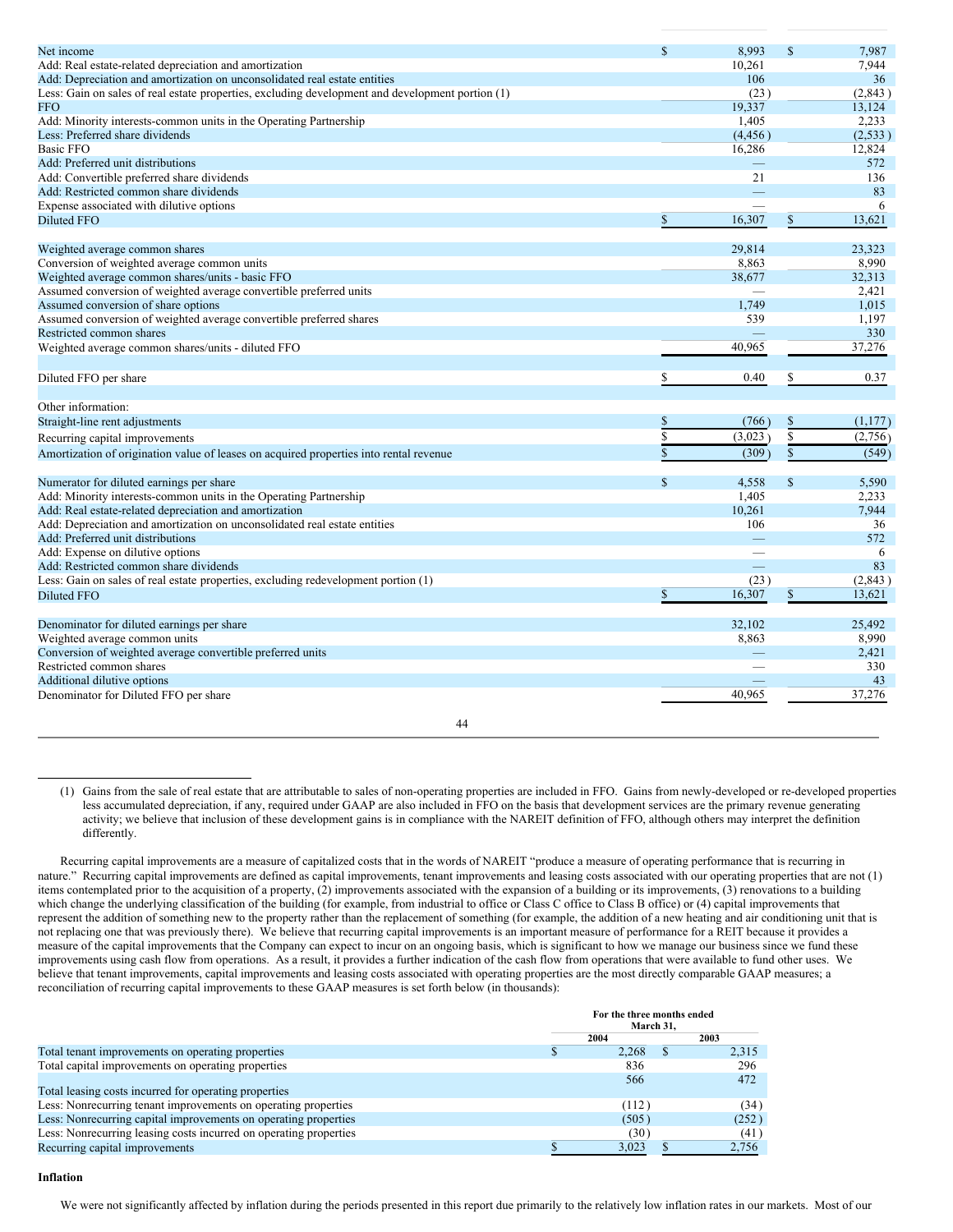tenants are obligated to pay their share of a building's operating expenses to the extent such expenses exceed amounts established in their leases, based on historical expense levels. In addition, some of our tenants are obligated to pay their full share of a building's operating expenses. These arrangements somewhat reduce our exposure to increases in such costs resulting from inflation.

## <span id="page-24-0"></span>**Item 3. Quantitative and Qualitative Disclosures about Market Risk**

We are exposed to certain market risks, the most predominant of which is change in interest rates. Increases in interest rates can result in increased interest expense under our Revolving Credit Facility and our other mortgage loans payable carrying variable interest rate terms. Increases in interest rates can also result in increased interest expense when our loans payable carrying fixed interest rate terms mature and need to be refinanced. Our debt strategy favors long-term, fixed-rate, secured debt over variable-rate debt to minimize the risk of short-term increases in interest rates. As of March 31, 2004, 67.9% of our mortgage and other loans payable balance carried fixed interest rates and 87.9% of our fixed-rate loans were scheduled to mature after 2004. As of March 31, 2004, we also had one interest rate swap that expires after 2004 that fixes the one-month LIBOR base rate on a notional amount of \$50.0 million, or 6.0% of our

mortgage and other loans payable. As of March 31, 2004, the percentage of variable-rate loans (computed with the variable loan dollar amount being reduced by the \$50.0 million interest rate swap expiring after 2004) relative to total assets was 15.1%.

The following table sets forth our long-term debt obligations, principal cash flows by scheduled maturity and weighted average interest rates at March 31, 2004 (dollars in thousands):

|                       |          |          | For the Periods Ended December 31. |          |                          |                          |          |
|-----------------------|----------|----------|------------------------------------|----------|--------------------------|--------------------------|----------|
|                       | 2004(1)  | 2005(2)  | 2006                               | 2007     | 2008                     | Thereafter               | Total    |
| Long term debt:       |          |          |                                    |          |                          |                          |          |
| Fixed rate            | 35.526   | 32.909   | 76,703                             | 70.624   | 151.682                  | 196.180                  | 563.624  |
| Average interest rate | $6.79\%$ | $6.61\%$ | $6.53\%$                           | $6.19\%$ | $6.94\%$                 | $6.04\%$                 | $6.34\%$ |
| Variable rate         | 1.913    | 80.218   | $\overline{\phantom{a}}$           | 174.000  | $-$                      | $\overline{\phantom{a}}$ | 266.131  |
| Average interest rate | $2.22\%$ | $2.55\%$ | $\overline{\phantom{a}}$           | $2.67\%$ | $\overline{\phantom{a}}$ |                          | 1.93%    |

The fair market value of our mortgage and other loans payable was approximately \$869.2 million at March 31, 2004.

The following table sets forth information pertaining to our derivative contract in place as of March 31, 2004 and its fair value:

|                    |               |                  |                  |            | - -<br>Fair value on |
|--------------------|---------------|------------------|------------------|------------|----------------------|
| Nature of          | Notional      | <b>Dne-Month</b> | <b>Effective</b> | Expiration | March 31.            |
| <b>Derivative</b>  | Amount        | LIBOR base       | Date             | Date       | 2004                 |
|                    | (in millions) |                  |                  |            | (in thousands)       |
| Interest rate swap | 50.0          | 2.308%           | 1/2/03           | /3/05      | (429)                |

Based on our variable-rate debt balances, our interest expense would have increased by \$390,000 during the three months ended March 31, 2004 if interest rates were 1% higher

#### <span id="page-24-1"></span>**Item 4. Controls and Procedures**

### (a) Evaluation of Disclosure Controls and Procedures

Our management, with the participation of the our Chief Executive Officer, Chief Operating Officer and Chief Financial Officer, evaluated the effectiveness of our disclosure controls and procedures as of the end of the period covered by this report. Based on that evaluation, the Chief Executive Officer, Chief Operating Officer and Chief Financial Officer concluded that our disclosure controls and procedures as of the end of the period covered by this report are functioning effectively to provide reasonable assurance that the information required to be disclosed by us in reports filed under the Securities Exchange Act of 1934 is recorded, processed, summarized and reported within the time periods specified in the SEC's rules and forms. A controls system, no matter how well designed and operated, cannot provide absolute assurance that the objectives of the controls system are met, and no evaluation of controls can provide absolute assurance that all control issues and instances of fraud, if any, within a company have been detected.

## (b) Change in Internal Control over Financial Reporting

No change in our internal control over financial reporting occurred during the most recent fiscal quarter that has materially affected, or is reasonably likely to materially affect, our internal control over financial reporting.

# 46

# <span id="page-24-2"></span>**PART II**

# **Item 1. Legal Proceedings**

<span id="page-24-3"></span>Not applicable

## <span id="page-24-4"></span>**Item 2. Changes in Securities, Use of Proceeds and Issuer Purchases of Equity Securities**

- Not applicable
- b. Not applicable
- c. During the three months ended March 31, 2004, 43,950 units of the Operating Partnership's common units were exchanged for 43,950 common shares in accordance with the Operating Partnership's Second Amended and Restated Limited Partnership Agreement, as amended. The issuance of these common shares was effected in reliance upon the exemption from registration under Section 4 (2) of the Securities Act of 1933, as amended.
- d. Not applicable
- <span id="page-24-5"></span>e. Not applicable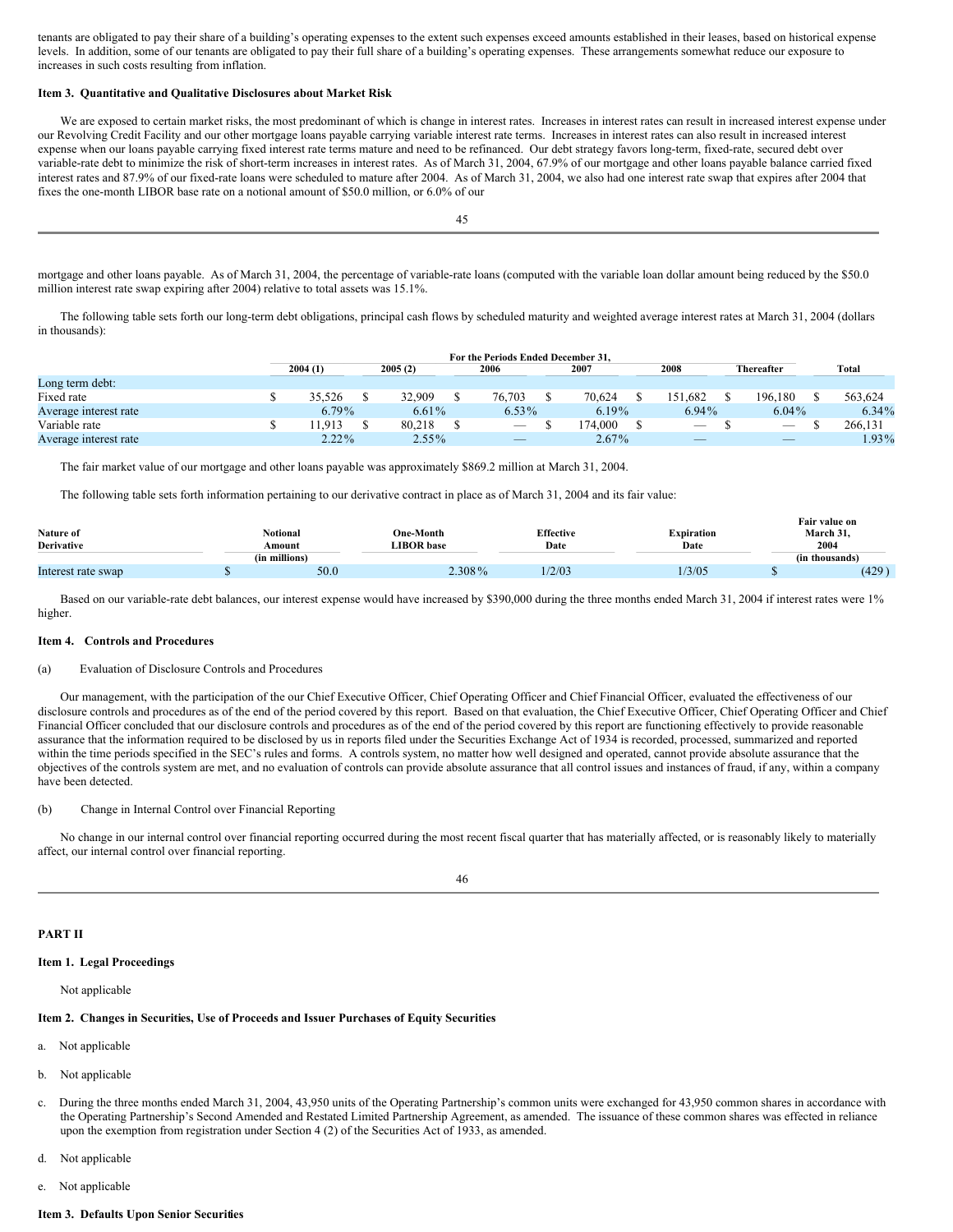# <span id="page-25-0"></span>**Item 4. Submission of Matters to a Vote of Security Holders**

Not applicable

# <span id="page-25-1"></span>**Item 5. Other Information**

Not applicable

## <span id="page-25-2"></span>**Item 6. Exhibits and Reports on Form 8-K**

(a) Exhibits:

| <b>EXHIBIT</b><br>NO. | <b>DESCRIPTION</b>                                                                                                                                                                                                                                                                                                                                                             |  |  |  |  |  |  |  |
|-----------------------|--------------------------------------------------------------------------------------------------------------------------------------------------------------------------------------------------------------------------------------------------------------------------------------------------------------------------------------------------------------------------------|--|--|--|--|--|--|--|
| 10.1                  | Sixteenth Amendment to Second Amended and Restated Limited Partnership Agreement of Corporate Office Properties, L.P., dated<br>April 15, 2004 (filed herewith).                                                                                                                                                                                                               |  |  |  |  |  |  |  |
| 10.2                  | Credit Agreement, dated March 10, 2004, among the Company; the Operating Partnership; Wachovia Bank, National Association;<br>Wachovia Capital Markets, LLC; KeyBank National Association; Fleet National Bank and Manufacturers and Traders Trust<br>Company. (filed with the Registrant's Current Report on Form 8-K on April 13, 2004 and incorporate herein by reference). |  |  |  |  |  |  |  |
| 31.1                  | Certification of the Chief Executive Officer of Corporate Office Properties Trust required by Rule 13a-14(a) under the Securities<br>Exchange Act of 1934, as amended (filed herewith).                                                                                                                                                                                        |  |  |  |  |  |  |  |
|                       | 47                                                                                                                                                                                                                                                                                                                                                                             |  |  |  |  |  |  |  |

**EXHIBIT NO. DESCRIPTION** 31.2 Certification of the Chief Operating Officer of Corporate Office Properties Trust required by Rule 13a-14(a) under the Securities Exchange Act of 1934, as amended (filed herewith). 31.3 Certification of the Chief Financial Officer of Corporate Office Properties Trust required by Rule 13a-14(a) under the Securities Exchange Act of 1934, as amended (filed herewith). 32.1 Certification of the Chief Executive Officer of Corporate Office Properties Trust required by Rule 13a-14(b) under the Securities Exchange Act of 1934, as amended. (This exhibit shall not be deemed "filed" for purposes of Section 18 of the Securities Exchange Act of 1934, as amended, or otherwise subject to the liability of that section. Further, this exhibit shall not be deemed to be incorporated by reference into any filing under the Securities Exchange Act of 1933, as amended, or the Securities Exchange Act of 1934, as amended.) (Furnished herewith.) 32.2 Certification of the Chief Operating Officer of Corporate Office Properties Trust required by Rule 13a-14(b) under the Securities Exchange Act of 1934, as amended. (This exhibit shall not be deemed "filed" for purposes of Section 18 of the Securities Exchange Act of 1934, as amended, or otherwise subject to the liability of that section. Further, this exhibit shall not be deemed to be incorporated by reference into any filing under the Securities Exchange Act of 1933, as amended, or the Securities Exchange Act of 1934, as amended.) (Furnished herewith.) 32.3 Certification of the Chief Financial Officer of Corporate Office Properties Trust required by Rule 13a-14(b) under the Securities Exchange Act of 1934, as amended. (This exhibit shall not be deemed "filed" for purposes of Section 18 of the Securities Exchange Act of 1934, as amended, or otherwise subject to the liability of that section. Further, this exhibit shall not be deemed to be incorporated by reference into any filing under the Securities Exchange Act of 1933, as amended, or the Securities Exchange Act of

b. Current Reports on Form 8-K filed with the Securities and Exchange Commission in the quarterly period ended March 31, 2004:

1934, as amended.) (Furnished herewith.)

None

#### <span id="page-25-3"></span>**SIGNATURES**

Pursuant to the requirements of the Securities Act of 1934, the Registrant has duly caused this report to be signed on its behalf by the undersigned, thereunto duly authorized.

CORPORATE OFFICE PROPERTIES **TRUST** 

Date: May 7, 2004 By: /s/ Randall M. Griffin Randall M. Griffin President and Chief Operating Officer

Date: May 7, 2004 By: /s/ Roger A. Waesche, Jr.

Roger A. Waesche, Jr. Executive Vice President and Chief Financial Officer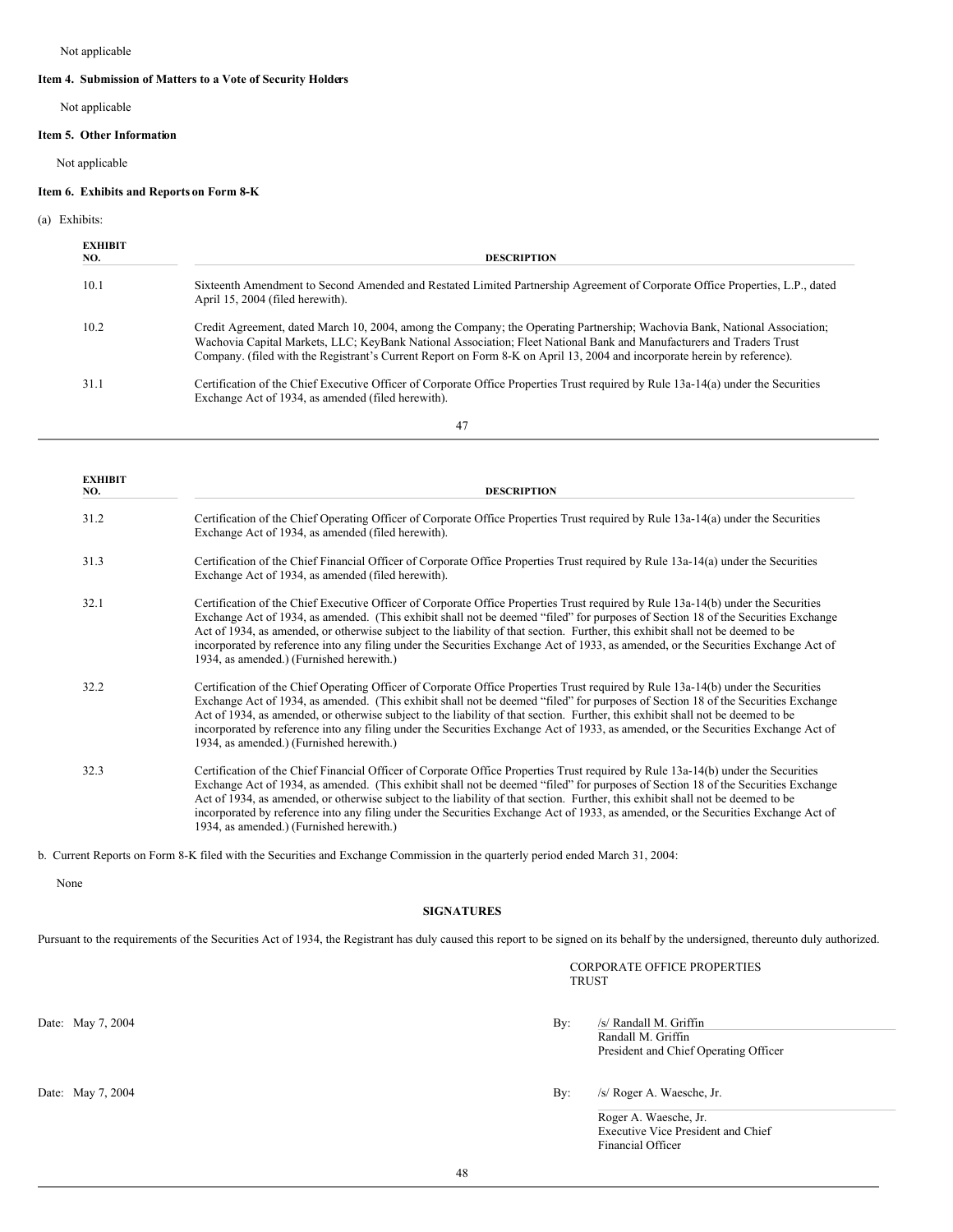## Sixteenth Amendment To Second Amended and Restated Limited Partnership Agreement

Of

Corporate Office Properties, L.P.

This Sixteenth Amendment (the Amendment) to the Second Amended and Restated Limited Partnership Agreement Of Corporate Office Properties, L.P., a Delaware limited partnership (the Partnership), is made and entered into as of April 15th, 2004, by the undersigned.

Recitals

A. The Partnership is a limited partnership organized under the Delaware Revised Uniform Limited Partnership Act and governed by that certain Second Amended and Restated Limited Partnership Agreement dated as of December 7, 1999 (the Partnership Agreement).

B. The sole general partner of the Partnership is Corporate Office Properties Trust, a real estate investment trust formed under the laws of the State of Maryland (the General Partner).

C. Pursuant to Section 11.1 (b) (iii), the General Partner desires to amend the Partnership Agreement to reflect the admission, substitution, termination and/or withdrawal of various limited partners in accordance with the terms of the Partnership Agreement.

NOW THEREFORE, the General Partner, intending to be legally bound, hereby amends the Partnership Agreement as follows, effective as of the date first set forth above.

1. Exhibit 1, Schedule of Partners, as attached hereto and by this reference made a part hereof, is hereby substituted for and intended to replace any prior Exhibit 1 attached to a prior Amendment to the Partnership Agreement, and as attached hereto shall be a full and complete listing of all the general and limited partners of the Partnership as of the date of this Amendment, same being intended and hereby superceding all prior Exhibit 1 listings.

In Witness Whereof, the General Partner has executed this Amendment as of the day and year first above written.

Corporate Office Properties Trust, a Maryland Real Estate Investment Trust

By: /s/ Roger A. Waesche, Jr.

Roger A. Waesche, Jr. Executive Vice President

# SCHEDULE OF PARTNERS

|                                                                                        | <b>Partnership Units</b> |
|----------------------------------------------------------------------------------------|--------------------------|
| <b>General Partner</b>                                                                 |                          |
| Corporate Office Properties Trust                                                      | 28,947,655               |
|                                                                                        |                          |
| <b>Limited Partners and Preferred Limited Partners</b>                                 |                          |
| Jay H. Shidler                                                                         | 452,878                  |
| Shidler Equities, L.P.                                                                 | 2,995,439                |
| Clay W. Hamlin, III                                                                    | 566,492                  |
| <b>LBCW Limited Partnership</b>                                                        | 3,161,427                |
| Robert L. Denton                                                                       | 414,910                  |
| James K. Davis                                                                         | 51,589                   |
| John E. De B. Blockey, Trustee of the John E. de B. Blockey Living Trust dated 9/12/88 | 300,625                  |
| Frederick K. Ito Trust                                                                 | 29,140                   |
| June Y. I. Ito Trust                                                                   | 29,135                   |
| RP Investments, LLC                                                                    | 200,000                  |
| Denise J. Liszewski                                                                    | 30,333                   |
| Samuel Tang                                                                            | 4,389                    |
| Laswrence J. Taff                                                                      | 13,733                   |
| Kimberly F. Acquino                                                                    | 5,874                    |
| M.O.R. XXIX Associates Limited Partnership                                             | 148,381                  |
| M.O.R. 44 Gateway Associates Limited Partnership                                       |                          |
| <b>John Parsinen</b>                                                                   | 90,000                   |
| M.O.R. Commons Limited Partnership                                                     |                          |
| John Edward De Burgh Blockey and Sandar Juanita Blockey                                | 50,476                   |
| Anthony Muscatello                                                                     | 90,905                   |
| Lynn Hamlin                                                                            | 121,411                  |
|                                                                                        |                          |
|                                                                                        | 37,704,800               |

#### **Exhibit 1 Addendum**

|               |                          |           | Liquidation |            |          |            |                     |
|---------------|--------------------------|-----------|-------------|------------|----------|------------|---------------------|
|               |                          |           | Preference  |            |          |            |                     |
| <b>Series</b> |                          | No. of    | Per         | Priority   |          |            | .`onversion         |
| Preferred     | <b>Preferred Limited</b> | Preferred | Preferred   | Percentage |          | Conversion | <b>Commencement</b> |
| Units         | Partner                  | Units     | Unit        | Return *   | Priority | Factor     | Date                |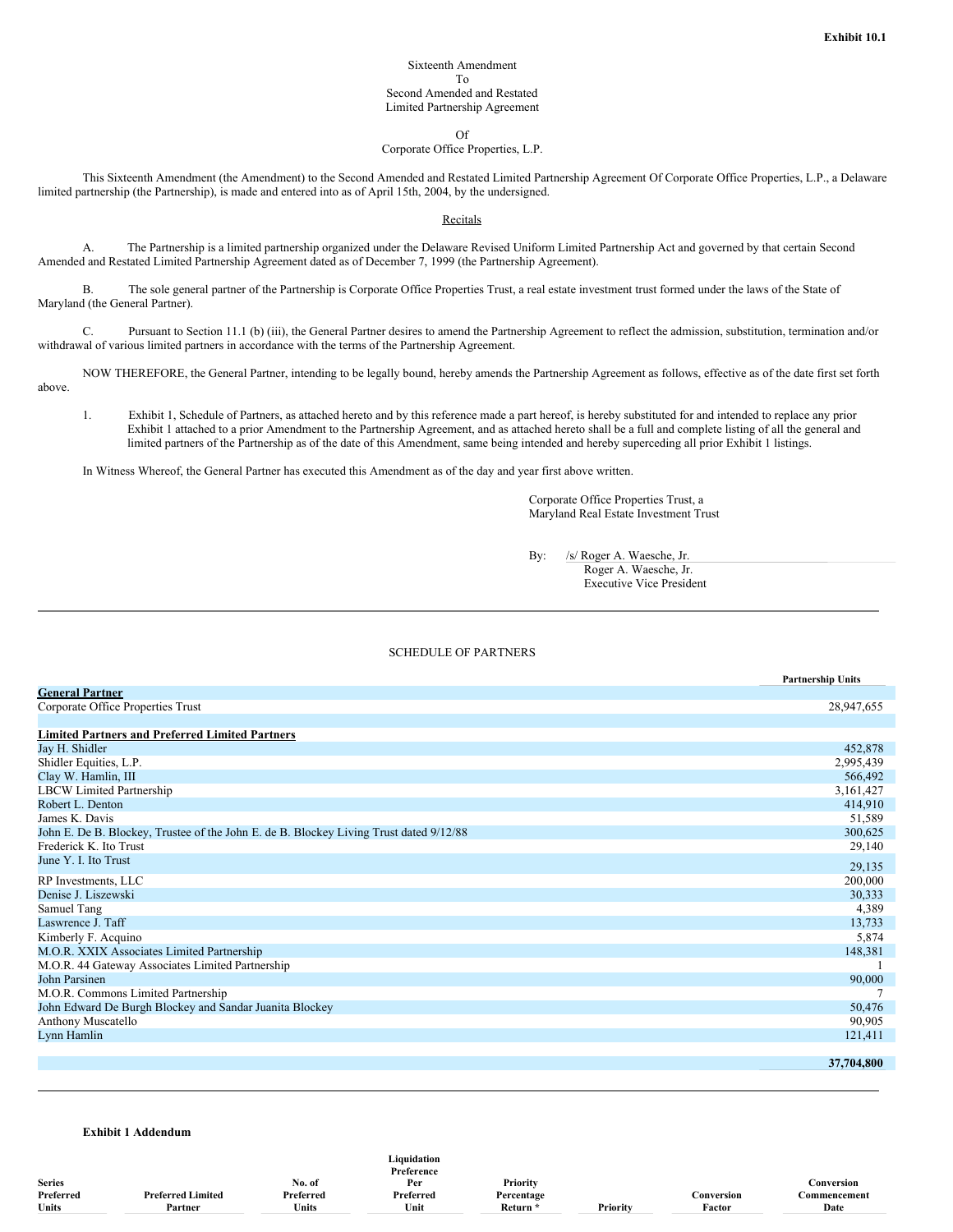| B | General Partner | .250,000  | 25 | $2.50\%$ | Senior | None | N/A |
|---|-----------------|-----------|----|----------|--------|------|-----|
| E | General Partner | .150.000  | 25 | 2.5625%  | Senior | None | N/A |
|   | General Partner | .425,000  | 25 | 10.25%   | Senior | None | N/A |
| G | General Partner | 2,200,000 | 25 | $8\%$    | Senior | None | N/A |
| H | General Partner | 2,000,000 | 25 | $7.5\%$  | Senior | None | N/A |

\* Priority Return Percentage is expressed as a percentage of the Liquidation Preference per Distribution Period. *See* the Agreement for the definitions of "Priority Return Percentage," "Liquidation Preference" and "Distribution Period."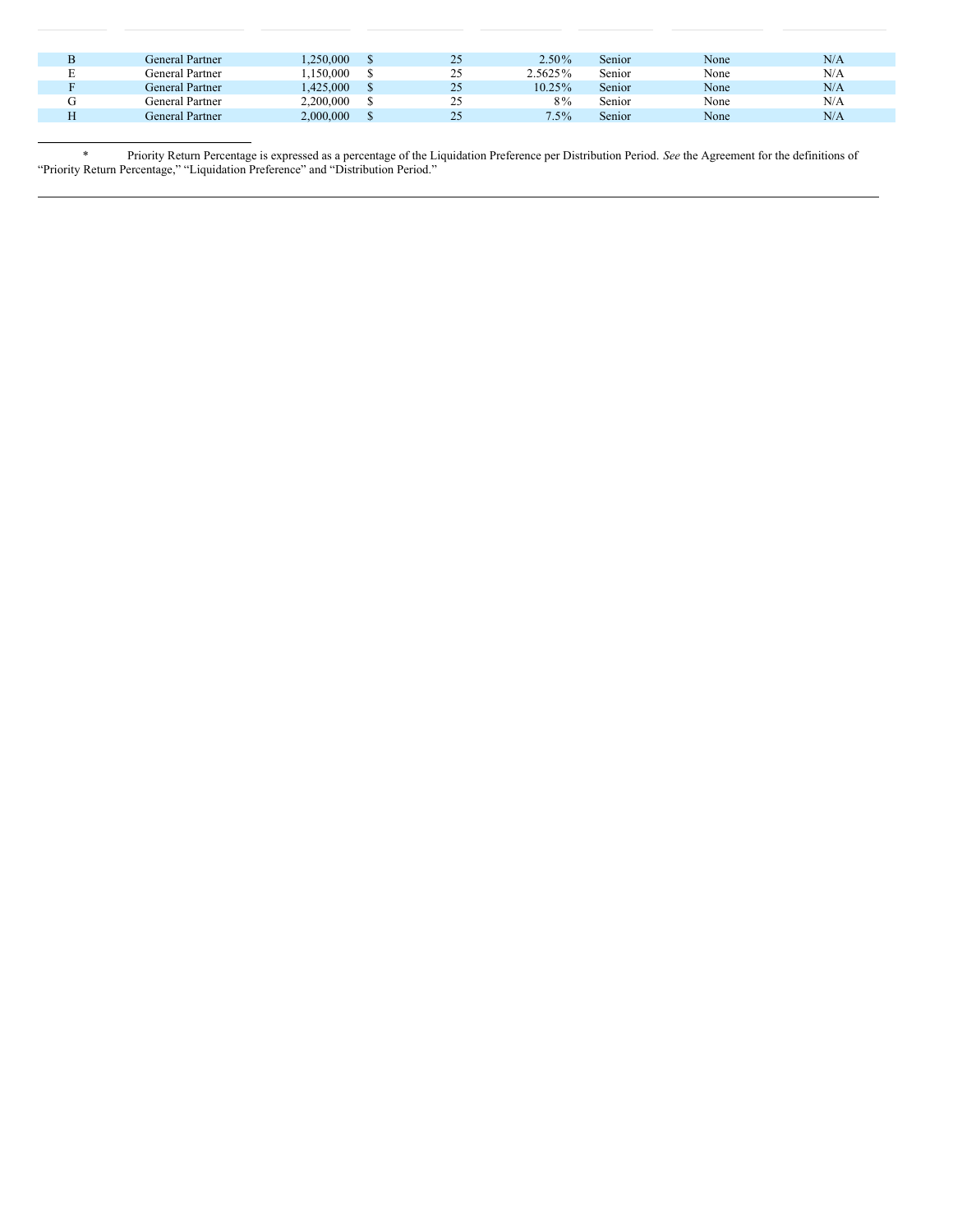# CERTIFICATIONS REQUIRED BY RULE 13a-14(a) UNDER THE SECURITIES EXCHANGE ACT OF 1934

## **CERTIFICATIONS**

I, Clay W. Hamlin, III, certify that:

1. I have reviewed this quarterly report on Form 10-Q of Corporate Office Properties Trust;

2. Based on my knowledge, this report does not contain any untrue statement of a material fact or omit to state a material fact necessary to make the statements made, in light of the circumstances under which such statements were made, not misleading with respect to the period covered by this report;

3. Based on my knowledge, the financial statements, and other financial information included in this report, fairly present in all material respects the financial condition, results of operations and cash flows of the registrant as of, and for, the periods presented in this report;

4. The registrant's other certifying officer(s) and I are responsible for establishing and maintaining disclosure controls and procedures (as defined in Exchange Act Rules 13a-15(e) and 15d-15(e)) for the registrant and have:

- a) Designed such disclosure controls and procedures, or caused such disclosure controls and procedures to be designed under our supervision, to ensure that material information relating to the registrant, including its consolidated subsidiaries, is made known to us by others within those entities, particularly during the period in which this report is being prepared;
- b) Evaluated the effectiveness of the registrant's disclosure controls and procedures and presented in this report our conclusions about the effectiveness of the disclosure controls and procedures, as of the end of the period covered by this report based on such evaluation; and
- c) Disclosed in this report any change in the registrant's internal control over financial reporting that occurred during the registrant's most recent fiscal quarter (the registrant's fourth fiscal quarter in the case of an annual report) that has materially affected, or is reasonably likely to materially affect, the registrant's internal control over financial reporting; and

5. The registrant's other certifying officer(s) and I have disclosed, based on our most recent evaluation of internal control over financial reporting, to the registrant's auditors and the audit committee of the registrant's board of directors (or persons performing the equivalent functions):

- a) All significant deficiencies and material weaknesses in the design or operation of internal control over financial reporting which are reasonably likely to adversely affect the registrant's ability to record, process, summarize and report financial information; and
- b) Any fraud, whether or not material, that involves management or other employees who have a significant role in the registrant's internal control over financial reporting.

Date: May 7, 2004 /s/ Clay W. Hamlin, III

Clay W. Hamlin, III Chief Executive Officer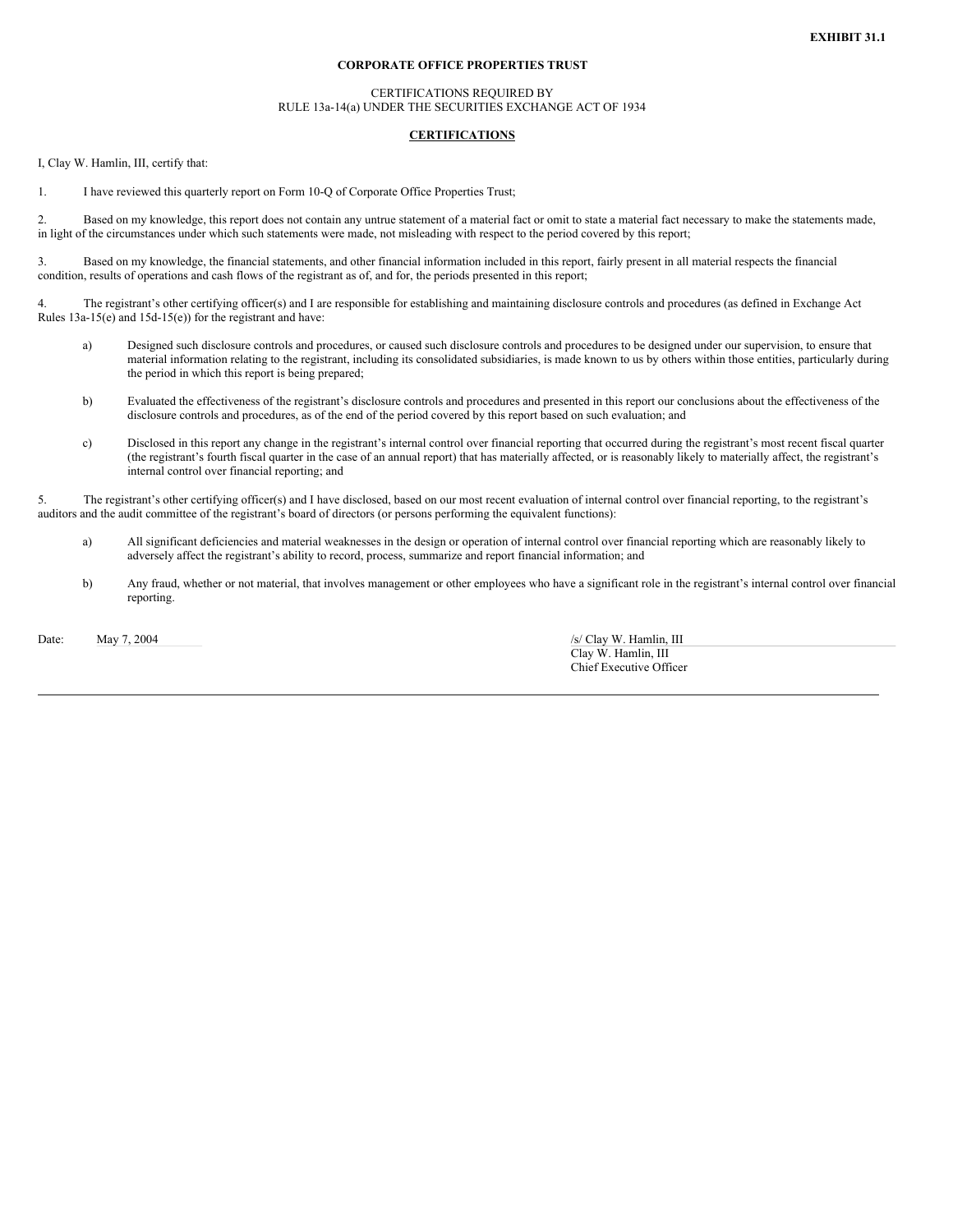# CERTIFICATIONS REQUIRED BY RULE 13a-14(a) UNDER THE SECURITIES EXCHANGE ACT OF 1934

## **CERTIFICATIONS**

I, Randall M. Griffin, certify that:

1. I have reviewed this quarterly report on Form 10-Q of Corporate Office Properties Trust;

2. Based on my knowledge, this report does not contain any untrue statement of a material fact or omit to state a material fact necessary to make the statements made, in light of the circumstances under which such statements were made, not misleading with respect to the period covered by this report;

3. Based on my knowledge, the financial statements, and other financial information included in this report, fairly present in all material respects the financial condition, results of operations and cash flows of the registrant as of, and for, the periods presented in this report;

4. The registrant's other certifying officer(s) and I are responsible for establishing and maintaining disclosure controls and procedures (as defined in Exchange Act Rules 13a-15(e) and 15d-15(e)) for the registrant and have:

- a) Designed such disclosure controls and procedures, or caused such disclosure controls and procedures to be designed under our supervision, to ensure that material information relating to the registrant, including its consolidated subsidiaries, is made known to us by others within those entities, particularly during the period in which this report is being prepared;
- b) Evaluated the effectiveness of the registrant's disclosure controls and procedures and presented in this report our conclusions about the effectiveness of the disclosure controls and procedures, as of the end of the period covered by this report based on such evaluation; and
- c) Disclosed in this report any change in the registrant's internal control over financial reporting that occurred during the registrant's most recent fiscal quarter (the registrant's fourth fiscal quarter in the case of an annual report) that has materially affected, or is reasonably likely to materially affect, the registrant's internal control over financial reporting; and

5. The registrant's other certifying officer(s) and I have disclosed, based on our most recent evaluation of internal control over financial reporting, to the registrant's auditors and the audit committee of the registrant's board of directors (or persons performing the equivalent functions):

- a) All significant deficiencies and material weaknesses in the design or operation of internal control over financial reporting which are reasonably likely to adversely affect the registrant's ability to record, process, summarize and report financial information; and
- b) Any fraud, whether or not material, that involves management or other employees who have a significant role in the registrant's internal control over financial reporting.

Date: May 7, 2004 /s/ Randall M. Griffin

Randall M. Griffin President and Chief Operating Officer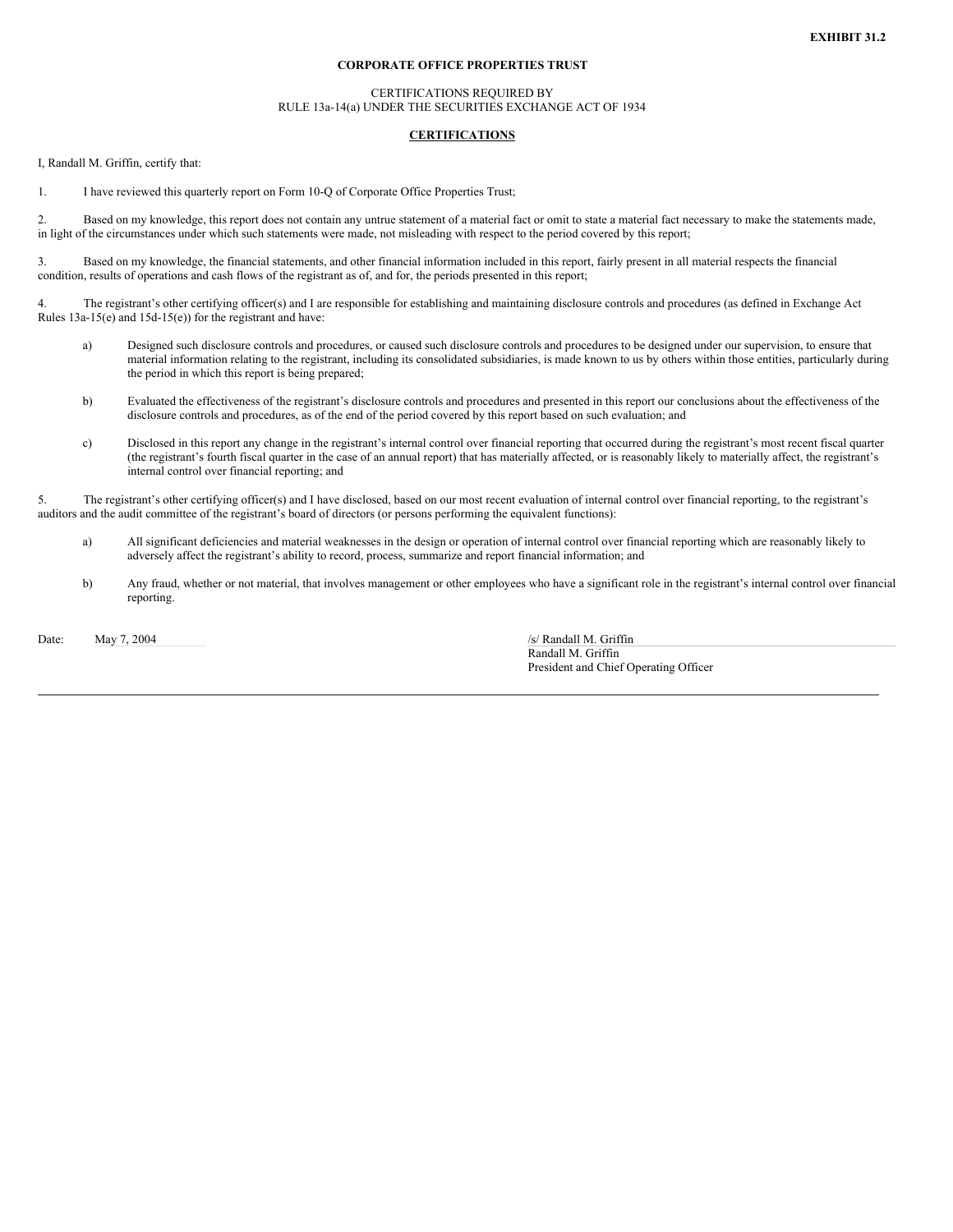# CERTIFICATIONS REQUIRED BY RULE 13a-14(a) UNDER THE SECURITIES EXCHANGE ACT OF 1934

## **CERTIFICATIONS**

I, Roger A. Waesche, Jr., certify that:

1. I have reviewed this quarterly report on Form 10-Q of Corporate Office Properties Trust;

2. Based on my knowledge, this report does not contain any untrue statement of a material fact or omit to state a material fact necessary to make the statements made, in light of the circumstances under which such statements were made, not misleading with respect to the period covered by this report;

3. Based on my knowledge, the financial statements, and other financial information included in this report, fairly present in all material respects the financial condition, results of operations and cash flows of the registrant as of, and for, the periods presented in this report;

4. The registrant's other certifying officer(s) and I are responsible for establishing and maintaining disclosure controls and procedures (as defined in Exchange Act Rules 13a-15(e) and 15d-15(e)) for the registrant and have:

- a) Designed such disclosure controls and procedures, or caused such disclosure controls and procedures to be designed under our supervision, to ensure that material information relating to the registrant, including its consolidated subsidiaries, is made known to us by others within those entities, particularly during the period in which this report is being prepared;
- b) Evaluated the effectiveness of the registrant's disclosure controls and procedures and presented in this report our conclusions about the effectiveness of the disclosure controls and procedures, as of the end of the period covered by this report based on such evaluation; and
- c) Disclosed in this report any change in the registrant's internal control over financial reporting that occurred during the registrant's most recent fiscal quarter (the registrant's fourth fiscal quarter in the case of an annual report) that has materially affected, or is reasonably likely to materially affect, the registrant's internal control over financial reporting; and

5. The registrant's other certifying officer(s) and I have disclosed, based on our most recent evaluation of internal control over financial reporting, to the registrant's auditors and the audit committee of the registrant's board of directors (or persons performing the equivalent functions):

- a) All significant deficiencies and material weaknesses in the design or operation of internal control over financial reporting which are reasonably likely to adversely affect the registrant's ability to record, process, summarize and report financial information; and
- b) Any fraud, whether or not material, that involves management or other employees who have a significant role in the registrant's internal control over financial reporting.

Date: May 7, 2004 */s/ Roger A. Waesche, Jr.* 

Roger A. Waesche, Jr. Executive Vice President and Chief Financial Officer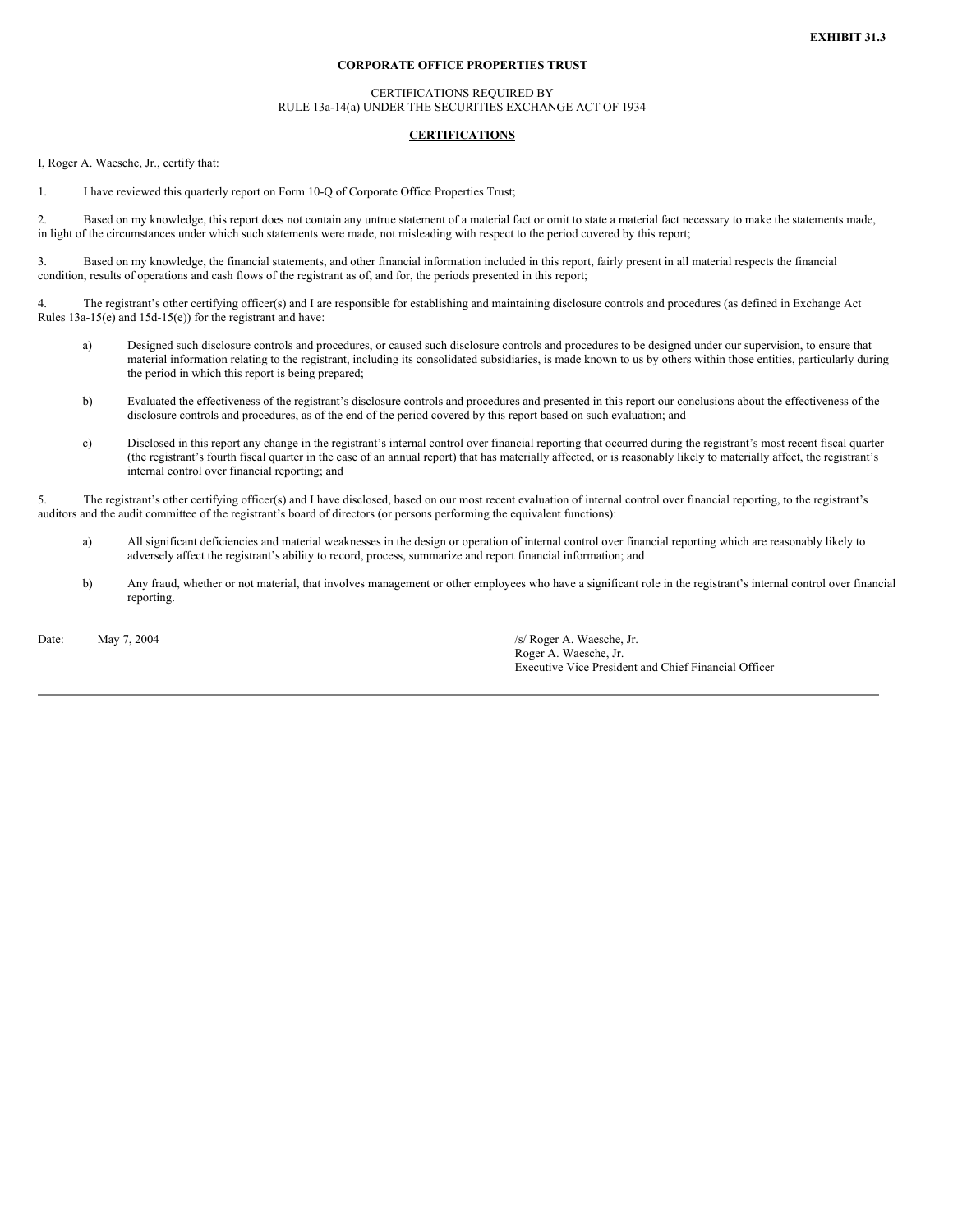# CERTIFICATIONS REQUIRED BY RULE 13a-14(b) UNDER THE SECURITIES EXCHANGE ACT OF 1934

In connection with the Quarterly Report of Corporate Office Properties Trust (the "Company") on Form 10-Q for the quarterly period ended March 31, 2004, as filed with the Securities and Exchange Commission on the date hereof (the "Report"), I, Clay W. Hamlin, III, Chief Executive Officer of the Company, certify that based on my knowledge:

- (1) The Report fully complies with the requirements of section 13(a) or 15(d) of the Securities Exchange Act of 1934; and
- (2) The information contained in the Report fairly presents, in all material respects, the financial condition and result of operations of the Company.

/s/ Clay W. Hamlin, III Clay W. Hamlin, III Chief Executive Officer

Date: May 7, 2004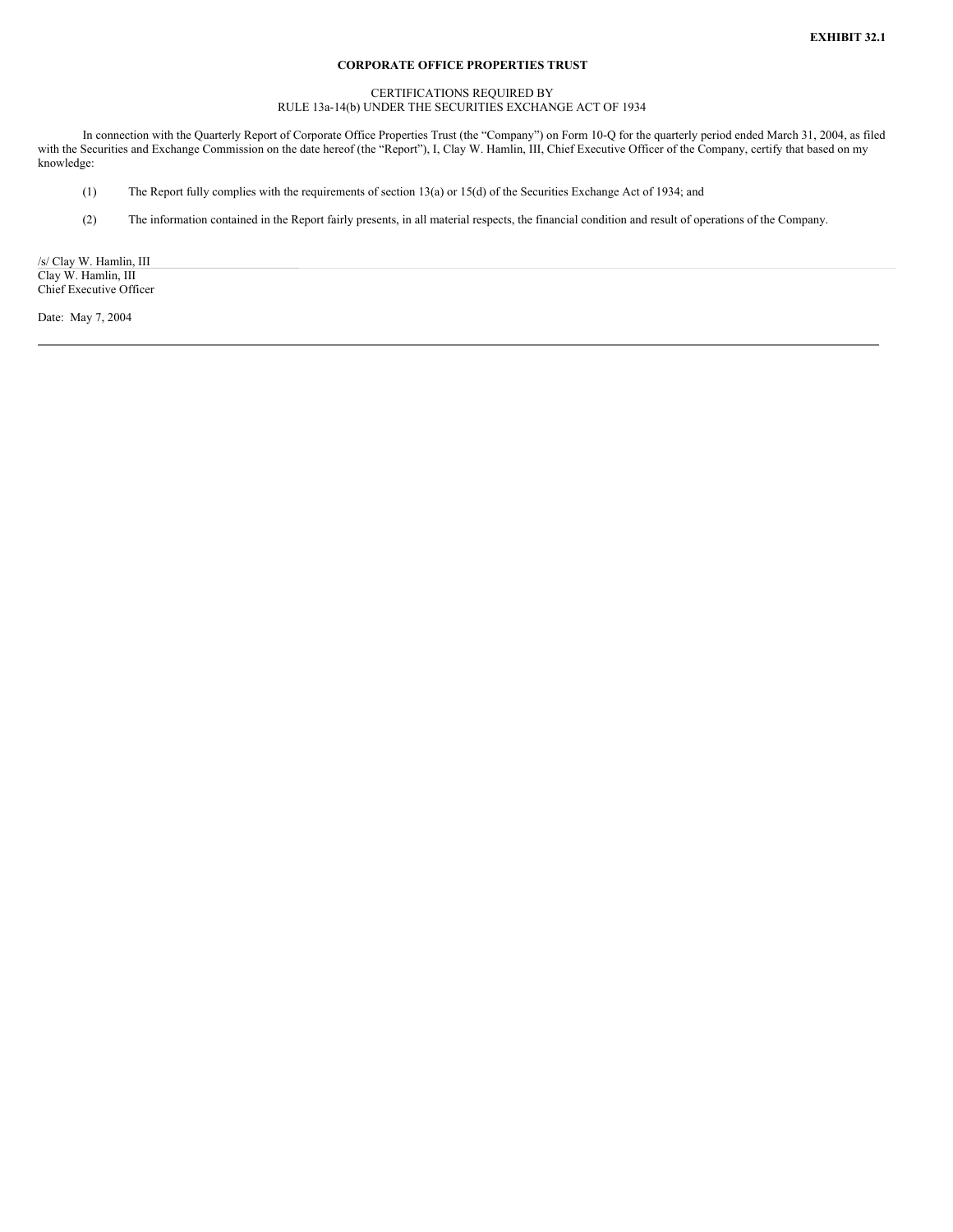# CERTIFICATIONS REQUIRED BY RULE 13a-14(b) UNDER THE SECURITIES EXCHANGE ACT OF 1934

In connection with the Quarterly Report of Corporate Office Properties Trust (the "Company") on Form 10-Q for the quarterly period ended March 31, 2004, as filed with the Securities and Exchange Commission on the date hereof (the "Report"), I, Randall M. Griffin, President and Chief Operating Officer of the Company, certify that based on my knowledge:

- (1) The Report fully complies with the requirements of section 13(a) or 15(d) of the Securities Exchange Act of 1934; and
- (2) The information contained in the Report fairly presents, in all material respects, the financial condition and result of operations of the Company.

/s/ Randall M. Griffin Randall M. Griffin President and Chief Operating Officer

Date: May 7, 2004